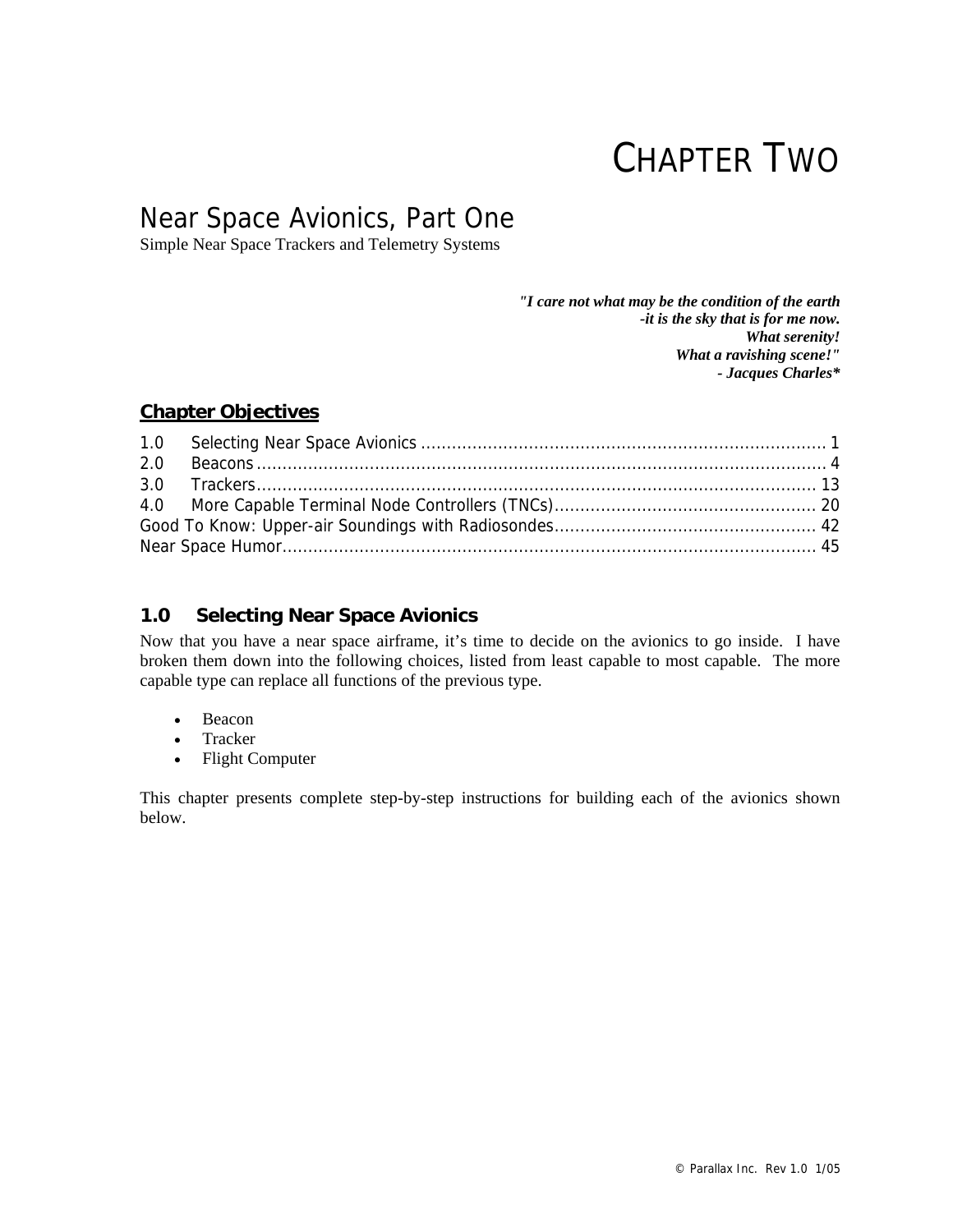

**Beacons and A track** – Clockwise from left – Tracker, Simple Beacon, and Stand-alone beacon.

## 1.0.1 Beacon

A beacon is used to direction-find (DF) a capsule. Beacons are systems consisting of a radio and circuitry to key the radio and send tones. Beacons are usually the last hope for locating a lost near spacecraft. They can also be used as a wow factor, letting people know they are listening to transmissions from 100,000 feet. Do not use a beacon as your primary means of tracking unless you enjoy DFing. The beacon described in this chapter uses a BASIC Stamp 1 and an Alinco DJ-S11 HT (Handi-Talki).

#### 1.0.2 Tracker

A tracker reports the position of the near spacecraft according to the on-board GPS receiver. Trackers consist of a radio, GPS receiver, and a TNC. Trackers make a good back-up system for locating a recovered near spacecraft. Because they are constructed more quickly than a flight computer, trackers are a fast way to get your first near spacecraft launched. Three simple trackers are described in this chapter of the book.

#### 1.0.3 The Flight Computer

A flight computer is used to operate every aspect of an entire near space mission. Flight computers consist of a microcontroller, GPS receiver, TNC, and radio. They are the way to have some intelligence onboard the near spacecraft in the way it performs experiments or responds to near space events. The two flight computers described in Chapter Three of this book are based on the BASIC Stamp 2.

#### 1.1. Redundancy

Why depend on only one means of recovering a near spacecraft? Rest assured that one or more of your near space missions will fail in some fashion at some time. If you're lucky, it's just an experiment that didn't return data. Other times, however, it is tracking that fails. You'll learn the most from failures, so they're not necessarily bad. But you can only learn from failures if you can recover the evidence. Using redundant tracking systems increases the odds of recovering the near spacecraft after its mission. If you want redundancy (highly recommended), then it's easiest if two modules are launched on each mission. In the two-module near spacecraft configuration, one module carries the flight computer and the other module carries a tracker and/or beacon. Divide experiments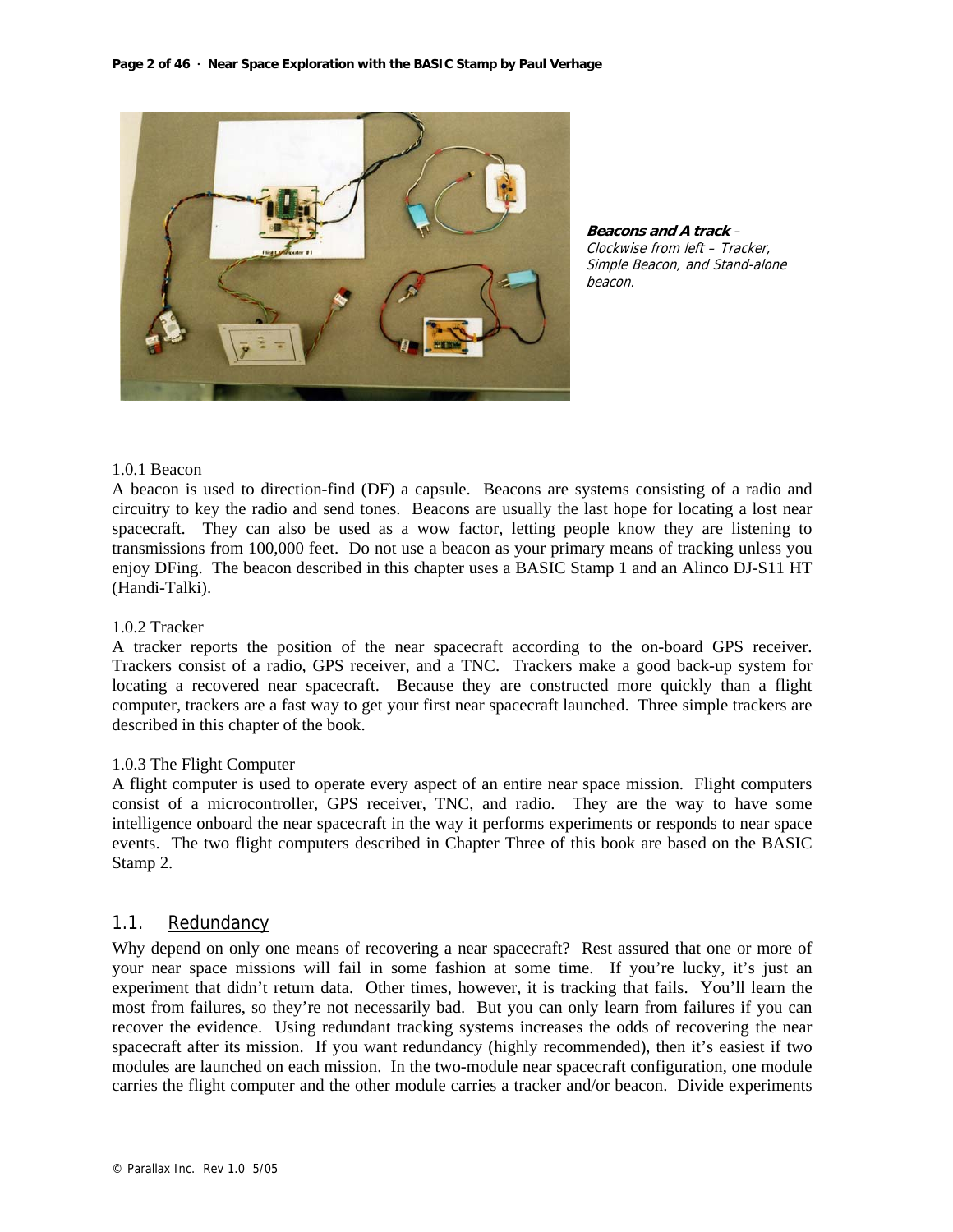between the modules and use an umbilical cable to connect the flight computer to the experiments located in the second module.

## 1.2. Before You Begin Construction

Before you begin constructing the various avionics and experiments in this book, you will need to have the proper soldering tools and techniques. Investing your time in reading these instructions and practicing your soldering on some spare defunct parts may save you a lot of time, money, and aggravation as you prepare for your first mission.

#### 1.2.1 Soldering Iron and Soldering Components

First of all, you will need a small soldering iron, as opposed to a 100-Watt soldering gun. Small 25- Watt soldering irons are available from Radio Shack. Even better is a soldering station with adjustable heat output. Keep the tip of the soldering iron clean with either a damp sponge or wire coil-cleaning pad. Keep the tip of the iron well tinned and shiny. When soldering use a minimum of solder. Before applying solder to a copper pad, make sure both the printed circuit board (PCB) pad and the component lead are hot, but not so hot that the copper lifts up off the PCB. The lifting of copper pads is prevented if you quickly apply solder and then get the iron and solder away from the board. When soldering, use eye protection. Skin can heal when it is burned, but blobs of solder in the eye can leave permanent damage.

While at an electronics store, pick up a lead bending tool and wire snips. The lead-bending tool allows resistor leads to be bent accurately to 0.4" with minimum strain on the component. After soldering component leads and verifying the solder joint is good, snip away excess component lead. Be cautious and do not snip away the copper trace. Some solder must remain on the copper pad after snipping away the excess lead. When cutting leads, be sure pieces of wire do not go flying across the room or into an eye. Inspect solder joints with an inexpensive loupe and bright light. This allows a close inspection of the joint to make sure it was soldered properly. Properly soldered joints should be shiny, not blobby or pitted, and show the lead or wire soaked in solder.

Never use a pair of wire cutters to strip insulation from wire. Doing so nicks wire and cuts strands of wire in cables, weakening the wire. Murphy's Law says weakened wires fail at 100,000 feet rather than on the ground during a test. To make it more difficult for Mr. Murphy, use wire strippers to remove insulation. There are several types available. The simplest stripper uses sized holes for cutting through insulation and not copper wire. More expensive types have jaws that clamp onto the wire before stripping the insulation, saving you the effort of pulling on the thin wire in the stripping hole. Finally, there is a hot stripper that melts through the insulation, preventing the wire from being nicked at all. When using a mechanical stripper, be sure to use the proper sized stripping hole for the gauge of wire being stripped.

Occasionally you'll have to remove excess solder, so pick up a small hand operated solder pump or solder wick. Pick up some additional solder pump tips to replace the original after you melt it with the soldering iron. Keep the soldering iron tip well tinned while removing excess solder. You actually are adding solder to remove solder. A well- tinned soldering iron tip transfers heat more quickly to a blob of excess solder. Press the plunger on the solder pump before heating the solder pad. Once the solder is melted, place the tip of the pump into the melted solder and press the pump's button. The solder pump suctions the molten solder into the pump where it cools. When removing excess solder with a solder wick, place the wick over the solder pad and component lead. Now place the well tinned soldering iron over the wick. Once the wick is hot and the excess solder has melted,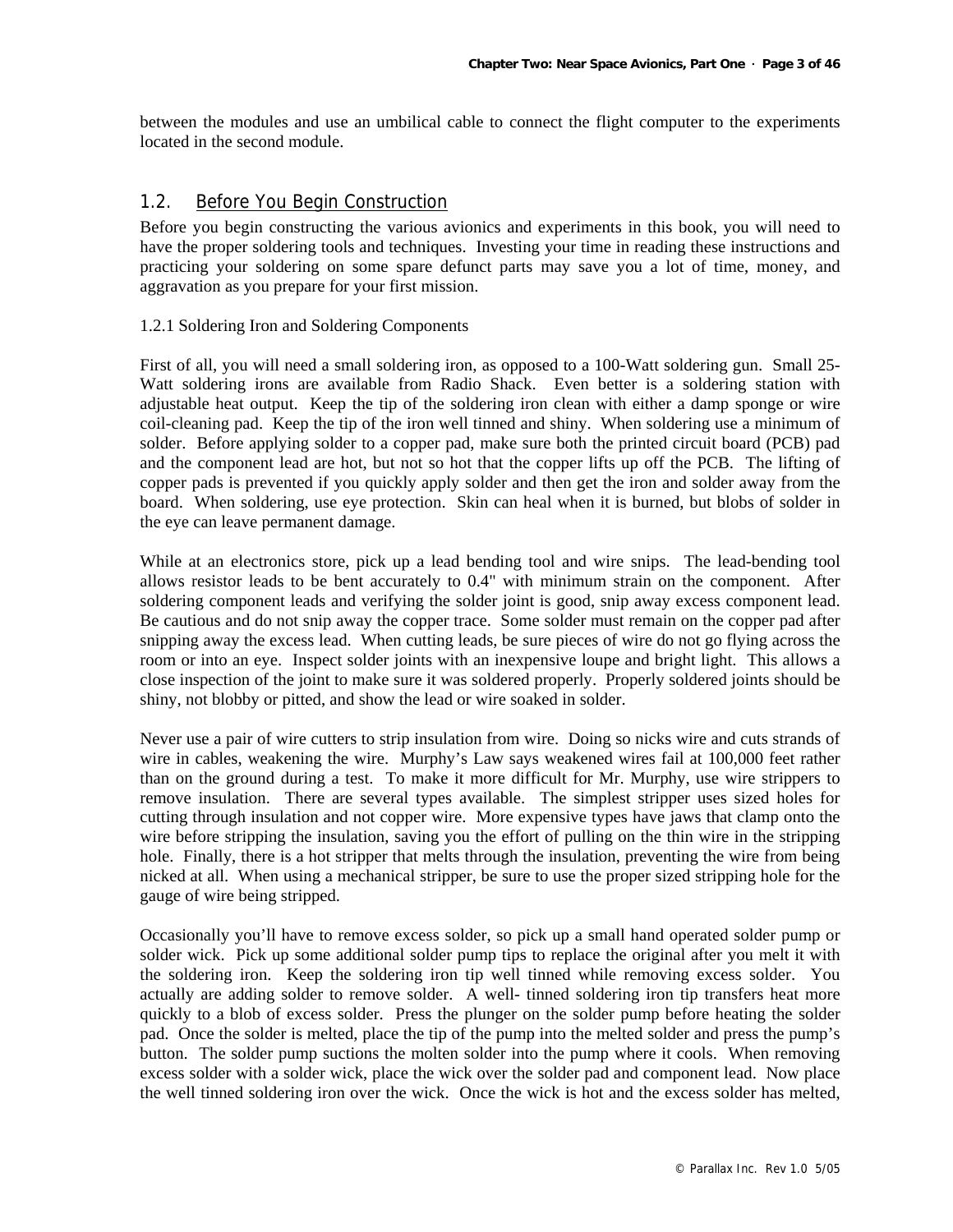pull the solder wick through the molten solder while maintaining contact between the soldering iron, wick, and pool of molten solder. The hot wick absorbs the solder, removing it from the PCB solder pad.

## **2.0 Beacons**

A near space beacon keys an amateur radio, generates tones for the radio's audio, and then unkeys the radio. The process repeaters either on a fixed or as-needed basis. The generated tones typically are the call sign of the near spacecraft, but can also include status data. Two beacons are described in this section. The first is a stand-alone beacon containing a BASIC Stamp 1 (BS1) and is suitable for operation with a photovoltaic array. The second beacon operates from the logic of a flight computer.



**Beacons** – The stand-alone (left) and simple (right) beacons.

#### 2.1. Theory of Operation

Before tones can be sent to the microphone of a radio, its push-to-talk (PTT) button must be depressed. Depressing the PTT button of a radio closes an opened circuit in the radio. To do this, connections from the PTT switch are connected to the collector of a bipolar transistor and to the emitter of transistor. A BASIC Stamp I/O pin connected to the base of the transistor (through a current limiting resistor of 10k ohms) operates the transistor switch. As long as the transistor is not conducting (because the I/O pin is LOW) resistance between the collector and emitter is infinite as far as the PTT is concerned and the HT does not key up. HIGHing the I/O pin causes the transistor to saturate and resistance between the emitter and collector of the transistor becomes very low (on the order of tens of ohms). At that point the PTT wires are shorted together and the radio keys up.

Tones to the radio are generated by the TONE command of the BS-1, or the FREQOUT command of a BS-2. A capacitor in the audio line provides the necessary filtering. A voltage divider on the audio line controls the volume of the tones.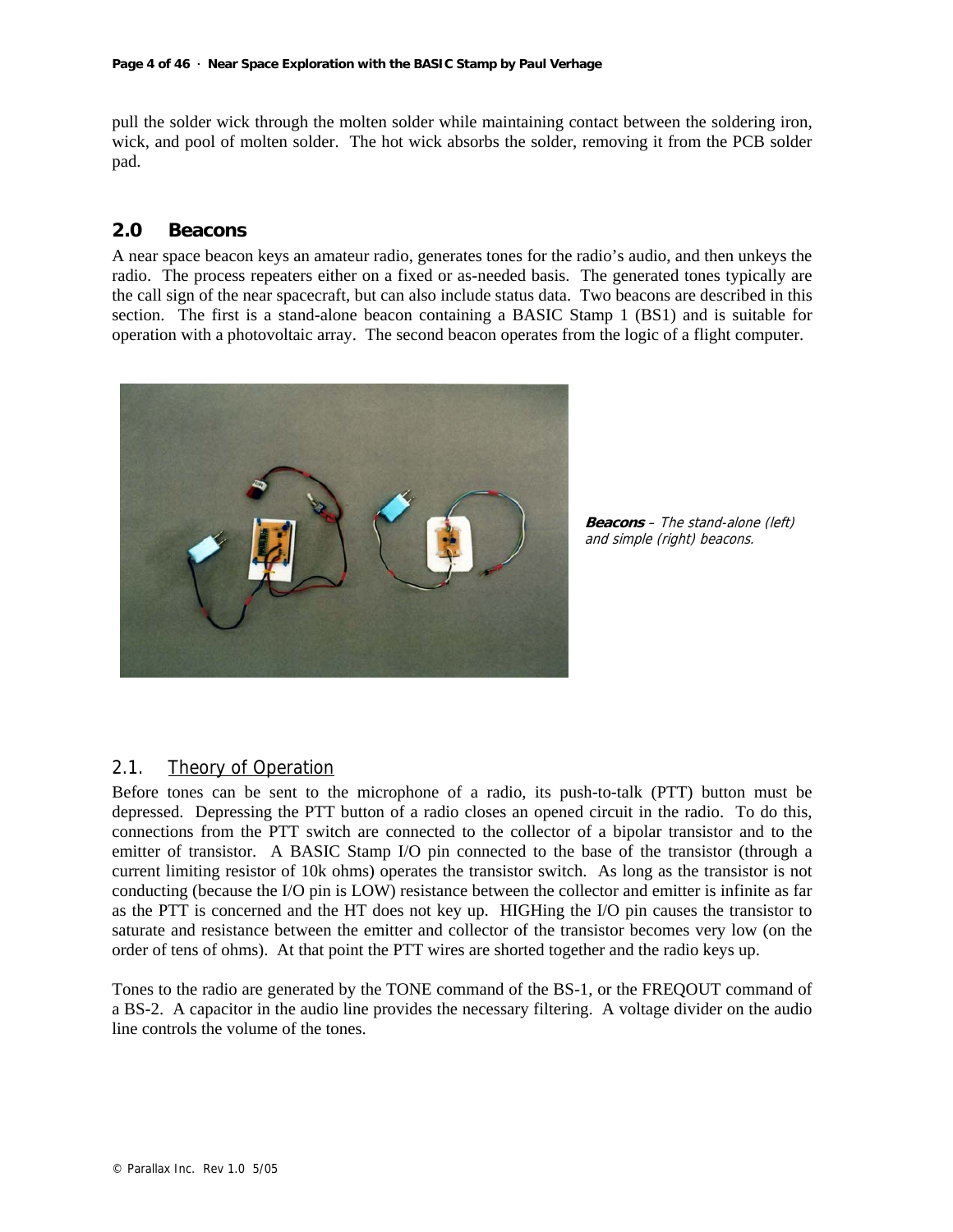## 2.2. Materials

This beacon is designed for the Alinco DJ-S11. The beacon should work on other HTs, but I have not tested them yet.

## 2.2.1. Simple Beacon

- 0.1 uF capacitor
- 1k resistor
- 2.2k resistor
- 4.7k resistor
- 5k trimmer
- 2N3904 NPN transistor
- $1/8$ " phono jack
- $3/32$ " phono jack
- Three lengths of 22 AWG stranded wire, different colors
- 1" diameter heat shrink tubing
- Hot glue
- 0.03" polystyrene plastic sheet
- 3mm thick Foamies<sup>®</sup> \*
- Coroplast™ \*\*
- Nylon wire ties
- Simple Beacon PCB

## 2.2.2. Stand-Alone Beacon

In addition to the items above, add the following components to make a stand-alone beacon:

- Three pin male header, preferably right-angle headers (0.025" square, 0.1" between centers)
- One pair Powerpole® connectors\*\*\*
- Clear heat shrink tubing to cover the Powerpole<sup>®</sup> connectors
- Label marked BEACON
- Subminiature toggle switch
- BS1-IC\*\*\*\*

In place of the flight computer operated beacon PCB, use the stand-alone beacon PCB

Note: the capacitors used in the beacon PCB have leads spaced 0.1" apart.

\* Foamies® is the name of a brand of neoprene foam manufactured by Darice Inc. and is available at crafts stores.

\*\* Coroplast™, a form of corrugated plastic, is available at plastic suppliers. Coroplast™ is a trademark of the Coroplast™ company (www.coroplast.com).

\*\*\* Powerpole® connectors are made by the Anderson Power Products company (www.andersonpower.com).

\*\*\*\* BASIC Stamp microcontrollers including the BS1-IC are available from Parallax, Inc. at www.parallax.com.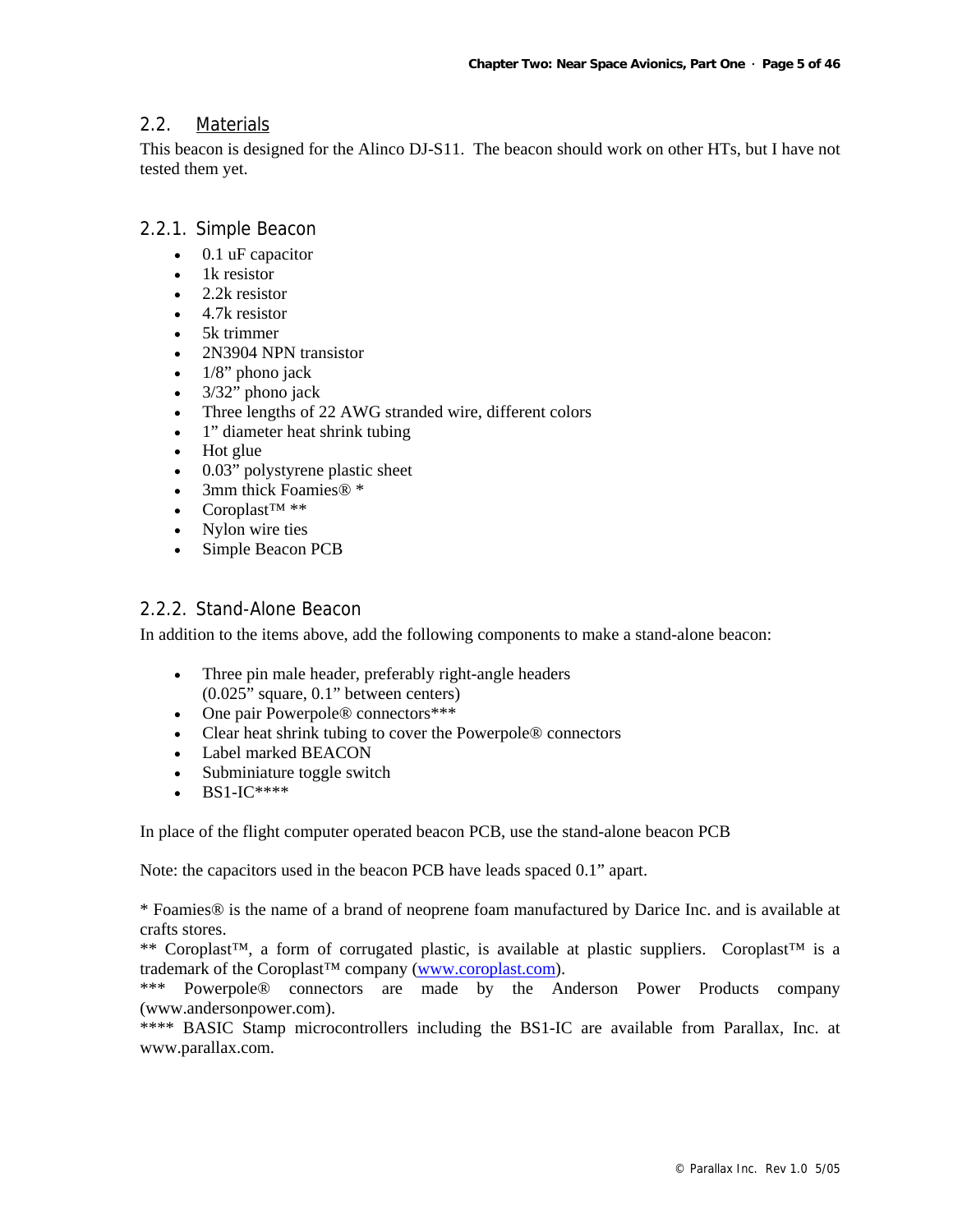## 2.3. Construction

The first item constructed is the HT cable, then its housing, followed by the beacon PCB.

## 2.3.1. HT Cable

Connections to the MIC (3/32" phono jack) and Audio (1/8" phono jack) are required in order to operate the HT. Make a single HT connector by encasing the connectors in a plastic housing after the connectors are soldered.



**Mic and audio jack connections** 

Wiring the MIC and Audio Jacks

- $\sqrt{\phantom{a}}$  Cut twelve inches of #22 or #24 AWG stranded wire, one length of black wire, and one length of a different color.
- $\sqrt{\phantom{a}}$  Strip ¼" of insulation from one end of each wire and ½" of insulation from the other end.
- √ Solder the ½" bare ends of the wires to the phono jacks as directed below:
	- o Black wire to the base connector of the 1/8" phono jack.
	- o Other wire to the tip connection for the 3/32" phono jack.

Making the Plastic Housing for the MIC and Audio

- √ Plug the phono jacks into a radio.
- √ Cut two pieces from the sheet of 0.03" thick polystyrene so that they are large enough to cover the phono jacks.

Note: At some time you may want to use external power on the HT. So, plug a DC power plug into the HT (4.0mm X 1.7mm for the DJ-S11) when plugging in the phono jacks. I do not recommend making the power connector a part of the phono housing, as you can't run the HT on internal power if a power plug is connected. However, keep the power plug connected to the HT when making the phono housings so that the housing will be made the proper size.

- √ Use hot glue to begin filling space in between the jacks. Note: Be sure not to glue the housings to the case of the DJ-S11!
- √ Press the first sheet of polystyrene onto one face of the glued connectors.
- $\sqrt{\phantom{a}}$  Flip the HT over to its other side and press the second rectangle of plastic onto the combined connectors.
- √ Unplug the glue gun and let it begin to cool.
- $\sqrt{\phantom{a}}$  Remove the glued connector from the HT once the glue in the DJ-S11 plug has cooled. Fill the voids in the HT connector with the now warm, hot glue.
- $\sqrt{\phantom{a}}$  Let the unified connector cool once all the voids between the plastic sheets and housings are filled.
- √ Trim the edges of the unified HT plug with a sharp Exacto knife.
- √ Cover the unified connector with heat shrink tubing.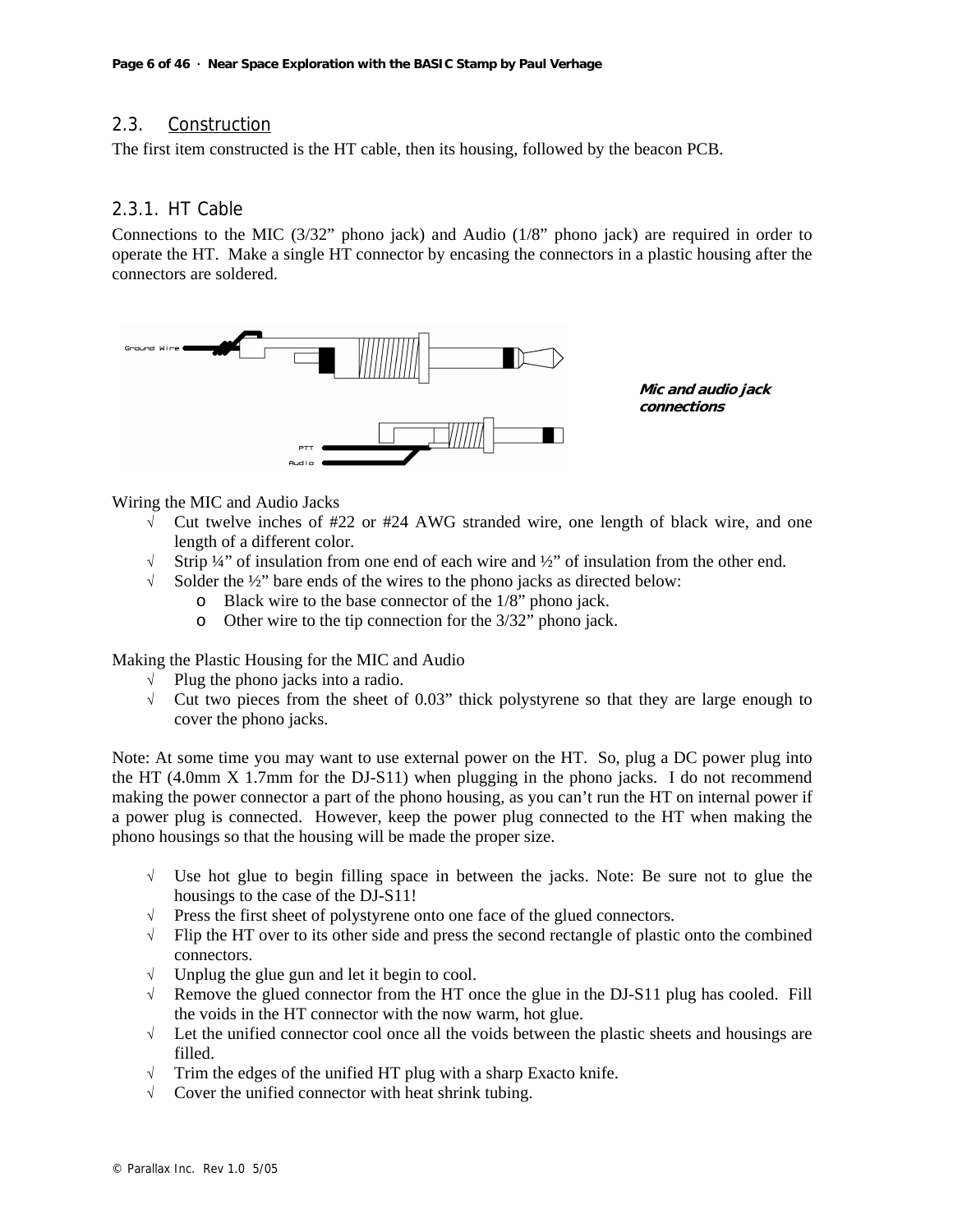

**Completed Jack Housing** – Not beautiful, but solid and easy to assemble.

## 2.3.2. Assembling the Beacon Board



Solder the following components into the PCB:

- C1 0.1uf capacitor (use a small dimension polyester cap)
- $R1$  1k resistor
- R<sub>2</sub> 4.7k resistor
- R<sub>3</sub> 5k trimmer
- R4 2.2k resistor
- Q1 2N3904 NPN transistor
- HT cable into the pads labeled 1/8" phono and 3/32" phono

Additional Steps for the Simple Beacon

Adding a Control Cable to the Simple Beacon

- √ Cut three 12" lengths #22 AWG stranded wire, one black and the others two different colors.
- √ Strip ¼" of insulation from one end of each wire.
- √ Solder wires to the PCB, with the black wire in the solder pad marked GND.
- √ Strip insulation from the other end of each wire and terminate in a connector for your flight computer.
- √ Now go Section Four, Testing.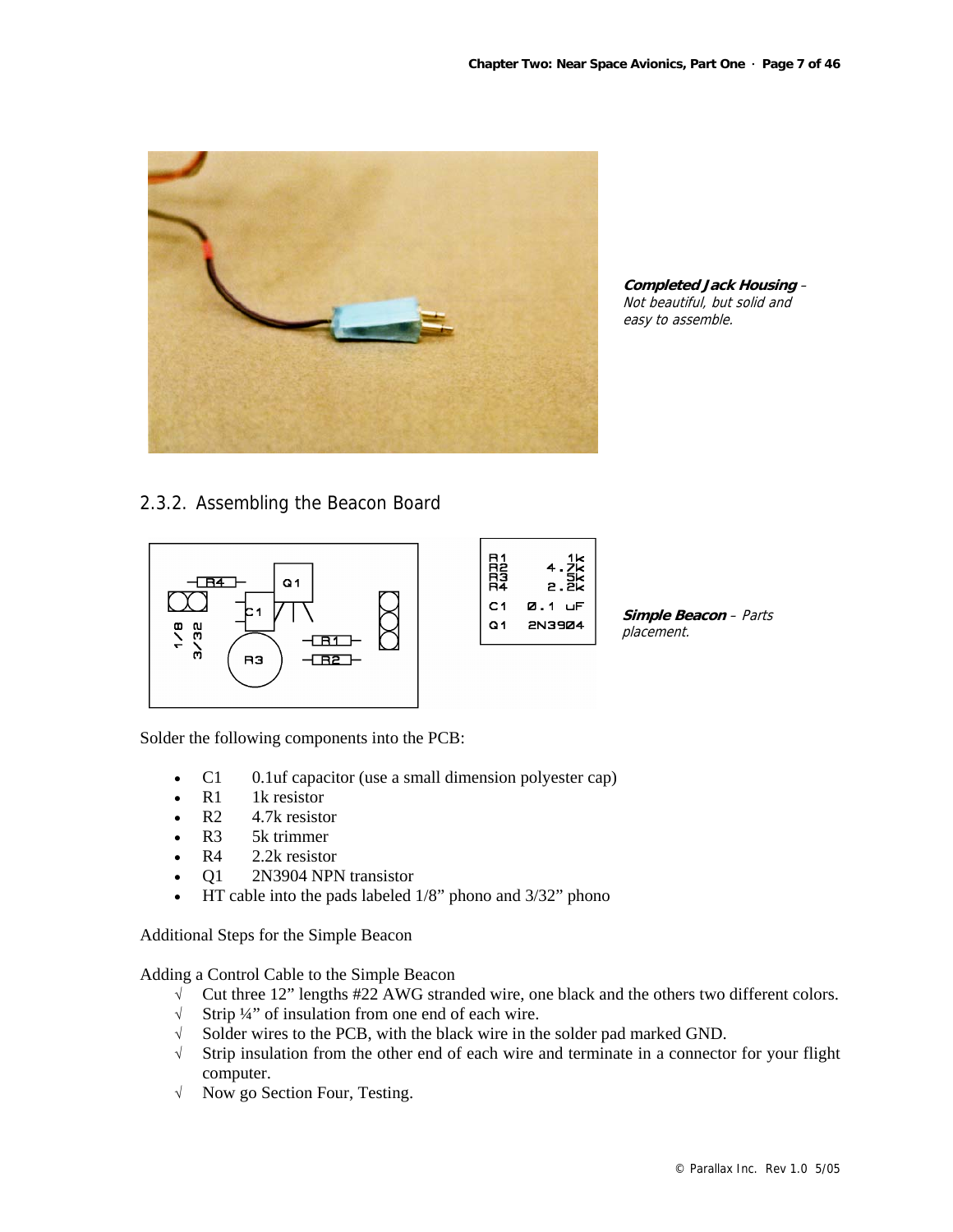Additional Steps for the Stand-Alone Beacon





Additional Parts for the Stand-Alone Beacon

• J1 Three pin male header

Paint a green dot near the ground pin of the programming header, which is the top of the three pins. This dot prevents you from connecting your programmer cable in backwards.

Adding a Power Cable to the Stand-Alone Beacon

In the final assembly step, a power cable, switch, and power plug connectors are added to the PCB.

- √ Cut two 18" lengths #22 AWG stranded wire, one black and the other red.
- √ Strip ¼" of insulation from one end of the red wire and one end of the black wire.
- √ Solder the two wires to the power pads of the PCB, making sure to solder the black wire to the GND pad.
- √ Strip 1" of insulation from the remaining ends of both wires.
- $\sqrt{\phantom{a}}$  Fold the wires in half.
- √ Crimp Powerpole® connector to the red and black wires.
- $\sqrt{\phantom{a}}$  Solder the wires inside the crimps.
- $\sqrt{\phantom{a}}$  Slide housings on the crimps, matching the colors of the connectors to the wires.
- √ Wrap the BEACON label on the housings and cover in clear heat shrink tubing.
- $\sqrt{\phantom{a}}$  Cut the red wire two-thirds of the way from the PCB.
- √ Strip ½" of insulation one end of each red wire.
- √ Solder each red wire to a terminal of the switch. Note: if using a SPDT switch, connect one wire to the center pin.
- √ Slide a ½" long piece of heat shrink tubing onto each half and cover the soldered connection.

## 2.4. Testing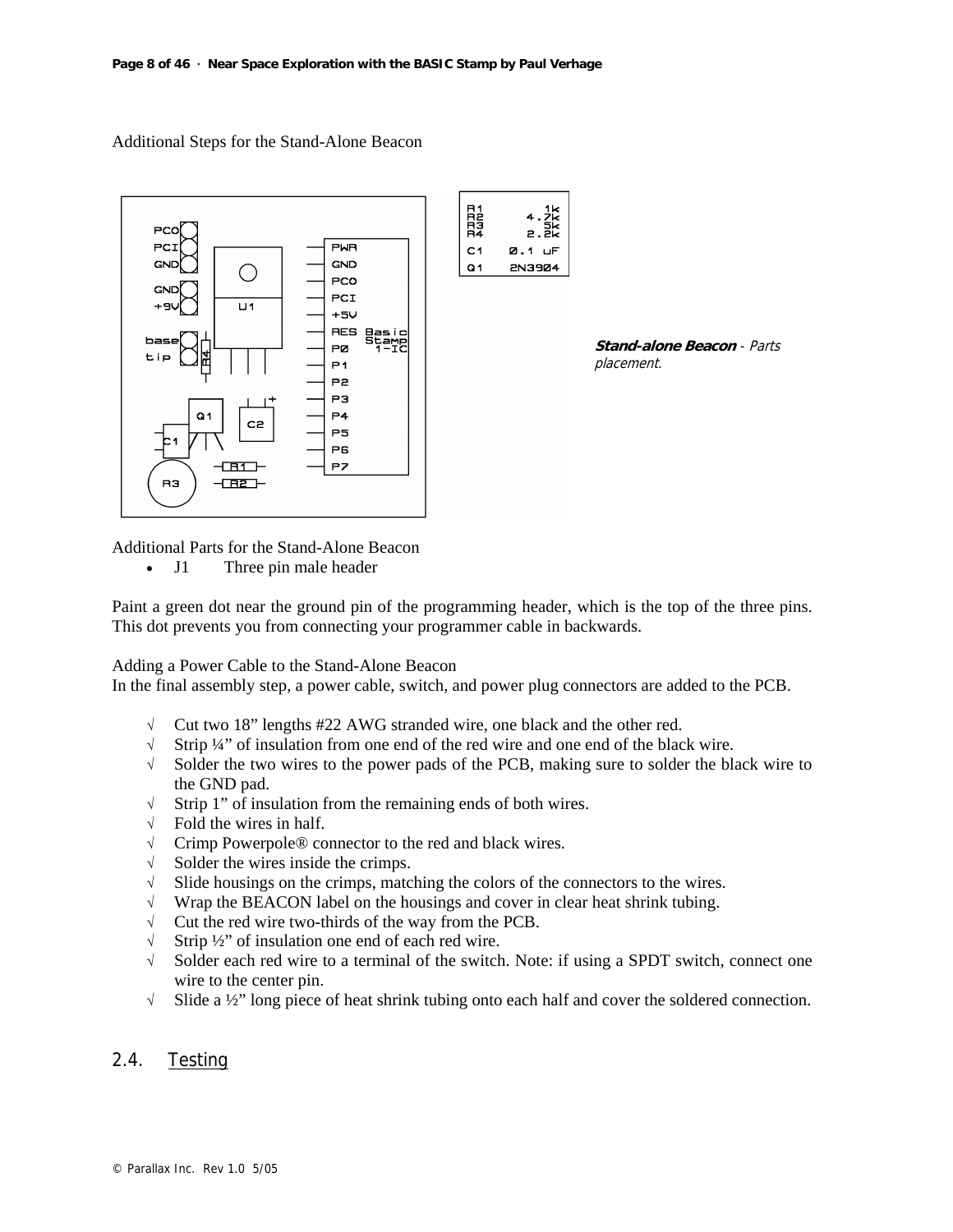## 2.4.1. Testing a Simple Beacon

Measure between the power and ground pins: there should be no continuity between them.

Now go to Section Five, Software.

## 2.4.2. Testing a Stand-Alone Beacon

Apply power to the beacon board. There should be no sparks or smoke. Measure the voltage at the BS-1IC pads marked +5V and GND. If the voltage is within 0.25 volts of 5.0 volts, then proceed with the final assembly. If not, then look for shorts, bad solder connections, or reversed power connections.

## 2.4.3. Final Assembly of the Stand-Alone Beacon

- √ Solder the BS-1IC into place.
- √ Backfill the Powerpole® connectors with hot glue.
- √ Label the Powerpole® connector and switch.
- $\sqrt{\phantom{a}}$  Cut Foamies® to fit the back of the PCB, then punch holes in the corners to line up with the PCB.
- √ Cut a Coroplast™ sheet 1" larger than the PCB.
- √ Zip tie the Foamies® and the PCB to Coroplast™.
- √ Zip tie the cables to the Coroplast™ to act as strain relief.

## 2.5. Software

## 2.5.1. Directions for the Stand-Alone Beacon Test Software

Modify the Stand Alone Beacon code to reflect your call sign.

You'll have to recall your call sign in CW to program the stand-alone beacon. The call sign is stored in a lookup table. The lookup table uses a 0 to represent the pause between characters, a 1 to represent a dit and a 2 to represent a dah.

So for example, the string 1,2,1,0,1 becomes  $\bullet - \bullet$  (pause)  $\bullet$  or R E.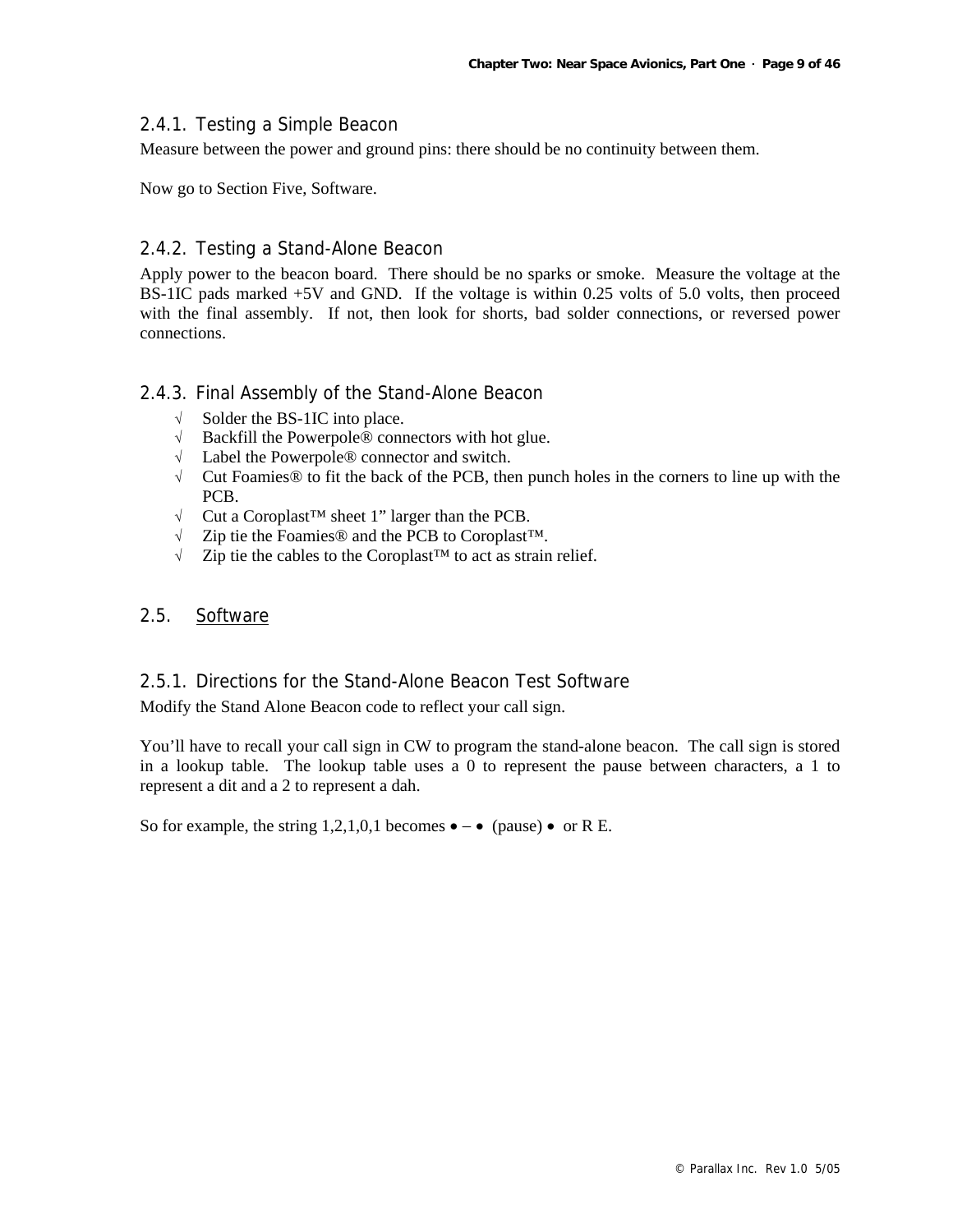| $A \cdot$    | $\mathbf N$  | 0           |            |
|--------------|--------------|-------------|------------|
| B            | $\mathbf{o}$ | 1           |            |
| $\mathbf C$  | P            | 2           |            |
| $\mathbf{D}$ | Q            | 3           |            |
| $E$ .        | $R \cdot$ .  | 4           |            |
| F            | S.           | 5           |            |
| ${\bf G}$    | T            | 6           | Morse Code |
| $H \ldots$   | $\mathbf{U}$ | 7           |            |
| I            | V            | 8           |            |
| $\bf J$      | W            | 9           |            |
| $K -$        | $X - \cdot$  | Fullstop    |            |
| L            | Y            | $\bf Comma$ |            |
| $\mathbf M$  | z            | Query       |            |

After entering the dits, dahs, and pauses into the lookup table, count the number of characters in the look up table and change the upper limit on the FOR-NEXT loop. The upper limit is one less than the total number of characters (0,1,2) in the look up table.

- √ Connect the PCB to the HT.
- √ Connect the PCB to the parallel port of a PC.
- √ Power the HT and beacon.
- √ Start the BS-1IC programmer.
- √ Download the stand-alone beacon program into the BS-1IC.
- √ Adjust the audio volume while listening to a second radio. Adjust the volume to just below the point at which the HT's audio is overdriven.

#### Stand Alone Beacon Code

```
' {$STAMP BS1} 
\{\$PBASE 1.0\}****************
' Stand Alone Beacon 
' Code for the BS1-IC 
'*************************** 
'Sends slow cw once every two minutes 
'for the first 90 minutes 
'Then sends cw once per minute 
' In the lookup table... 
' dit = 0' dah = 1 
' pause = 2 
'*************************** 
' I/O Pins
```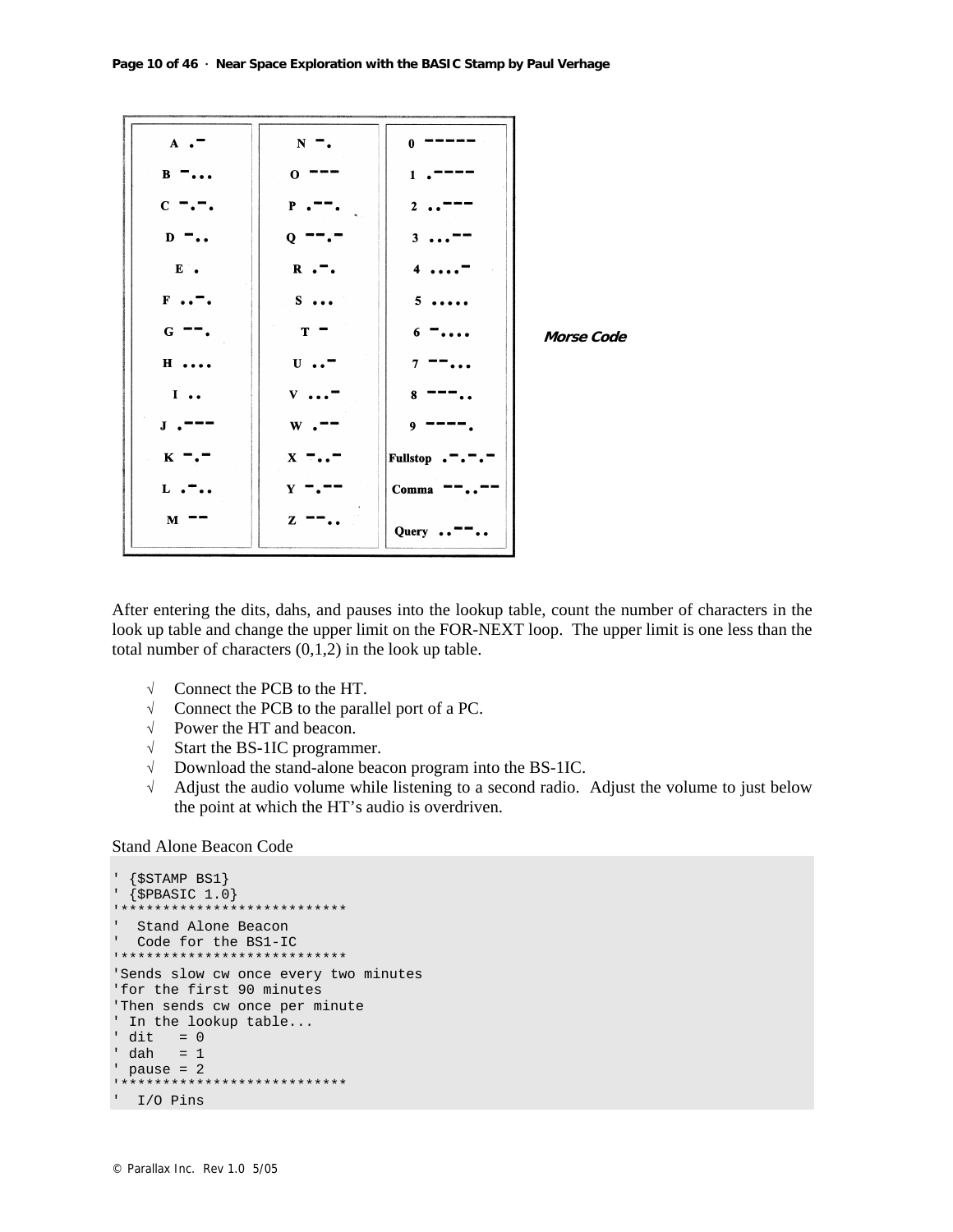```
'*************************** 
'pin 7 tone 
'pin 6 ptt 
__<br>****************************
' Variables and Constants 
'*************************** 
SYMBOL character = B2 
SYMBOL ditdah = B3 
SYMBOL timer = B4
timer = 0CWID:<br>HIGH 6
HIGH 6 'key ht 
FOR character = 0 TO 23 \sqrt{q} and \sqrt{q} at character
  LOOKUP character,(1,0,1,2,1,0,0,2,0,0,0,0,1,2,0,0,0,2,1,2,0,0,0,0),ditdah 
  IF ditdah = 0 THEN dit 'do a dit 
  IF ditdah = 1 THEN dah 'do a dah 
 Space: 'leave a pause a pause a pause a pause a pause a pause a pause a pause a pause a pause a pause a pause
  PAUSE 500 
   GOTO EndCW 
  dit: 'dit routine<br>SOUND 7.(120.14) 'dit routine
  SOUND 7,(120,14)PAUSE 100 'slow characters per minute
  GOTO EndCW 
 dah: \frac{1}{2}(120.42) dah routine
 SOUND 7,(120,42)PAUSE 100 \blacksquare 'slow characters per minute
  EndCW: 
NEXT THE SECOND CONFIDENT CONTROL CONTROL CONTROL CONTROL CONTROL CONTROL CONTROL CONTROL CONTROL CONTROL CONTROL CONTROL CONTROL CONTROL CONTROL CONTROL CONTROL CONTROL CONTROL CONTROL CONTROL CONTROL CONTROL CONTROL CONT
LOW 6 'unkey ht 
                                              'wait a minute<br>'has it been 90 minutes?
IF timer > 45 THEN goback
timer = timer + 1 \blacksquarePAUSE 60000 'wait another minute 
goback: 
GOTO CWID CONSULS CONSULS CONSULS CONSULS CONSULS THE PRESENT CALL SIGN \overline{a}END
```
## 2.5.2. Directions for the Simple Beacon Software

Modify the Simple Beacon code to reflect your I/O pins.

The simple beacon is plugged into two I/O pins and ground. HIGHing the PTT keys the HT. Audio tones for the dits and dahs are sent as FREQOUT commands. If used in other than the BS2p, then the times and periods of each tone must be modified.

Modify the Simple Beacon code to reflect your call sign.

You'll have to recall your call sign in CW to program the stand-alone beacon. The call sign is stored in a look up table. Like the stand-alone beacon, the simple beacon stores the call sign in a lookup table that uses a 0 to represent the pause between characters, a 1 to represent a dit and a 2 to represent a dah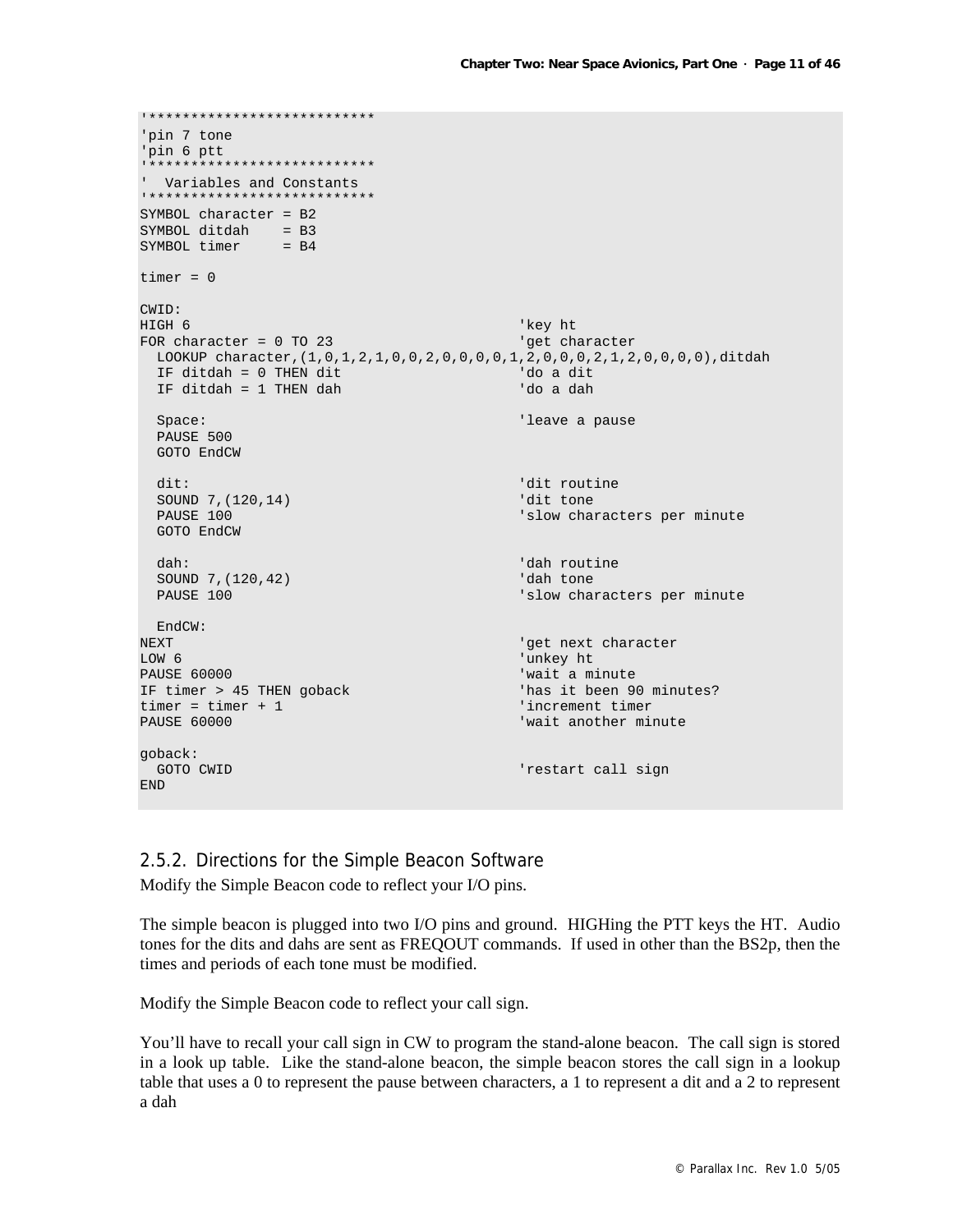So for example, the string 1,2,1,0,1 becomes  $\bullet - \bullet$  (pause)  $\bullet$  or R E.

After entering the dits, dahs, and pauses into the lookup table, count the number of characters in the loop up table and change the upper limit on the FOR-NEXT loop. The upper limit is one less than the total number of characters  $(0,1,2)$  in the look up table.

- √ Connect the Simple Beacon to the Flight Computer.
- √ Connect the PCB to the HT.
- √ Connect the PCB to the parallel port of a PC.
- √ Power the HT and beacon.
- √ Start the BASIC Stamp 2 programmer.
- √ Download the simple beacon program into the flight computer.
- $\sqrt{\phantom{a}}$  Adjust the audio volume while listening to a second radio. Adjust the volume to just below the point at which the HT's audio is overdriven.

Simple Beacon Code

```
' {$STAMP BS2p} 
' {$PBASIC 2.0} 
'*************************** 
'* Simple Beacon * 
     Code For BS2p *
'*************************** 
' In the lookup table... 
' dit = 0' dah = 1 
' pause = 2
'*************************** 
' \star I/O Pins \star'*************************** 
Audio CON 9 
PTT CON 8
'*************************** 
'* Variables and Constants * 
'*************************** 
character VAR Byte 
ditdah VAR Nib 
beacon: 
HIGH ptt 
FOR character = 0 TO 23 
  LOOKUP character,[1,0,1,2,1,0,0,2,0,0,0,0,1,2,0,0,2,1,2,0,0,0,0],ditdah 
  IF ditdah = 0 THEN dit 
  IF ditdah = 1 THEN dah 
  space: 
    PAUSE 500 
    GOTO EndCWID 
  dit: 
   FREQOUT audio,1000,100 
   PAUSE 250 
    GOTO EndCWID 
  dah: 
    FREQOUT audio,2000,100 
    PAUSE 250 
  EndCWID: 
NEXT 
LOW ptt 
RETURN
```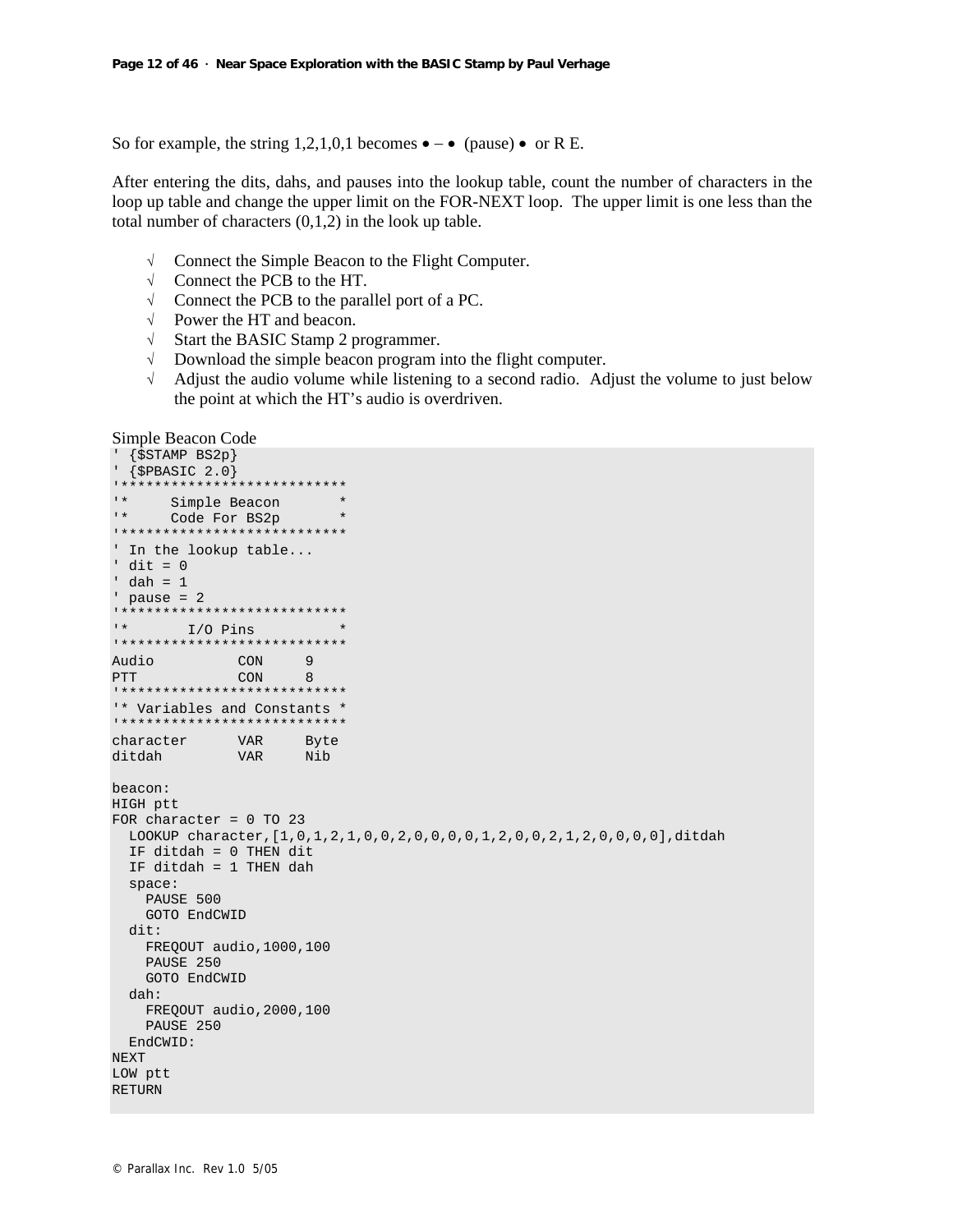## 2.5.3. Final Assembly of the Simple Beacon

- √ Cut a rectangle of Foamies® to fit the dimensions of the PCB.
- √ Place the Foamies® pad beneath the PCB.
- Attach the PCB to a sheet of Coroplast™ with nylon wire ties. Note: This is an easy method to "bolt" PCBs to a base that protects the underside of the PCB from shorts, while still making it possible to get at the traces to fix a problem.
- √ Create strain reliefs for beacon cables by zip-tying the beacon cables to the Coroplast™.
- √ Cut the Coroplast™ large enough to rubber band to the back of the HT.
- √ Build a Styrofoam box to house the HT and beacon. Note: Design the box to prevent HT buttons from being pressed during the mission.

## **3.0 Trackers**

Trackers are more elaborate than beacons in that they telemeter data to ground stations, in this case by sending digital data over radios. Radios, like telephones, are inherently analog devices. To enable radios to send digital data, the data must modulate an analog carrier. Upon reception, the analog signal is demodulated. The device used to modulate and then demodulate an analog signal is the modem (modem is a contraction of the terms, modulate/demodulate). In the case of radios, the modem is referred to as a terminal node controller, or TNC. TNCs function like modems, but TNCs use radio waves in place of phone lines. A modem can be used in place of the TNC with balloons capable of carrying a 100-mile long phone line. Be sure to use Cat 5 wiring to ensure good communications.

Data sent to a TNC for transmission is first broken into packets (if the amount of data is large enough), given headers, a Cyclical Redundancy Code (CRC) for error correction, and then converted into audio tones. Afterwards the TNC keys the radio, sends the audio tones over the radio, and then unkeys the radio. On the ground a second TNC repeats this process, but in the opposite direction. The receiving TNC uses the CRC to determine if there are any errors in the decoded data. In some cases the CRC can be used to correct bad data. If the errors are too severe, then the second TNC asks for the first TNC to retransmit the data. Whether or not the TNC asks for a retransmission depends of the type of connection between the two TNCs. The TNCs do all the work. All you see is the data that was transmitted by the first TNC. The coding and decoding process is invisible to you, the user.

## 3.1. Tiny Trak II Near Space Tracker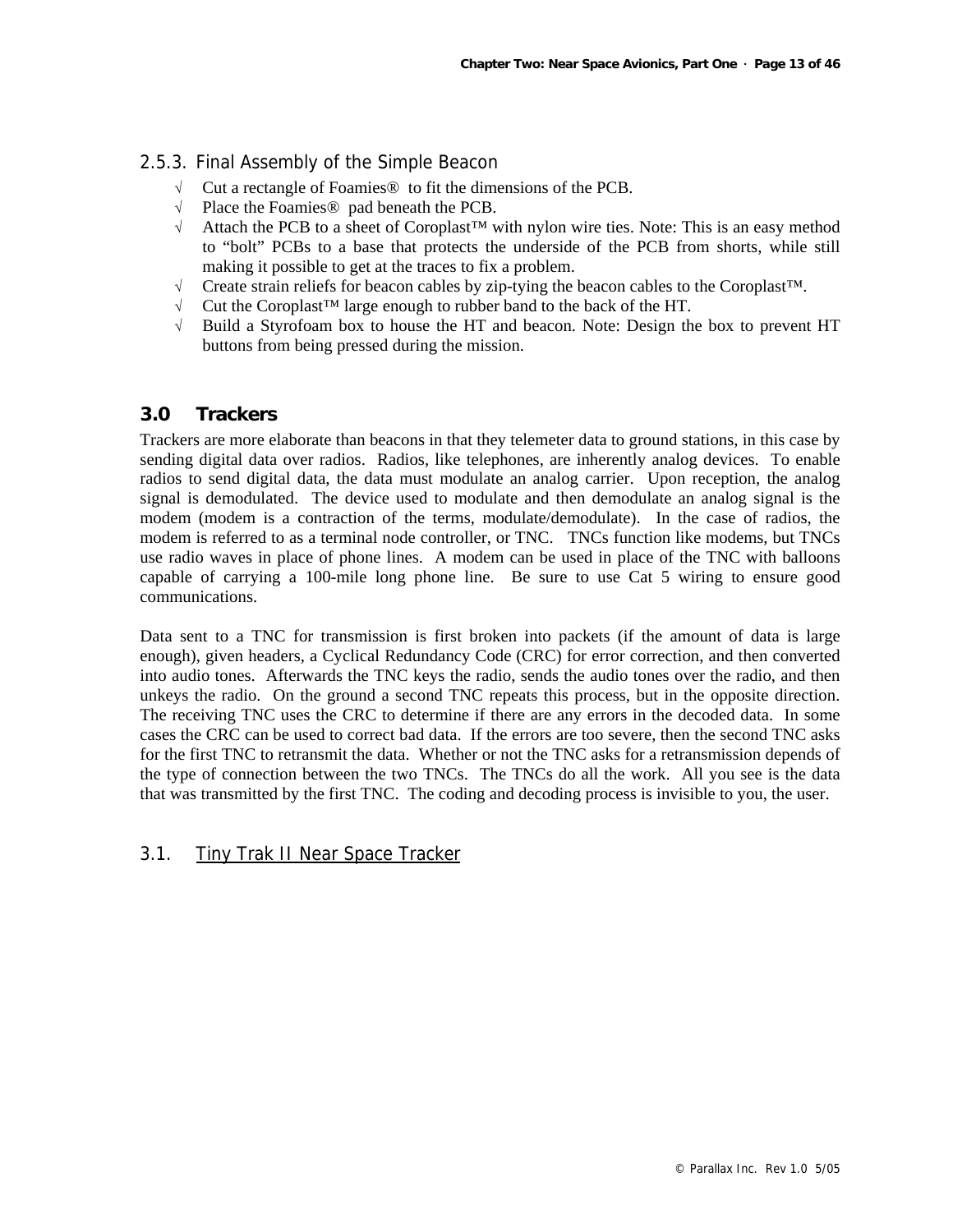



Byonics makes a simple single board tracker kit suitable for near space. Order the kit (http://www.byonics.com/) and build it with the modifications specified below (less than an hour's work). Attach the Tiny Trak II to the NearSys Tiny Trak II PCB and a pallet, along with a GPS receiver and HT, and you have yourself a near space tracker. Mount the pallet inside an airframe, and you have yourself a simple near spacecraft.

## 3.1.1. Theory of Operation

The Tiny Trak II by Byon Garrabrant is a PIC based TNC. However, unlike the MIM or KPC-3+, the Tiny Trak II accepts only the GPGGA and GPRMC sentences from a GPS receiver. Defined by the National Marine Electronics Association (NMEA), the GPGGA sentence contains time, latitude, longitude and altitude information, while the GPRMC sentence adds to this speed and direction. The Tiny Trak then formats elements of those two sentences into a posit following the APRS standard. Data cannot be telemetered through the Tiny Trak II, only position reports are transmitted. The Tiny Trak II makes a great backup beacon for a near space capsule. For more information on Global Positioning System issues, please read the Good to Know section of Chapter Four.

A GPS35 requires in the neighborhood of 130 mA of current, far exceeding the capability of the regulator built into the Tiny Trak II. The voltage regulator (LM2940) on the near space tracker PCB is capable of supplying up to 1 amp of current, enough for both the Tiny Trak II and GPS receiver. Because the LM2940 is a low drop out voltage regulator, the Tiny Trak II and GPS35 can operate from a six volt source. Powerpole® connectors and a toggle switch provide the external power and control for the PCB and GPS receiver. An LED indicates when power is supplied to the Tiny Trak II and GPS receiver.

#### 3.1.2. Materials

- Tiny Trak II kit
- LED (use the power LED from Tiny Trak II kit, or purchase an ultrabright LED)
- 22 uF tantalum electrolytic capacitor
- LM2940T-5 voltage regulator
- Male DB-9 solder pin connector
- DB-9 plastic housing
- Mounting hardware for LM2940 heat sink (#2 and #3 works)
- $1/8$ " phono jack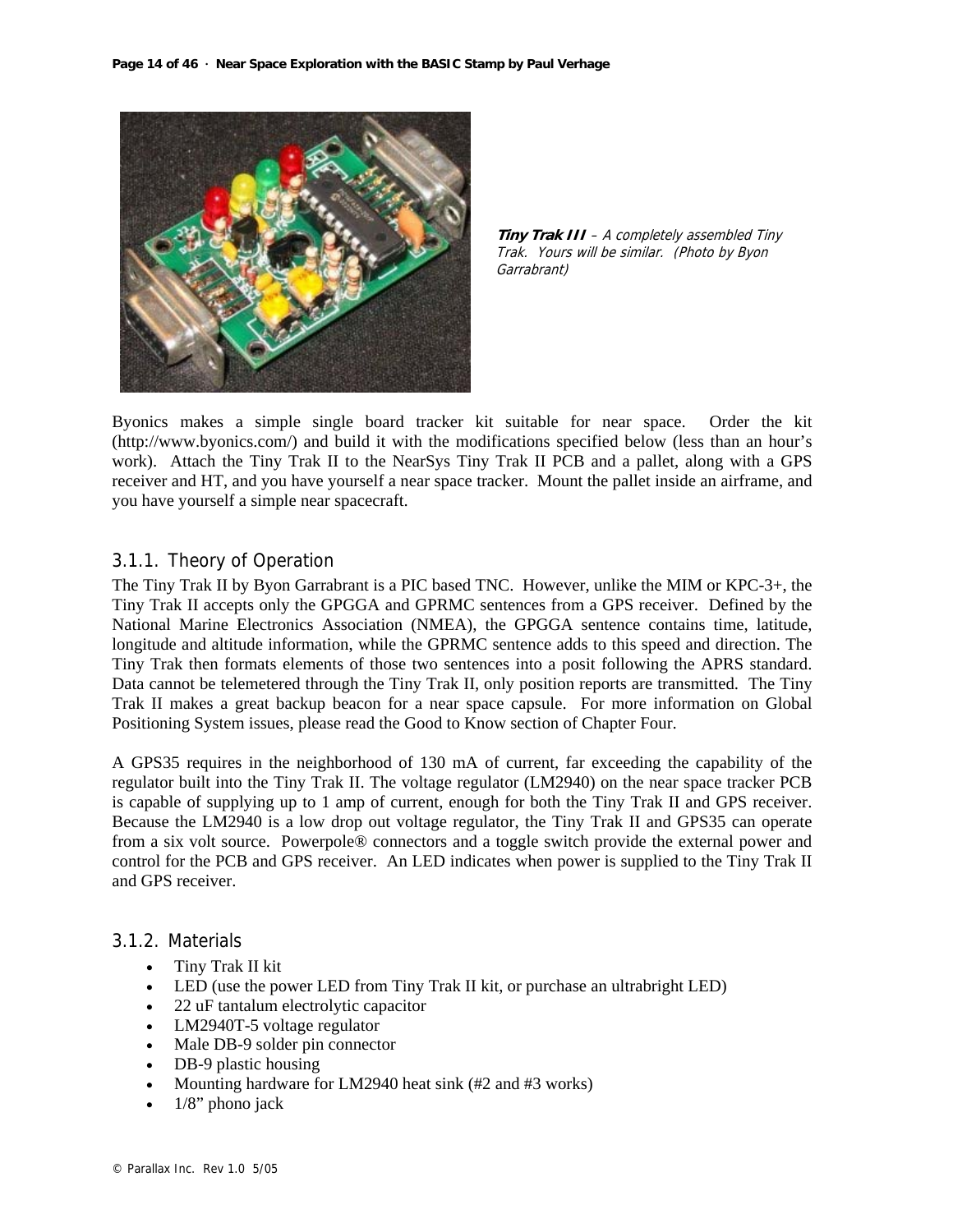- 3/32" phono jack
- Two subminiature toggle switches
- Two pairs of Powerpole® connectors
- Coax-style DC power plug, 4.0 mm X 1.7mm (with solder tabs)
- #22 or #24 AWG stranded wire (at least two different colors)
- Heat shrink tubing for wire
- Label with GPS printed on it
- Label with MAIN printed on it
- Clear heat shrink tubing large enough to slide over two power connectors
- 3mm thick Foamies<sup>®</sup>
- Nylon zip ties
- Three #2 mounting hardware

## 3.1.3. Procedures

First assemble the Tiny Trak II according to the directions below and then mount it to the Tracker PCB. When done, complete assembly of the PCB.



**Tiny Trak III Near Space Tracker** – Parts placement.

Assembling the Tiny Trak II Build the TinyTrak II, except, DO NOT add the following components:

- J1 Female DB-9 connector
- Q2 78L05 voltage regulator
- C3 0.1 uF capacitor
- C4 0.1 uF capacitor
- D4 Red LED

After completing the Tiny Trak II, cut nine lengths of #24 AWG stranded wire to a length of two inches. Strip ¼" of insulation from both ends of all the wires. Solder the wires to the following pads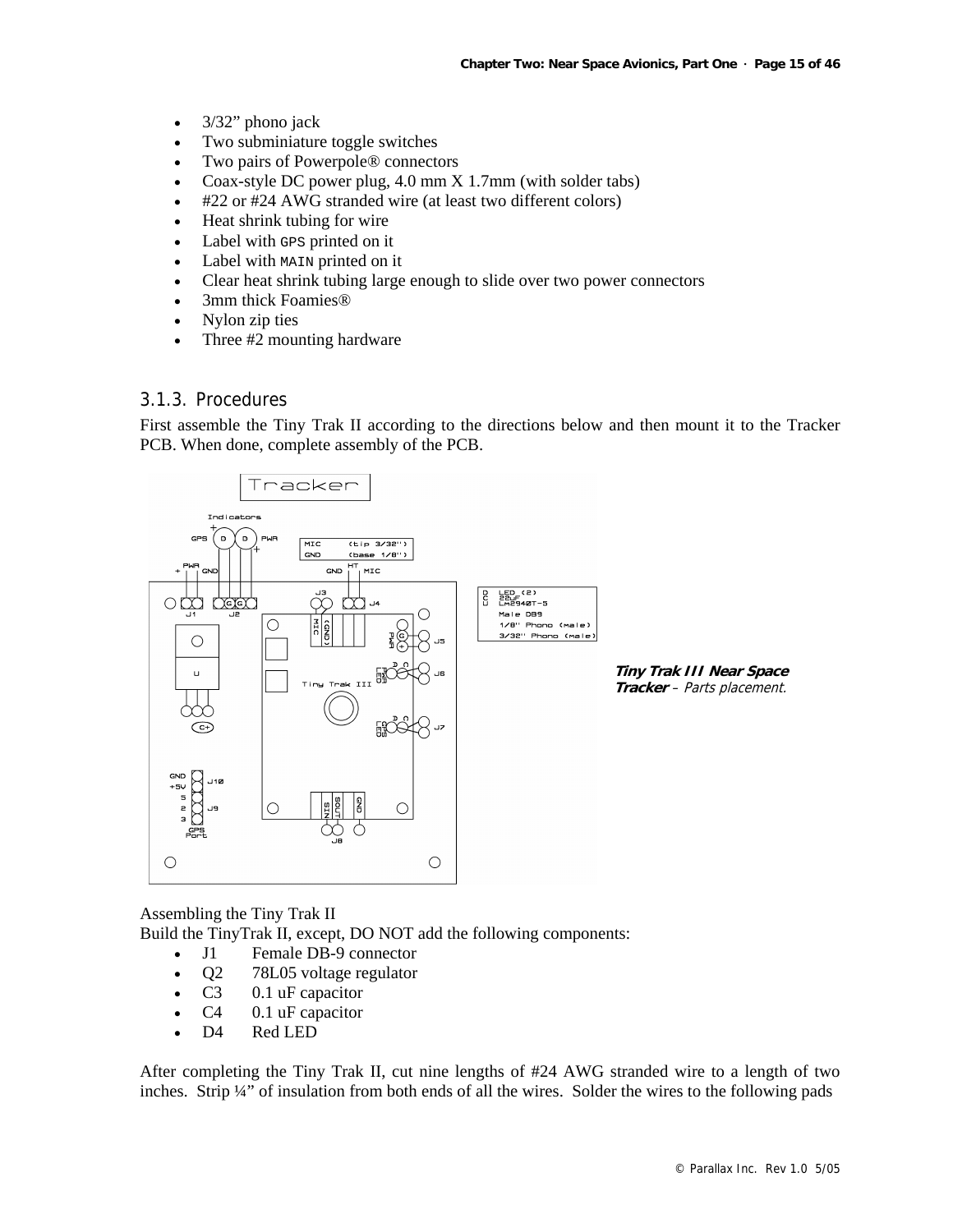| Wires from:          | Solder to:         |
|----------------------|--------------------|
| Power                | $+5V$ and GND      |
| Serial Port          | Pins 2, 3, and $5$ |
| <b>HT</b> Connection | GND and Audio      |
| D4 Red LED           | Cathode and anode  |

Mounting the Tiny Trak

Now the Tiny Trak is ready to be attached to the PCB.

- $\sqrt{\phantom{a}}$  Cut a pad of neoprene to fit the underside of the Tiny Trak II.
- $\sqrt{\phantom{a}}$  Punch three small holes in the neoprene to match the mounting holes of the Tiny Trak II.
- $\sqrt{\phantom{a}}$  Bolt the Tiny Trak II to the PCB, with the neoprene sheet beneath it.
- √ Solder the Tiny Trak's wires to their corresponding pads on the PCB.

## 3.1.4. Completing the Tracker PCB

Now that the Tiny Trak II is secured, complete the PCB. Solder the following components to the PCB:

- 22 uF capacitor
- LM2940T-5 voltage regulator

Bolt the heat sink of the LM2940 to the PCB with the mounting hardware.

#### LED Power Indicator

- $\sqrt{\phantom{a}}$  Cut at least 12" of two wires; one needs to be black.
- √ From each wire, strip ¼" of insulation from one end and ½" from the other end.
- √ Solder the black wire to the pad labeled G on the PCB diagram.
- √ Solder the other wire to the pad to its right.
- √ Slide both wires through a single 1" length of heat shrink tubing to cover the LED leads.
- √ Slide a 1" length of narrow heat shrink tubing on each wire to cover the soldered joint.
- $\sqrt{\phantom{a}}$  Clip the LED leads to a length of ½".
- $\sqrt{\phantom{a}}$  Tin the LED leads and wires.
- √ Solder the wires to the LED leads.
- $\sqrt{\phantom{a}}$  Cover the solder joints with the heat shrink tubing.
- √ Cover the individual wires and LED leads with the larger heat shrink tubing.

#### Serial Cable

- $\sqrt{\phantom{a}}$  Cut at least 12" of three wires, one needs to be black.
- √ Strip ¼" of insulation from both ends of all the wires.
- √ Solder the black wire to the pad labeled 5 of the GPS Port.
- √ Solder the remaining two wires to the pads marked 2 and 3.
- √ Slide ½" lengths of thin heat shrink tubing over all three wires.
- √ Solder the wires to the solder cups of a male DB-9 connector (note that each wire is named after the solder cup it is soldered to).
- √ Apply a thin layer of hot glue to the solder cups of the BD-9 male connector.
- $\sqrt{\phantom{a}}$  Fill the bottom half of a DB-9 housing with hot glue.
- √ Press the DB-9 male connector into the bottom half of its housing, while the glue is still hot.
- $\sqrt{\phantom{a}}$  Apply a coat of hot glue to the top of the wires, filling any open gaps.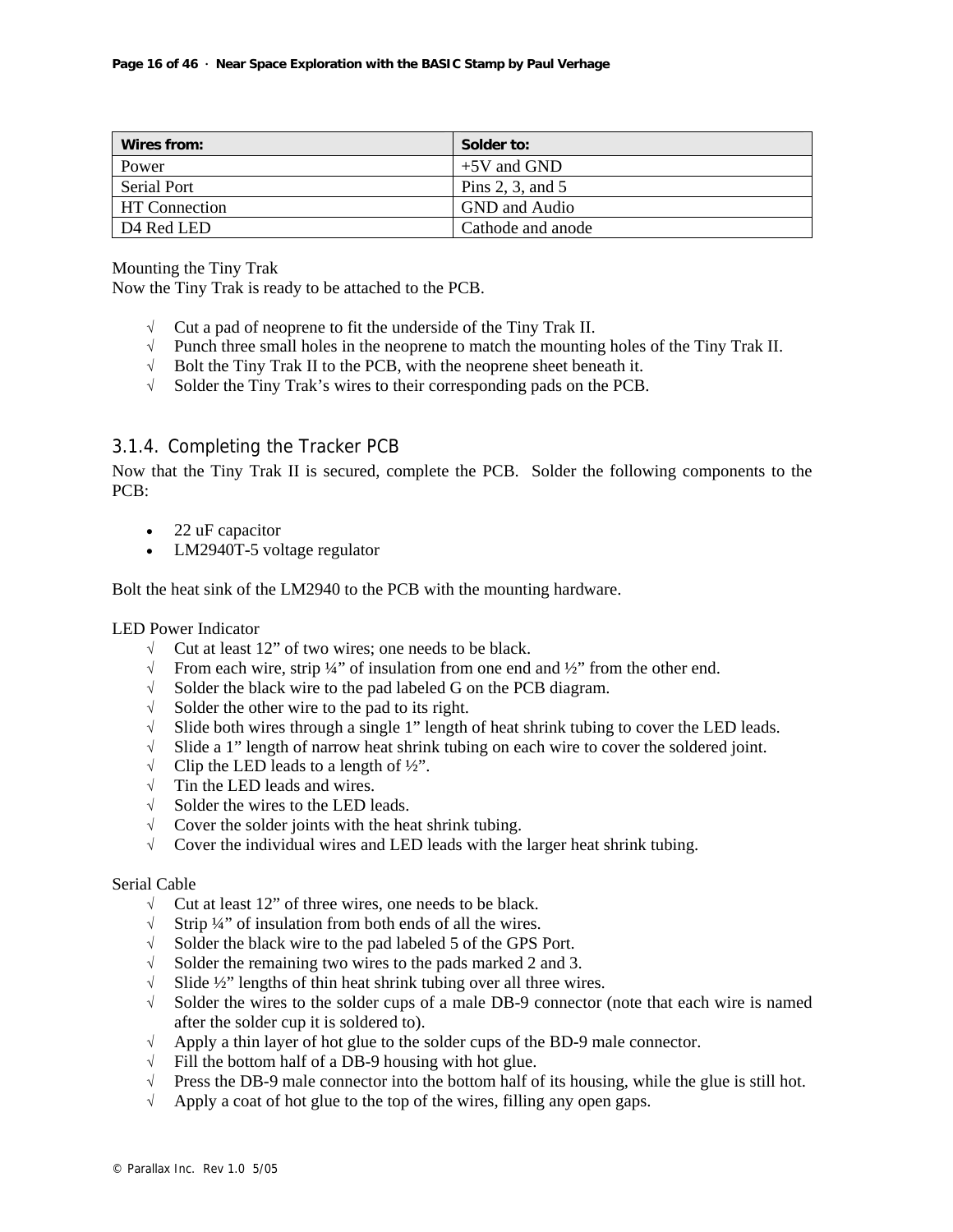- $\sqrt{\phantom{a}}$  Fill the top half of the DB-9 housing with hot glue.
- √ Press the top half over the bottom half of the housing.
- $\sqrt{\phantom{a}}$  Bolt the housing together.
- √ Backfill the rear opening of the housing to close up any openings.

#### GPS Power Cable

- √ Cut two lengths of #24 AWG wire (make one wire red and the other black).
- Strip  $\frac{1}{4}$ " of insulation from one end of each wire and 1" of insulation from the other end.
- √ Solder the ¼" end to the PCB at the pads labeled GPS Port +5V and GND.
- √ Fold the one inch end over and crimp in a Powerpole® crimp.
- $\sqrt{\phantom{a}}$  Fill the crimp with solder.
- √ Insert the crimps into their plastic jackets.
- √ Slide the jackets together .
- √ Apply the GPS label and cover in clear heat shrink tubing.

#### HT Cable

- √ Cut two lengths of #24 AWG wire (two different colors).
- √ Strip ¼" of insulation from one end of each wire.
- √ Solder the wires into the pads labeled as MIC GND and Audio.
- $\sqrt{\phantom{a}}$  Cut the other ends of the wires to appropriate lengths. Note: The other end of the MIC GND is soldered to the base of a 1/8" phono jack and the other end of the Audio is soldered to the tip of a 3/32" phono jack.
- √ Solder the wires to the appropriate points of the jacks.

#### DJ-S11 MIC, Audio, and Power Connectors

Since I recommend your near space capsule use an Alinco DJ-S11, I have documented the proper connections for the DJ-S11.

#### MIC and Audio

- √ Strip back ¼" of insulation from one end of two wires, using two different colors.
- √ Solder a black colored wire to the GND pad of the HT pads and other wire to the TX/PTT pad of the PCB.
- $\sqrt{\ }$  Solder the other end of the GND wire to the base of the 1/8" phono jack.<br>  $\sqrt{\ }$  Plug the Ground plug into the HT and stretch the wire out taut.
- Plug the Ground plug into the HT and stretch the wire out taut.
- √ Plug the 3/32" plug into the HT.
- $\sqrt{\phantom{a}}$  Stretch out the other wire to the center connector of the 3/32" plug.
- √ Measure the proper length of the wire, cut and strip its end.
- $\sqrt{\phantom{a}}$  Solder it to the tip of the 3/32" phono jack.
- $\sqrt{\phantom{a}}$  Plug the phono jacks into the DJ-S11.
- √ Squirt a little hot glue between the jacks, without getting hot glue on the HT.
- √ Put a thin coat of hot glue on one piece of polystyrene.
- $\sqrt{\phantom{a}}$  Press the first sheet of polystyrene onto one face of the glued connectors.
- √ Put a thin coat of hot glue on the second piece of polystyrene.
- √ Flip the HT over to its other side and press the second rectangle of plastic onto the combined connectors.
- √ When the glue in the DJ-S11 plug has cooled, remove the plug from the HT.
- $\sqrt{\phantom{a}}$  Fill the voids in the HT plug with the warm hot glue.
- √ Let the unified connector cool.
- $\sqrt{\phantom{a}}$  Trim the edges of the HT plug with a sharp Exacto knife.
- √ Finish the housing by covering it with heat shrink tubing.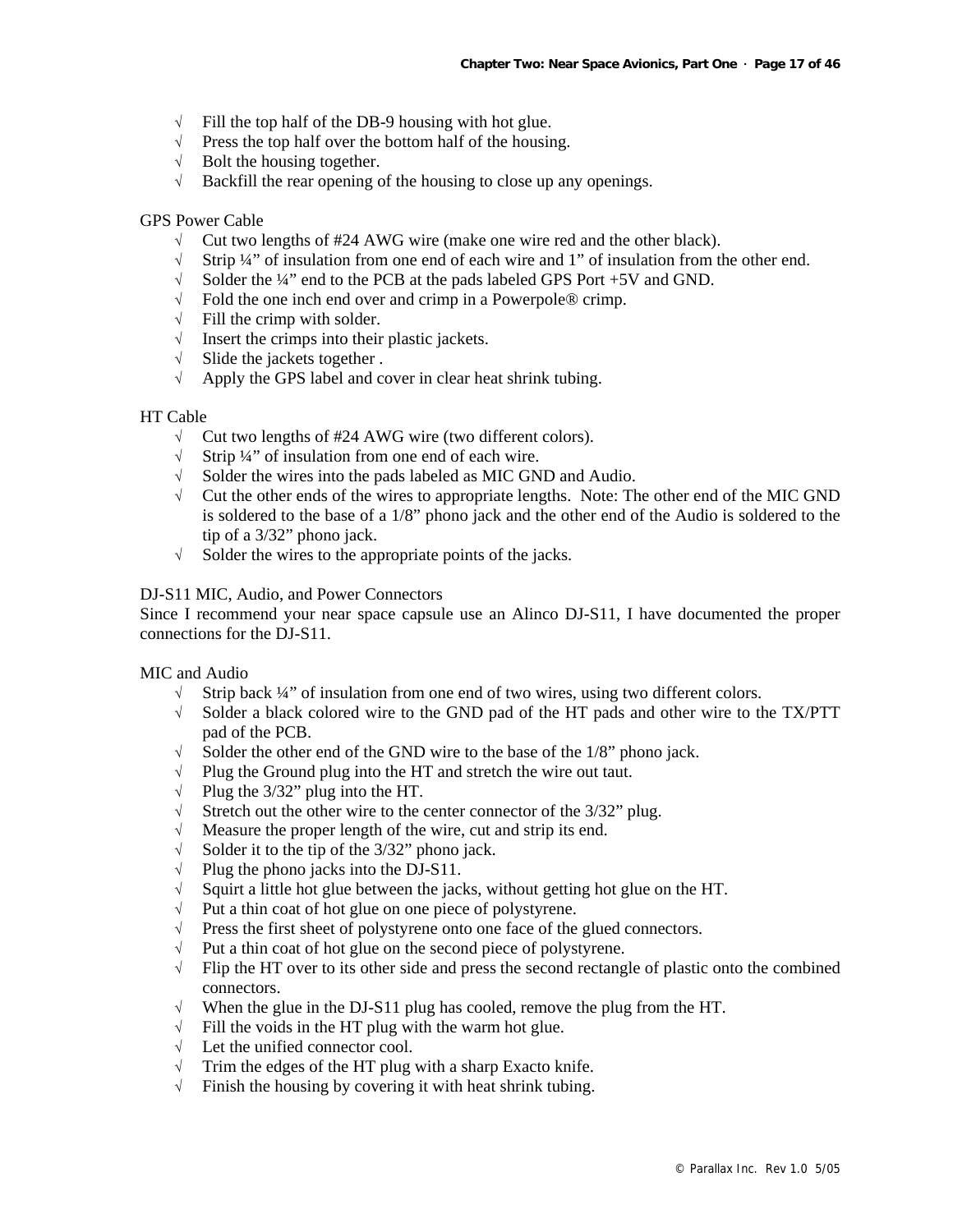#### Power

- √ Cut two wires, both 18" long (use a red and black colored wire).
- $\sqrt{\phantom{a}}$  Remove ½" of insulation from one end of both wires.<br>  $\sqrt{\phantom{a}}$  Solder the red wire to the center connector of DC pow
- Solder the red wire to the center connector of DC power plug and the black to the ring of the connector.
- √ Slide a length of heat shrink tubing over the positive wire, covering the soldered connection.
- √ Squirt a drop of hot glue between the soldered connections.
- √ Screw on the plastic cap and fill the interior space with a little bit of hot glue.
- √ Strip 1" of insulation for the other ends of the wires.
- √ Double over the exposed wire.
- √ Crimp Powerpole® connectors on the wires.
- $\sqrt{\phantom{a}}$  Slide the crimps into their jackets, using the proper colored housings to indicate positive and ground.
- √ Slide the Powerpole® jackets together.
- √ Wrap the jackets with a label marked HT.
- √ Cover the jacket and label with clear heat shrink tubing.
- √ Cut the red wire about two-thirds of the distance away from the coax power plug.
- $\sqrt{\phantom{a}}$  Strip ¼" of insulation from the ends of the wires.
- √ Slide heat shrink tubing over the wires.
- √ Solder the wires to the pins of a toggle switch.
- √ Cover the soldered connection with heat shrink tubing.

#### PCB Power Cable

- √ Cut about 18" of two pieces of stranded wire, one red and one black.
- $\sqrt{\phantom{a}}$  Solder the red wire to the pad marked + Power.
- $\sqrt{\phantom{a}}$  Solder the black wire to the pad marked GND.
- √ Slide two 1" lengths of heat shrink tubing over both the red and black wire.
- √ Strip 1" of insulation from the other end of the red and black wires.
- √ Fold the stripped wire over.
- √ Crimp the wires in a Powerpole® connector pin.
- $\sqrt{\ }$  Fill the crimp with solder.
- √ Snap the crimps into their Powerpole® jackets.
- $\sqrt{\ }$  Fill the interior space with hot glue.
- √ Slide the jackets together and wrap the MAIN label around them.
- √ Cover the jacket with clear heat shrink tubing and heat the tubing.
- √ Backfill any remaining gaps.
- √ Cut the red wire about two-thirds of the way between the coax power connector and the Powerpole® (closer to the Powerpole®).
	- Note: be sure there is a heat shrink tubing on both sides of the cut wire.
- √ Strip ¼" of insulation from both ends.
- √ Slide a 1" length of heat shrink tubing over both wires.
- √ Slide thin heat shrink tubing over each wire.
- $\sqrt{\phantom{a}}$  Solder the wires to the pins on the back of the subminiature toggle switch.
- √ Slide heat shrink tubing over the soldered pins.
- √ Twist the wires together to form a "Y" shaped cable.
- √ Keep the "Y" together by shrinking the tubing on each arm of the "Y".

Test continuity between the +5V Powerpole® and the ground Powerpole®. If there is continuity, then you have soldered in a short. Check your connections.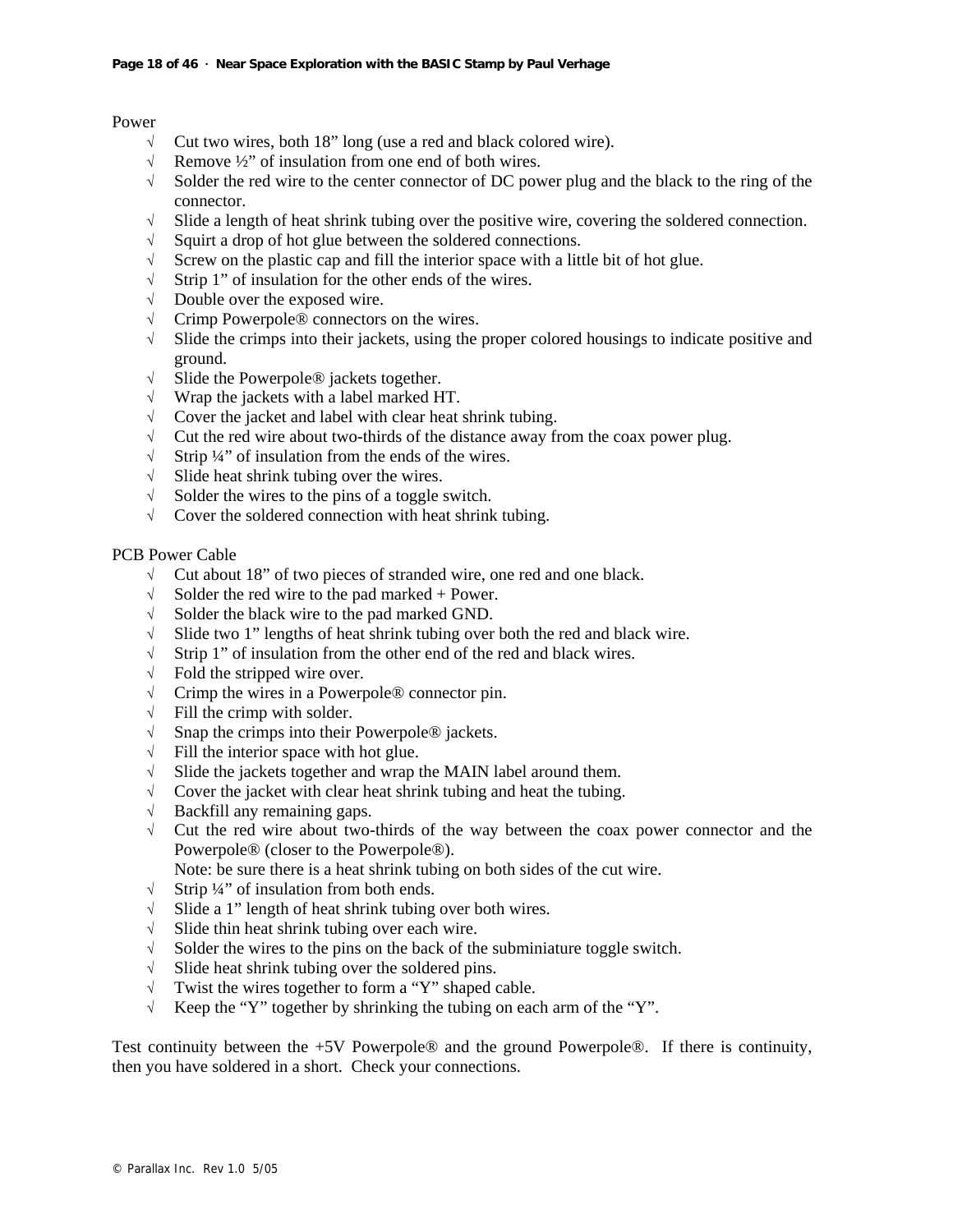After programming (next section) and testing the Flight Computer, then finish the Flight Computer by attaching it to an avionics pallet as follows:

- √ Cut Foamies® to fit back of PCB and punch holes in the corners to line up with PCB.
- √ Cut Coroplast™ sheet large enough to fit the bottom of an airframe.
- √ Zip tie Foamies® and PCB to Coroplast™.
- √ Zip tie cables to Coroplast™ to act as strain relief.

## 3.1.5. Programming the Tiny Trak II

Once you have assembled the Tiny Trak II, use its configuration software to program it for flight. The software to program is available from the Byonics website at www.byonics.com. After installing theTiny Trak II software to your PC, install a battery in the tracker and plug it into the PC's serial port. Start the program. After the program finds the tracker, it displays a menu of items you can change.

| Field                      | Value          | Explanation                                        |
|----------------------------|----------------|----------------------------------------------------|
| Call sign:                 | Your Call sign |                                                    |
| Digi Path:                 | WIDE3-3        | Use three hops when sending telemetry              |
| Symbol:                    | $-11$          | The $-11$ SSID is standard for a balloon           |
| Table/Overlay              | $\overline{O}$ | APRS symbol for a balloon                          |
| Transmit altitude:         | Enable         | Hey, it's a balloon!                               |
| Send only valid position   | Not Enabled    | If there's a problem, we want what data we can get |
| Timing Transmit Every:     | 60             | Once a minute is good enough                       |
| <b>Status Beacon Text:</b> | Capsule Name   | You are naming your capsule, right?                |
| Send Every:                | 5              | Once every five minutes is good enough             |
| <b>MIC-E Settings</b>      | Not Enabled    | We're not sending voice                            |
| Time Slotting:             | Either enabled | Enabled will avoid stepping on other packets       |
|                            | or disabled    |                                                    |
| <b>Transmit Offset</b>     | Pick a value   | Seconds after the minute                           |
| <b>Smart Beaconing:</b>    | Not Enabled    | We want all the flight data                        |

I suggest you program the Tiny Trak II as follows:

Sample Flight Data

Below is a sample of data taken from a near space mission:

KD7INN-11>APT202,WIDE3-3:!4401.43N/11724.04WO156/008/A=002991

The APRS standard for a posit has the following fields:

Call sign-SSID, Path:! Latitude N / Longitude W O Heading/Speed/A= Altitude

This is a posit, a type of "formatted data" from APRS. Normally we send an entire GPS sentence. However, with the TinyTrak, a posit is created from the GGA and RMC sentences. The posit sends just the information on location and movement of the GPS receiver (since the GPS is attached to the balloon, the posit also locates the balloon). A posit is a very brief packet of information, there is not extraneous information.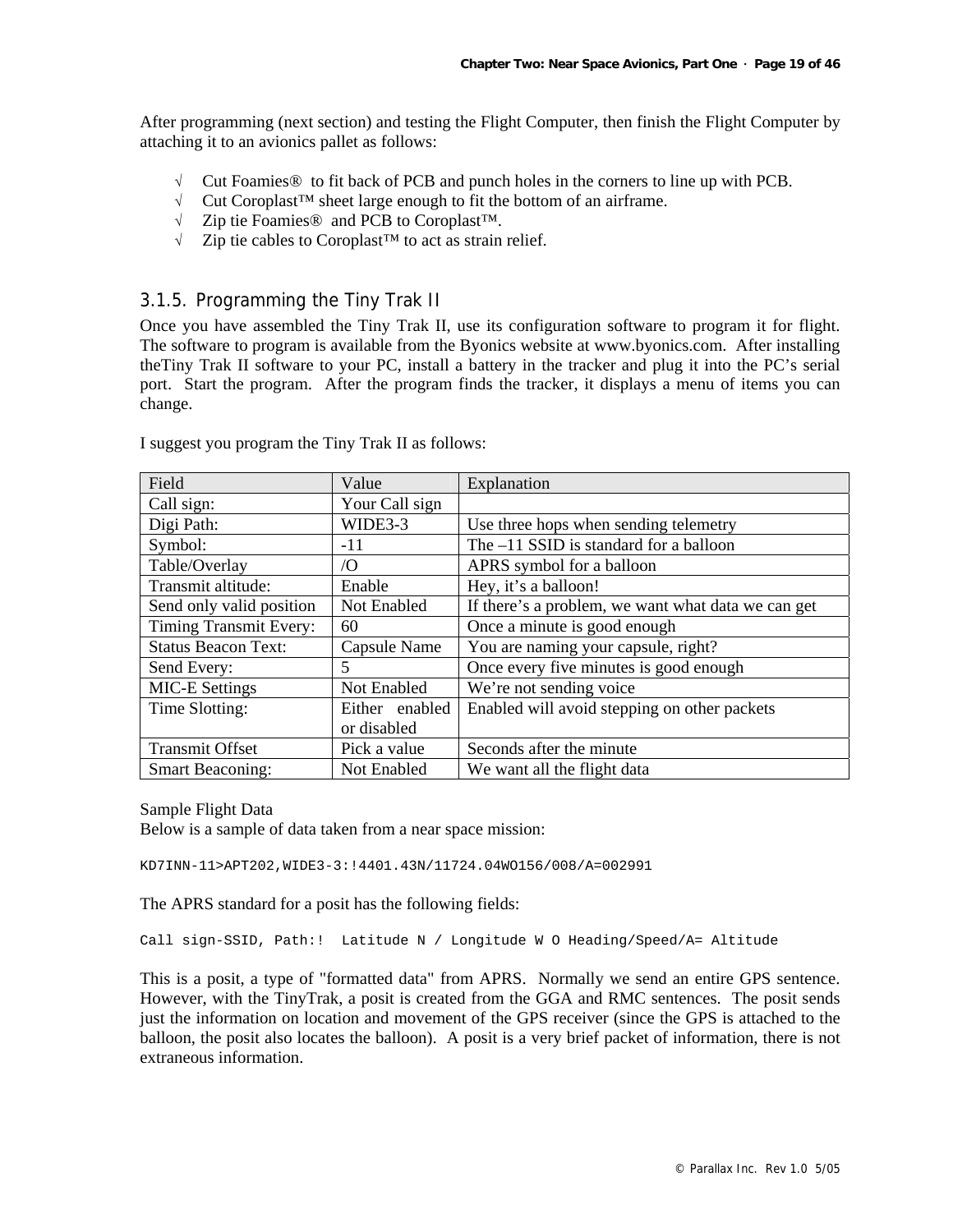All licensed radio operators have a call sign that identifies them. At times during transmission, they must identify themselves with their call sign. Packet radio allows multiple simultaneous transmissions, so each transmission is identified with a SSID. The SSID is the dash number after the call sign. The SSID of "-11" is used to identify balloons. So the first block of information is the call sign and SSID (as is required by the FCC).

Next is the path. Radio packets can be sent to any or all licensed ham(s), either directly by stating the destination, or by specifying a path. The path will say things like, send my packet through this radio on the ground and let it then send the packet to this destination. Sending my packet though someone else's radio is called repeating. In the case of digital radio (like packet), it's called digi-peating. Digipeating is done through radios and antennas located on mountain tops or other high locations. Digipeating allows my signal to travel to more distant locations. For example, in Boise I can see APRS traffic from residents of Salt Lake City. Their signals go through a couple of repeaters to make it to Boise. The WIDE3-3 is saying I want my packets to go through any three digi-peaters. When a digipeater receives my packet, it lowers the 3-3 to 2-2 and resends the packet. The next digi-peater receives the packet, reduces the count to 1-1 and resends it. This occurs once more. Any digi-peaters receiving a packet with 0-0 knows not to resend it. The really neat thing about this is that digi-peaters in various directions are doing this. This passes packet signals over a very wide region very quickly. Most packet stations are located where they can hear multiple stations. As a result, packet radio is very robust. A digi-peater can miss receiving a packet but the communication doesn't come to a halt.

Next in the posit is the ! followed by the latitude and longitude. The ! symbol is a part of the standard for posits. A PC sees this and knows to interpret it as latitude and longitude.

The capital O indicates the next two blocks of data are heading and speed. The heading is in true north, and the speed is in mph, rather than knots, which is the NMEA standard. The /A indicates the next field is altitude. NMEA sends altitude in meters. The /A field requires altitude in feet, so the TinyTrak does the conversion.

## **4.0 More Capable Terminal Node Controllers (TNCs)**

In this section, we'll discuss two TNC trackers: The Kantronics KPC-3+ and the APRS MIM.

## 4.1. Kantronics KPC-3+



**Kantronics KPC-3+** - Photo by Kantronics.

The first tracker described is a Kantronics KPC-3+ Packet Communicator (www.kantronics.com/kpc3+.htm). For our purposes, this TNC (terminal node controller) will be connected to a GPS receiver and HT. The directions in this section are written specifically written for the KPC-3+ with version 8.3 firmware loaded in its EEPROM. Older versions of the firmware can function as a tracker, but they are not as capable. One feature of the KPC-3+ (and other TNCs) is its ability to retransmit digital signals that it receives. Called digi-peating, this allows a TNC to extend the communications range of a packet station. However, for near spacecraft it is not recommended to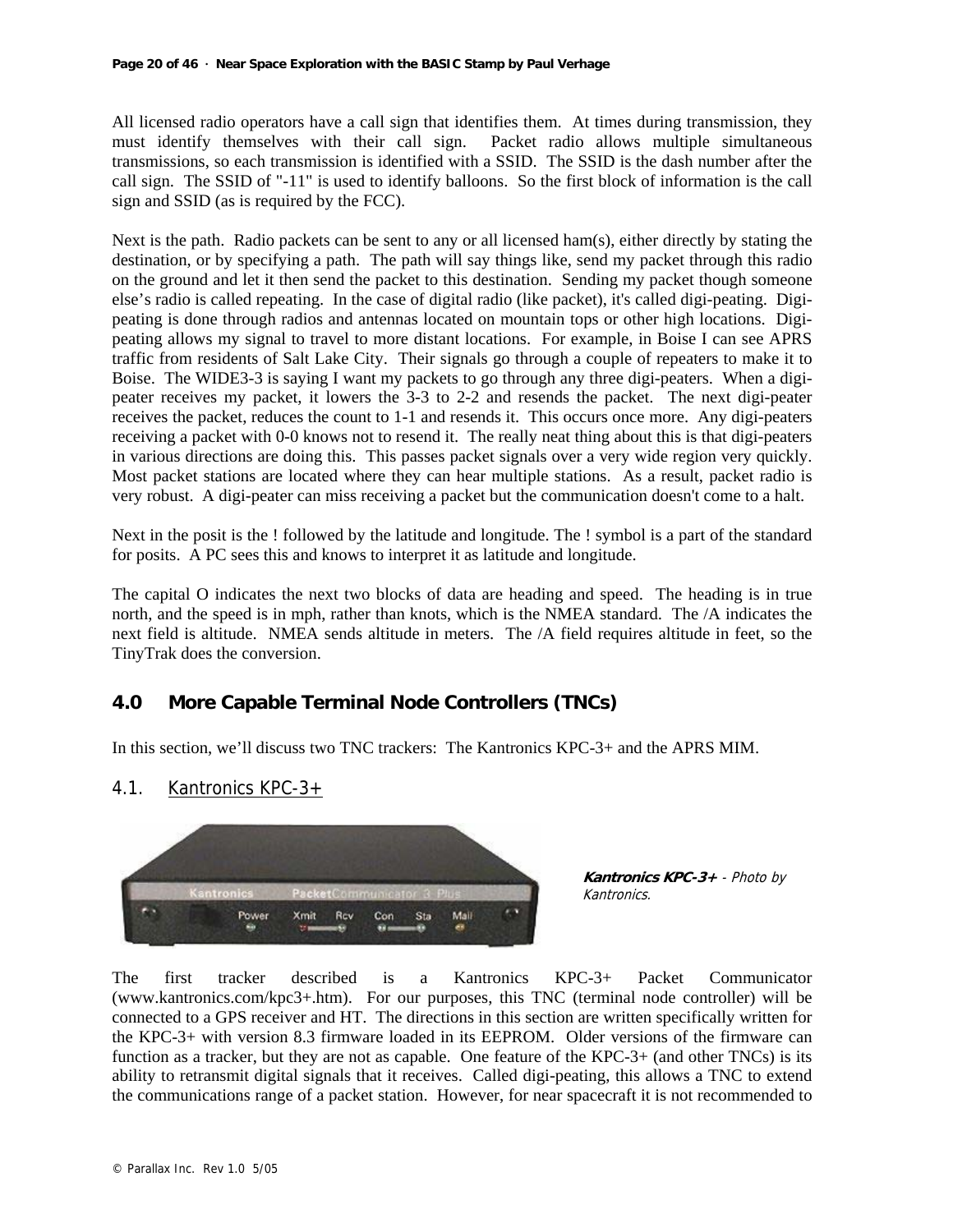use your primary telemetry method to send other peoples' communications. If you want to digi-peat from near space, use a second TNC on a separate frequency. There are two ways to send telemetry from the KPC-3+, either using TNC buffers or by placing the TNC into transparent mode.

Unless the KPC-3+ is put into transparent mode, telemetry sent to it is ignored unless the TNC is programmed to store the text into buffers. Several buffers can be programmed into the KPC-3+. After defining buffers, the KPC-3+ is programmed to send the contents of each buffer at some interval of time. As an example, the KPC-3+ can be programmed to send the contents of one buffer every minute and the contents of the second buffer every two minutes. Not only can the transmission of buffers be programmed for different periods, but they can also be programmed to transmit data at specific times after the minute. As an example, one buffer can be programmed to transmit 15 seconds after the minute while a second buffer can be programmed to transmit 45 seconds after the minute. Transmitting position data every minute is frequent enough. Less important data can be transmitted less frequently. Transmitting at different times after the minute prevents packet information displayed on APRS from being immediately covered up by the next packet.

Alternatively, the KPC-3+ can be set up in transparent mode. In transparent mode the KPC-3+ transmits everything it's sent over its comm port. No buffers are used. The flight computer then controls the KPC-3+ and what is telemetered.

To use the KPC-3+ as a tracker, the following modifications must be made:

- Make hardware changes to the KPC-3+
- √ Program the KPC-3+
- √ Connect the GPS receiver
- √ Connect the HT

## 4.1.1. Making Hardware Changes to the KPC-3+

There are five hardware changes you can make to the KPC-3+. The radio port and one of the battery connection changes are required while the other changes are optional.

- √ Wire the Radio Port (includes modifications for a second comm port).
- √ Wire the Computer Port (includes adding access to the TNC's ADCs).
- √ Wire the internal and external power connectors.

A few notes about these changes. The first change is mandatory because without it, the TNC cannot transmit data to ground stations. A second comm port and access to the TNC's ADCs is through the Radio Port. The second change is optional, but without it, the TNC can't receive data from an external flight computer. The KPC-3+'s internal battery can either act as a backup battery if there is an external battery or it can be the only battery for the TNC. One way or another, at least one of these battery connections must be made. One benefit of using external power is that it lets you power up the KPC-3+ without opening the near spacecraft. The following paragraphs explain the modifications in detail.

#### Wiring the Radio Port

The TNC needs a radio to communicate with the ground stations. There are two points to be aware of before wiring up the HT. First, the KPC-3+ is capable of receiving transmissions as well as sending transmissions. From near space, the KPC-3+ hears transmissions from over 300 miles away in all directions. This means the KPC-3+ hears packet transmissions from thousands of square miles and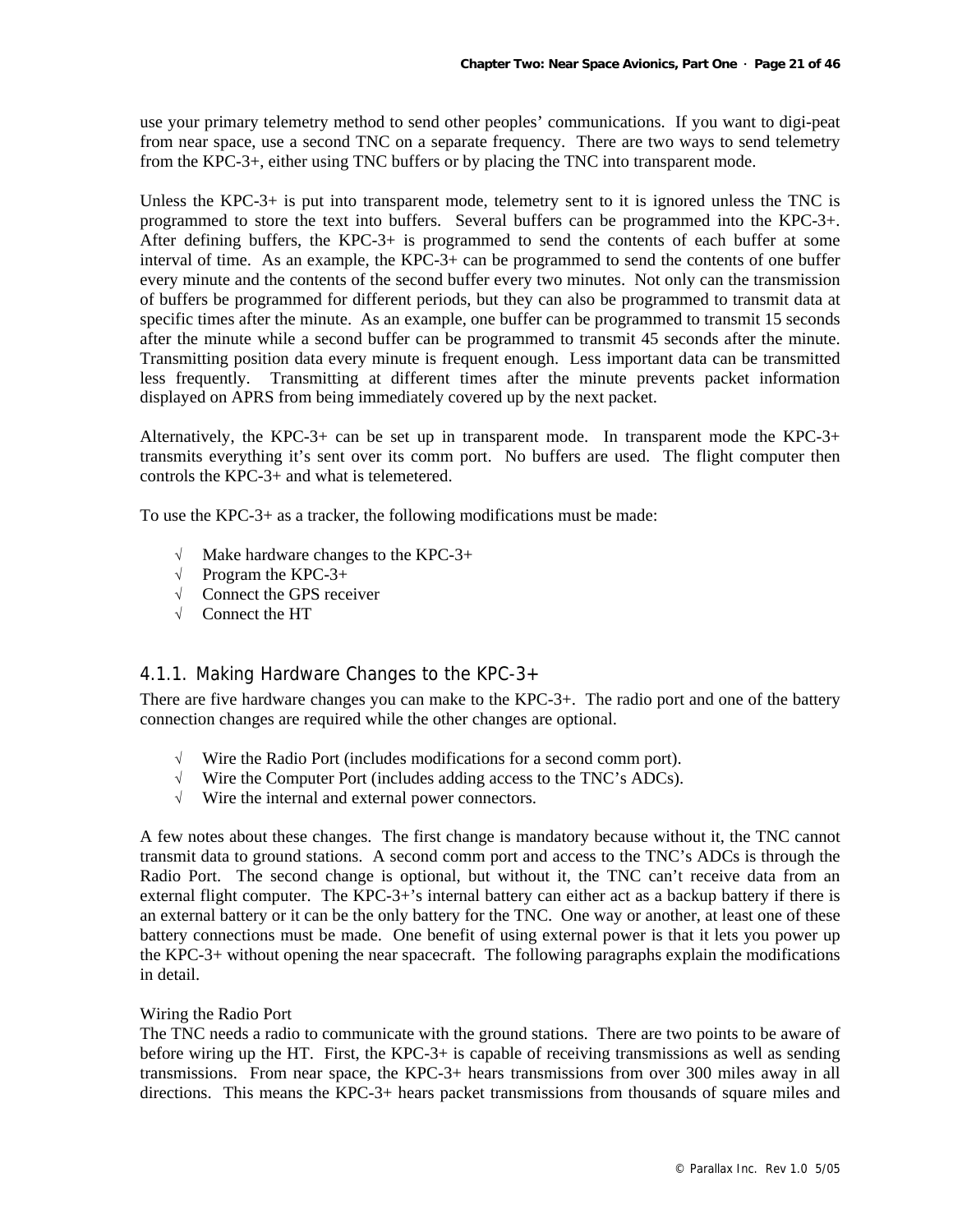potentially transmissions from over 100 packet stations. This creates the risk of accidental or malicious tampering with TNC settings. For this reason, I recommend that a remote login be setup and that the TNC be programmed to disconnect everyone else. Second, I recommend programming the KPC-3+ to not hold off transmissions when it hears other transmissions. Remember, the KPC-3+ is hearing transmissions from hundreds of miles away while chase crews are only hearing transmissions from a few miles away. If the near spacecraft is within 300 miles of a major city with lots of packet traffic, the KPC-3+ may never transmit. Besides, I believe a \$1000 capsule at 100,000 feet has priority over ground stations.

The KPC-3+ Manual illustrates the specifics of connecting the TNC to different types of HTs. Below, the proper connections for the Alinco DJ-S11 HT is documented.

The Radio Port is wired for both the HT and GPS Receiver.

List of Components

- Six 12" lengths of #22 or #24 gauge stranded wire, in three colors with two black wires for ground connections
- 0.1 uF capacitor
- 2.2k 1/8th Watt resistor
- 1/8" male phono jack
- $3/16$ " male phono jack
- Two male D-subminiature connectors (DB-9)
- Female D-subminiature connectors (DB-9)
- Three  $\frac{1}{2}$  lengths of  $\frac{1}{4}$  diameter heat shrink tubing
- Two  $\frac{3}{4}$ " lengths of  $\frac{1}{4}$ " diameter heat shrink tubing
- Two DB-9 plastic housing kits

#### Procedure to make the HT Cable

Strip back ¼" of insulation from one end of each wire. Solder the wires to the solder cups of one of the male DB-9 connectors as listed below:

| GND:         | pin 6 | Use both black colored wires |
|--------------|-------|------------------------------|
| $TX^{\cdot}$ | pin 1 |                              |
| PTT:         | pin 3 |                              |
| NMEA Input:  | pin 2 |                              |
| Audio Input: | pin 5 |                              |

- √ Slide a length of heat shrink tubing on each wire and cover the exposed solder connection.
- $\sqrt{\phantom{a}}$  Cut both leads of the resistor and capacitor to a length of  $\frac{1}{2}$ ".
- √ Solder one lead of the capacitor and resistor to the tip connection of the 3/16" phono jack.
- √ Tin the other lead of the resistor and capacitor.
- $\sqrt{\phantom{a}}$  Strip two inches of insulation from the other end of one of the black GND wires.
- $\sqrt{\phantom{a}}$  Connect and solder the open end of the GND wire to the base of the 1/8" phono jack.
- √ Slide a ¾" length of heat shrink tubing over the PTT and TX wires.
- √ Plug both jacks into the HT and the DB-9 connector into the TNC.
- √ Separate the TNC from the HT, stretching the GND wire out.
- $\sqrt{\phantom{a}}$  Lay the TX wire up to the base of the capacitor and cut and strip the wire to length.
- $\sqrt{\phantom{a}}$  Lay the PTT wire up to the base of the resistor and cut and strip the wire to length.
- √ Tin the leads of the PTT and TX wires.
- √ Solder the wires to their respective components. Note: there is no need to twist the wires and leads together, just let the solder flow around the wires.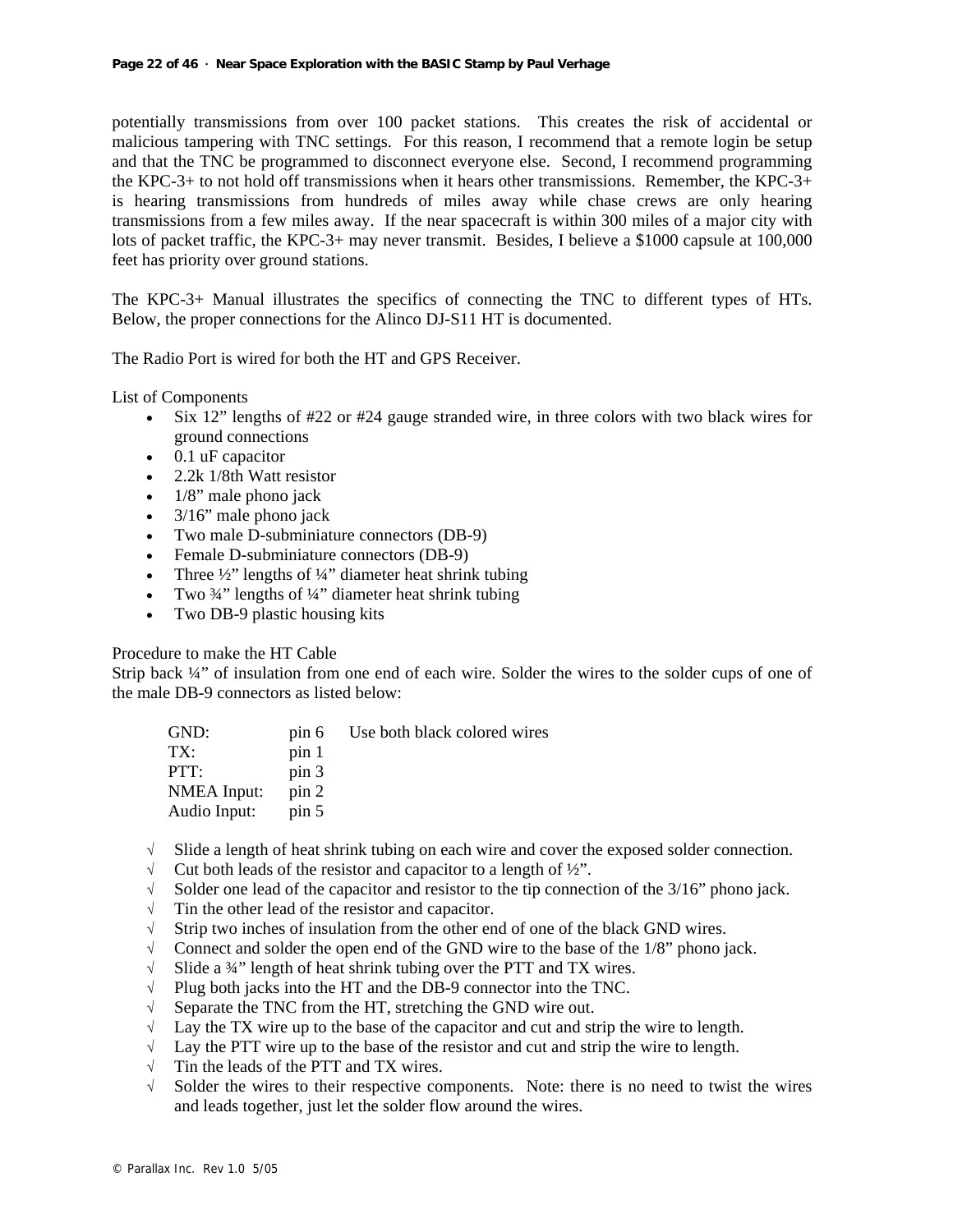- $\sqrt{\phantom{a}}$  Solder the Audio Input wire to the tip of the 1/8" phono jack.
- $\sqrt{\phantom{a}}$  Slide the heat shrink tubing up and cover the exposed soldered connections.
- √ Use hot glue to cover the solder cups of the DB-9 connector.

Do the next steps in quick succession so that glue doesn't get cold before closing the housing.

- $\sqrt{\phantom{a}}$  Place the bolts into the DB-9 housing.
- √ Pour some hot glue into the bottom half of the DB-9 housing.
- √ Place the DB-9 connector and its wires into the housing.
- √ Pour some hot glue into the top half of the DB-9 housing.
- √ Close and bolt the housing halves together.
- $\sqrt{\phantom{a}}$  Backfill the housing with hot glue.
- √ Label the housing as Radio Port.

Procedure to make the GPS Cable

- $\sqrt{\phantom{a}}$  Cut three #24 AWG stranded wires to a length of 12". Note: use a meaningful color scheme; the ground wire should be black.
- $\sqrt{\phantom{a}}$  Strip ¼" of insulation from the ends of the wires.
- √ Get the second DB-9 connector and housing ready.
- √ Separate the NMEA Input and second Ground wire from the other wires in the first DB-9 connector.
- √ Slide ¼" length of heat shrink tubing on both wires.
- Solder the GND wire (black) to pin 5 of the male DB-9 connector.
- $\sqrt{\phantom{a}}$  Solder the NMEA Input and a second wire to pin 2 of the male DB-9 connector (TX from the GPS).
- $\sqrt{\phantom{a}}$  Solder the remaining wire to pin 3 of the male DB-9 connector (RX from the GPS).
- √ Slide the heat shrink tubing over the solder connections and shrink.
- √ Use hot glue to cover the solder cups of the DB-9 connector.

Do the next steps in quick succession so that glue doesn't get cold before closing the housing.

- √ Place the comm port bolts into the DB-9 housing.
- √ Pour some hot glue into the bottom half of the DB-9 housing.
- √ Place the DB-9 connector and its wires into the housing.
- √ Pour some hot glue into the top half of the DB-9 housing.
- √ Close and bolt the housing halves together.
- $\sqrt{\phantom{a}}$  Backfill the housing with hot glue.
- $\sqrt{\phantom{a}}$  Label the housing as GPS.
- √ Cover the label in clear heat shrink tubing.

Read Chapter Four, Section 1.4.2 on how to wire up the GPS35.

Wire the Computer Port The connections to the Computer Port are: Flight Computer ADC Channels

The flight computer connection lets the flight computer send messages to the TNC. The ADC channels allow the TNC to telemeter two voltages to ground stations during the mission. Additional ADC ports are available if you have the courage to solder to the pins of the 68HC11 microcontroller inside the KPC-3+.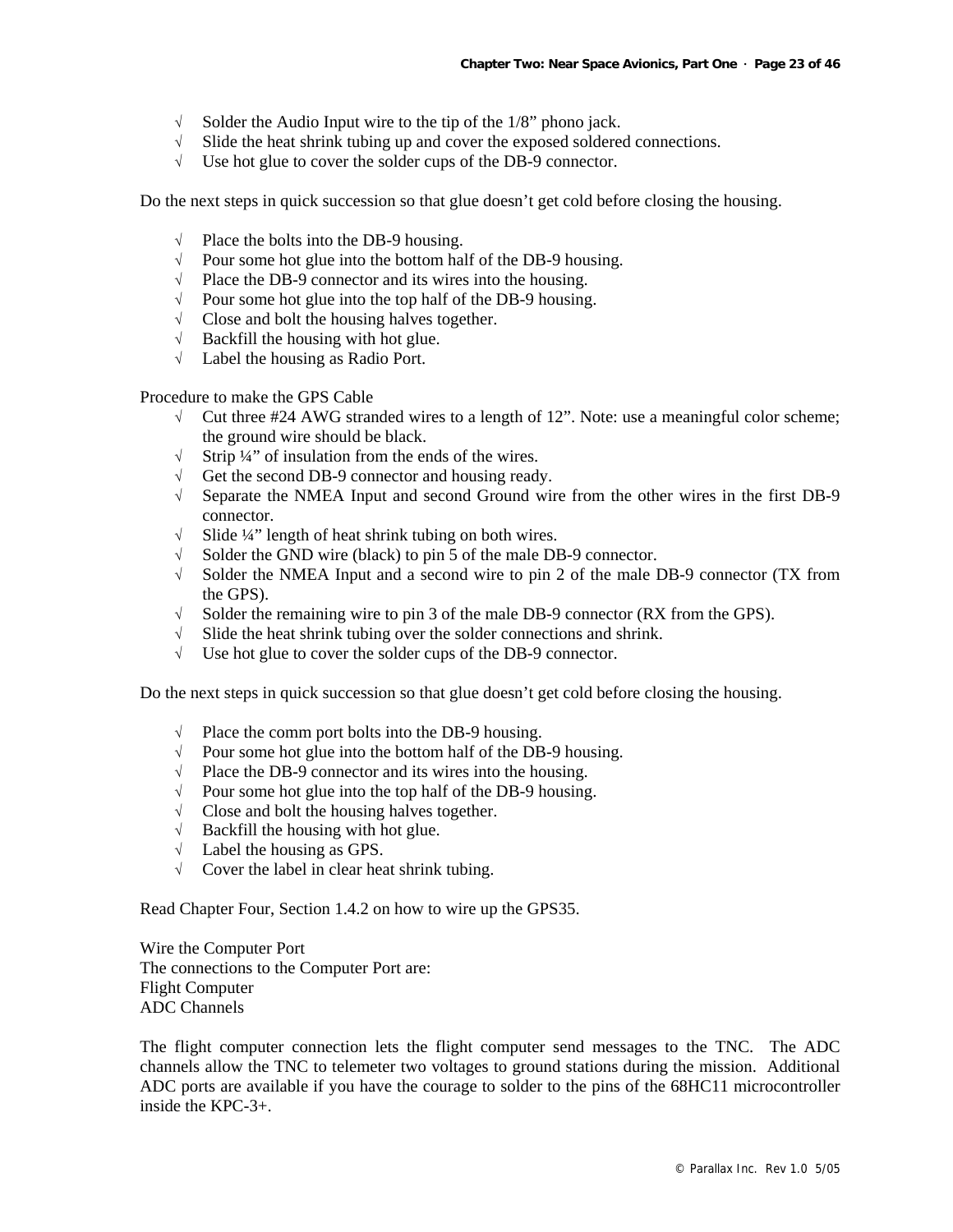List of Materials

- Seven lengths of #24 AWG stranded wire, each 12" long, three of them black
- Seven short lengths of heat shrink tubing
- 25 pin Male, D-subminiature connector (DB-25)

Wiring Access to TNC I/O

- √ Strip ¼" of insulation from one end of three wires, making one of them black.
- $\sqrt{\phantom{a}}$  Solder the black wire to pin 7 (GND).
- $\sqrt{\phantom{a}}$  Solder one wire to pin 2 (RX).
- $\sqrt{\phantom{a}}$  Solder the remaining wire to pin 3 (TX).
- √ Slide heat shrink tubing on the wires (except for the black wire) and cover the solder joint.

The other ends are connected to a flight computer. Note: if there is no flight computer at this time, roll up the wires and cover them in a short length of heat shrink tubing.

## Wire Up Access to the TNC's ADCs

There are two analog-to-digital converter (ADC) channels on the KPC-3+ that are easily accessible. Three other channels are available, but require a more substantial hack, or modification, to the KPC-3+. The ADC channels have eight bits of resolution and can digitize a maximum voltage of five volts. The term resolution means that the voltages inputted to the ADC will be converted to a digital value that is eight bits in size. The largest eight-bit number is 255. So any voltage, not exceeding five volts, is converted to a digital value between 0 and 255. The digital value of the voltage is linearly proportional to the voltage. This means that zero volts is converted to a 0 and that five volts is converted to a 255. If 2.5 volts is inputted to the ADC, a digital value one half of the maximum of 255 is returned (this is 127 or 128, depending on the exact voltage). To convert the digital value back into the voltage, use this formula:

 $Vx = N/51$ 

Where:  $V_x$  is the unknown voltage

N is the digital value returned by the ADC

This equation only works for ADCs with eight bits of resolution. It is derived by arranging the terms in a ratio of proportionality between the unknown voltage and five volts with the returned digital value and 255.

Ideally, to get the maximum resolution of the data, use voltage sources that vary from zero to five volts. If your voltage source cannot generate voltages as high as five volts, then you can use an opamp like the LM411 to increase the maximum voltage. Note that this also increases the lowest voltage. To lower the lowest voltage, you may be able to bias the output voltage. This can become needlessly complicated, but it is an option. If your voltage source can generate voltages higher than five volts, then use a voltage divider that reduces the maximum voltage of the sensor or battery to five volts.

The two channels described here are called AN0 and AN1 and are available on both the DB-25 (computer port) and DB-9 (HT port) ports on the back of the KPC-3+. There are three steps to activate the KPC's ADC ports on the Computer Port.

- √ Set Jumpers
- √ Make Interface Cables
- √ Activate KPC-3+ Telemetry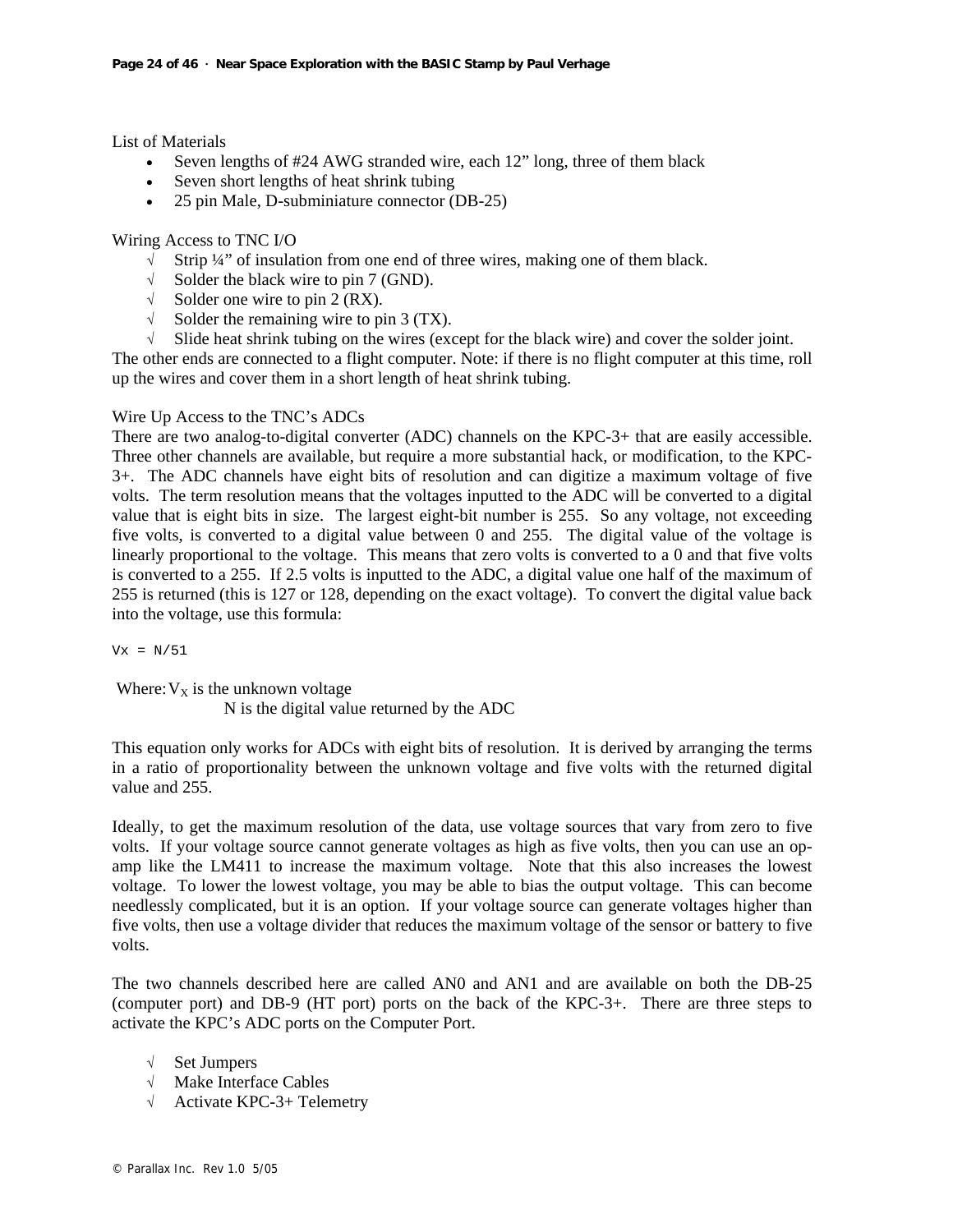The first two steps are described in this section. The firmware change is described in the next section.

#### Setting ADC Jumpers

To set the ADC jumpers, open the KPC-3+ case and locate jumpers J8 and J10 (located at the back of the PCB). Change both the shorting blocks on the center pin and pin 2. J8 activates AN0 on the DB-25 connector and J10 activates AN1 on the DB-25 connector. After changing the jumpers, AN0 becomes pin #18 of the DB-25 connector and AN1 becomes pin #11 of the DB-25 connector. Voltages connected to these pins have their grounds connected to pin #7 of the DB-25 connector.

Procedure to Wire the ADCs

- $\sqrt{\phantom{a}}$  Strip ¼" of insulation from one end of the remaining wires (two are black wires).
- √ Solder one end of the ground wires (black) to pin #7 (they share with pin with the ground of the GPS receiver).
- $\sqrt{\phantom{a}}$  Solder one end of an analog voltage wire to pin #11 (AN1).
- $\sqrt{\phantom{a}}$  Solder one end of the other analog voltage wire to pin #18 (AN0).
- √ Document which color wire went to which pin.
- √ Slide the heat shrink tubing over the exposed soldered ends and shrink in place.
- √ Pair a ground wire to an ADC channel wire and cut them to the same length.
- $\sqrt{\phantom{a}}$  Do the same for the remaining two wires.
- √ Use hot glue to cover the solder cups of the DB-25 connector.

Do the next steps in quick succession so that glue doesn't get cold before closing the housing.

- $\sqrt{\phantom{a}}$  Place the comm port bolts into the DB-25 housing.
- √ Pour some hot glue into the bottom half of the DB-25 housing.
- √ Place the DB-25 connector and its wires into the housing.
- √ Pour some hot glue into the top half of the DB-25 housing.
- √ Close and bolt the housing halves together.
- $\sqrt{\phantom{a}}$  Backfill the housing with hot glue.
- √ Label the housing as Computer Port.

Terminate the ADC cables with a means that suits your application. Two options are to use Powerpole® connectors or headers that fit your flight computer.

#### Wiring the Power Connectors

Two power connections are available on the KPC-3+. I recommend making both of them, even if you only plan to use one of them. When using both of them, the KPC-3+ can be set to switch power supplies when the original supply voltage has dropped too low. Three steps are required to wire in the power connectors.

- √ Add the 9-volt battery snap
- √ Add the external power plug
- √ Set KPC-3+ jumpers

#### Internal Power

The KPC-3+ does not have a factory installed battery snap. You must add one.

#### List of Materials

• 9-volt battery snap (use the heavy-duty battery snap from Radio Shack, 270-324)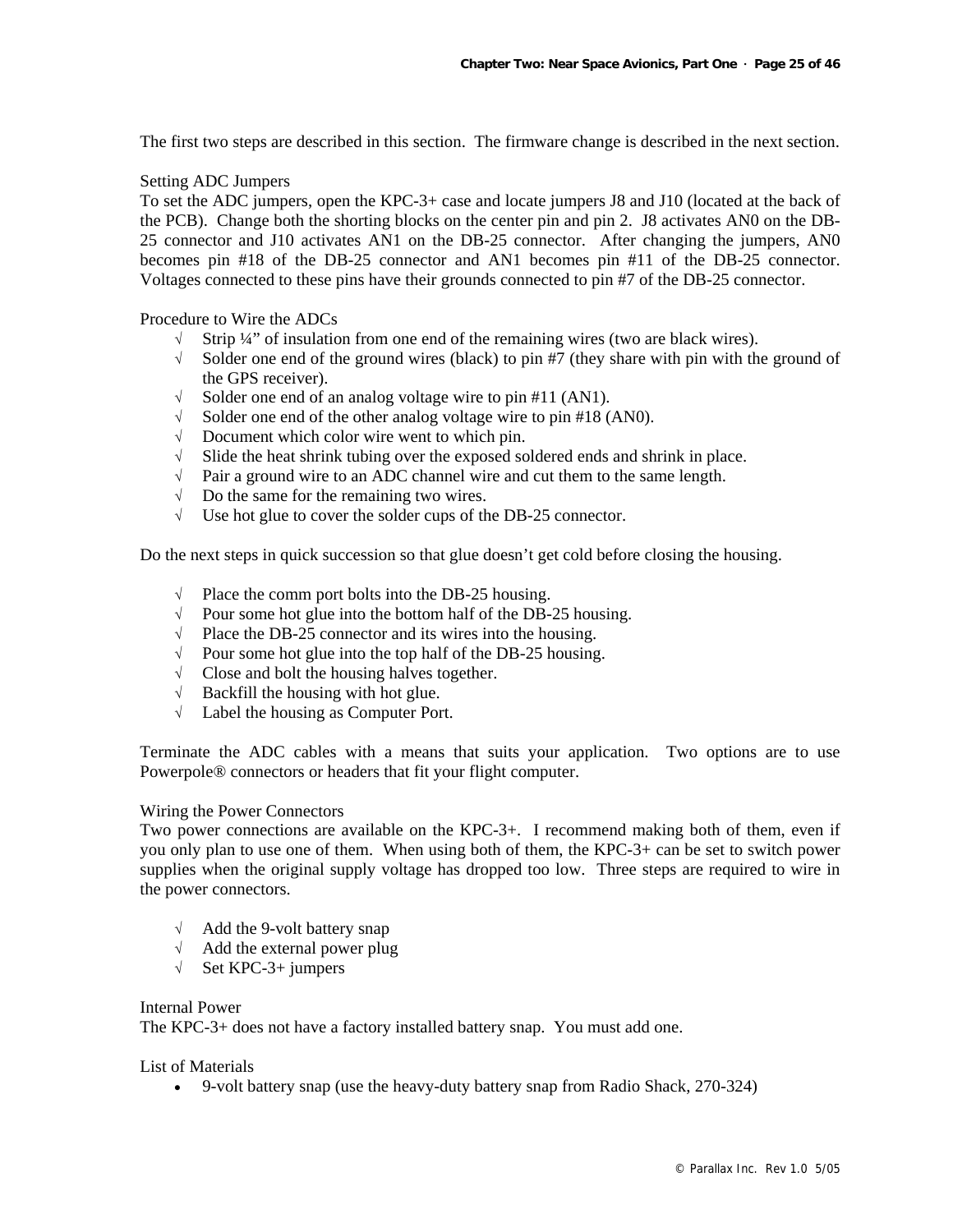Procedure

- $\sqrt{\phantom{a}}$  Open the KPC-3+ case.
- √ Locate the battery snap pads.
- $\sqrt{\phantom{a}}$  Look in the KPC-3+ Manual for directions. Instructions are located under the section, Installing Your KPC-3+ in subsection Internal Power, from a Battery. Currently the ninevolt battery snap is soldered to pads located in the back left of the TNC's PCB.
- $\sqrt{\phantom{a}}$  Solder the red 9V battery snap lead to the + pad and the black lead to the pad. Glue a sheet of foam rubber onto the inside of the lid, over the battery's position. The foam rubber places pressure on the battery once you bolt the lid back onto the TNC. The pressure keeps the battery from bouncing around inside the case, possibly causing mischief. Do not close the case at this time.

External Power

On the back of the KPC-3+ is a power plug jack. This is the location to solder the external power to the TNC.

List of Materials

- 2.1 mm power plug (RS  $\#274-1532$ )
- Two 24" lengths of #22 gauge, strained wire (one with red insulation and the other with green insulation)
- One pair of Powerpole®s
- One miniature SPST toggle switch
- Two  $\frac{1}{2}$ " lengths of  $\frac{1}{4}$ " diameter heat shrink tubing
- Two  $\frac{1}{2}$ " lengths of  $1/8$ " diameter heat shrink tubing
- Two labels with "TNC Power" written on it
- $1\frac{1}{2}$ " diameter clear heat shrink tubing,  $\frac{1}{2}$ " long

#### Procedure

- √ Unscrew the housing from the power plug.
- √ Strip ¼" from one end of both wires.
- $\sqrt{\phantom{a}}$  Strip ½" from the other end of both wires.<br>  $\sqrt{\phantom{a}}$  Solder the ¼" end of the red colored wire t
- Solder the  $\frac{1}{4}$ " end of the red colored wire to the center pin of the power plug.
- $\sqrt{\phantom{a}}$  Solder the ¼" end of the green wire to the outer pin of the power plug.
- √ Slide one piece of heat shrink tubing on each wire and cover the exposed soldered connection.
- $\sqrt{\phantom{a}}$  Cover the sealed power plug connections with a tiny amount of hot glue.
- $\sqrt{\phantom{a}}$  Close out the power plug housing and squirt some hot glue into the back, filling the interior.
- $\sqrt{\phantom{a}}$  Crimp and solder the Powerpole® pins on the other (1/2") ends of the wires.
- √ Snap on the plastic housings of the Powerpole® connectors, making sure you match up the color of the housings with the color of the wires.
- √ Backfill the housings of the Powerpole® connectors.
- $\sqrt{\phantom{a}}$  Wrap a label over the back half of the Powerpole® housings, indicating they are for TNC power.
- √ Cover the label with the clear heat shrink tubing and heat the tubing.
- √ Find the center of the cable and cut the red wire.
- $\sqrt{\frac{1}{\pi}}$  Strip ¼" of insulation from both ends of the red wire.<br> $\sqrt{\frac{1}{\pi}}$  Tin the wires and the pins on the SPST switch.
- Tin the wires and the pins on the SPST switch.
- √ Slide short lengths of heat shrink tubing on the red wires.
- √ Solder the red wires to the SPST switch pins.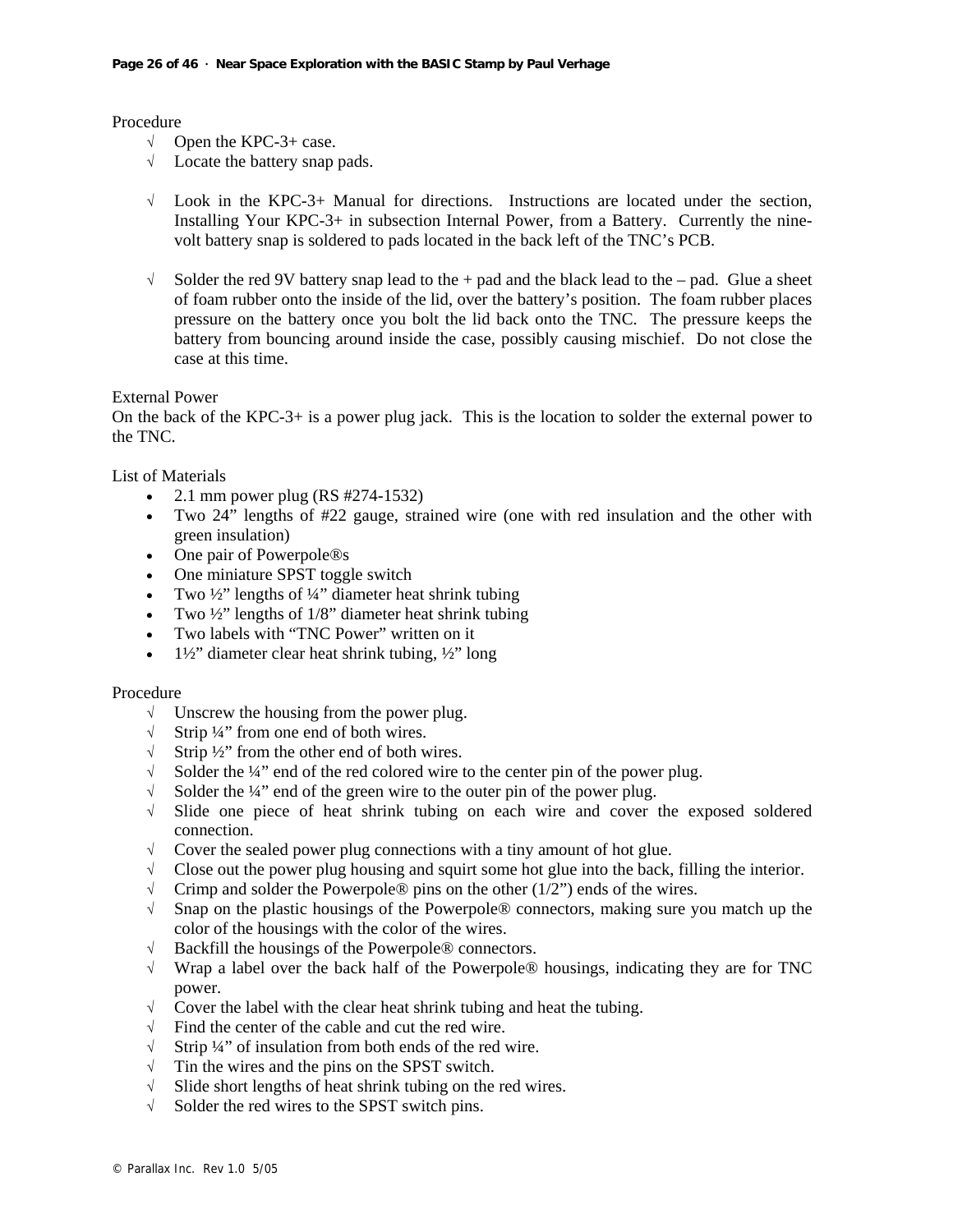- $\sqrt{\phantom{a}}$  Cover the soldered connection with the heat shrink tubing.
- √ Label the switch as TNC PWR.

#### Set KPC-3+ Jumpers

 $\sqrt{\phantom{a}}$  In the KPC-3+ Manual is a diagram of the TNC PCB. Locate jumpers J1 and J2. After setting these jumpers, the TNC will be tested and then closed up.

#### Procedure

√ Place J1 ON and J2 OFF (this lets the highest voltage power the TNC).

#### Test

- $\sqrt{\phantom{a}}$  Press the KPC-3+ power button to Off.
- √ Place both the 9-volt battery into the TNC and onto the external power cable.
- $\sqrt{\phantom{a}}$  Power up the TNC.
- $\sqrt{\phantom{a}}$  Pull power from the external power cable.
- √ Check that the TNC did not turn itself off.
- $\sqrt{\phantom{a}}$  Apply power to the external power cable.
- $\sqrt{\phantom{a}}$  Pull power from the 9-volt battery snap.
- √ Check that the TNC did not turn itself off.
- $\sqrt{\phantom{a}}$  Shut off the KPC-3+.
- √ Close the TNC's case.

## 4.1.2. Programming the KPC-3+

When first powered up, the KPC-3+ performs a detection for the current baud rate by asking the user to press an \* character. When you can read the message, you respond by pressing an \* (shift 8). Next the KPC-3+ asks for your call sign. The KPC-3+ is now ready to be programmed, but is in the NEWUSER mode. Type INTFACE TERMINAL to get into the terminal mode. Now you're in position to really mess up your KPC-3+!

Command List

The following is a list of TVNSP-developed firmware changes to make to the KPC-3+ to configure it for near space tracking. Carefully enter these commands, and press ENTER after each one. You must decide upon your disconnect message, call sign, remote login password, and your near spacecraft's name to proceed.

ABAUD 4800 CD SOFTWARE CMSG DISC CTEXT "your disconnect message" DIGI OFF HEA OFF MYREMOTE "your call sign" RTEXT "a password for remote login" UNPROTO APRS VIA WIDE3-3 MYALIAS NONE BEACON E 5 BTEXT "Your near spacecraft's Name" TELEMETRY 12 GPSHEAD 1 \$GPGGA BLT 1 E 00:01:00 START 00:00:00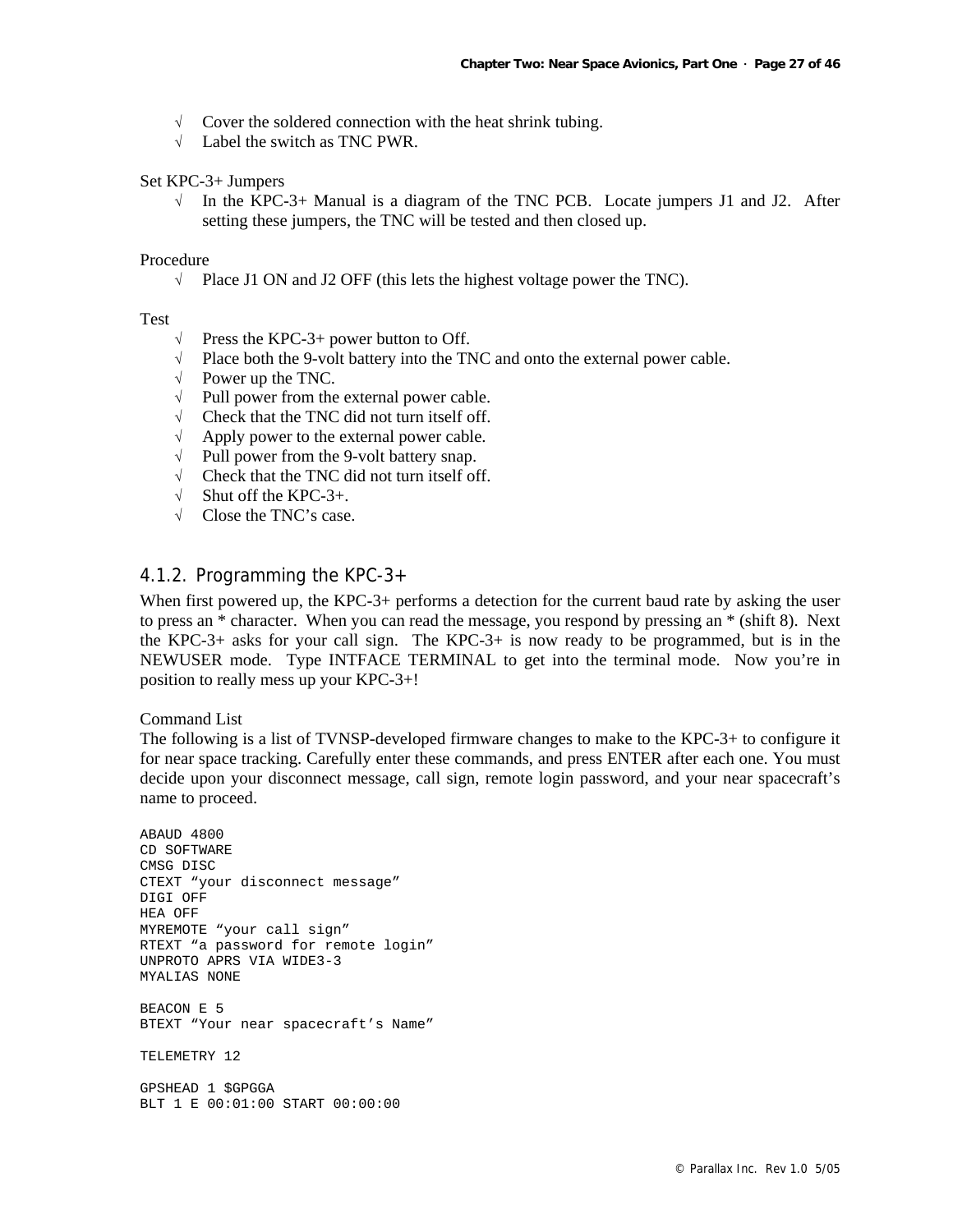```
LTP 1 GPSPO VIA WIDE3-3 
GPSHEAD 2 $GPRMC 
BLT 2 E 00:01:00 START 00:00:15 
LTP 2 GPSPO VIA WIDE3-3 
GPSHEAD 3 $PGRMV 
BLT 3 E 00:01:00 START 00:00:30 
LTP 3GPSPO VIA WIDE3-3 
GPSHEAD 4 $GPBS2 
BLT 4 E 00:01:00 START 00:00:45 
LTP 4GPSPO VIA WIDE3-3 
GPSPORT 4800 NORMAL 
INTFACE TERM
```
Now, power down the KPC and restart it. No message will appear on the PC as the GPS is waiting for data from the GPS receiver.

#### 4.1.3. General Commands

Here are some details about the following commands.

#### ABAUD 4800

This sets the default communications baud rate for the KPC-3+ to 4800 baud. Set your terminal program to this baud rate before trying to communicate with the KPC.

CD SOFTWARE

The carrier detect is handled by firmware inside the TNC, rather than by the audio signal coming from the HT. Carrier Detect is the detection of someone else using the same frequency. Carrier Detect prevents your transmissions from stepping on someone else's transmissions.

CTEXT "your disconnect message here" The specified message is sent to packet stations trying to connect.

CMSG DISC

The CTEXT message is sent to packet stations trying to connect to the TNC before they are disconnected.

#### DIGI OFF

Prevents packet stations from digi-peating through the main telemetry system. If you want to allow digi-peating during a mission, then use a second TNC on a separate frequency.

HEA OFF

Places the header and packet message on the same line. The header consists of the destination information and a time stamp. Text from the near spacecraft takes less space this way.

#### UNPROTO APRS VIA WIDE3-3

Packets sent from the near spacecraft are not sent to a specific address, they are sent to everyone on the ether. There is no acknowledgment and therefore packets are not resent if someone doesn't receive a proper packet. All packets are sent to an address of APRS and are repeated a total of three times (max) by digi-peaters.

MYALIAS NONE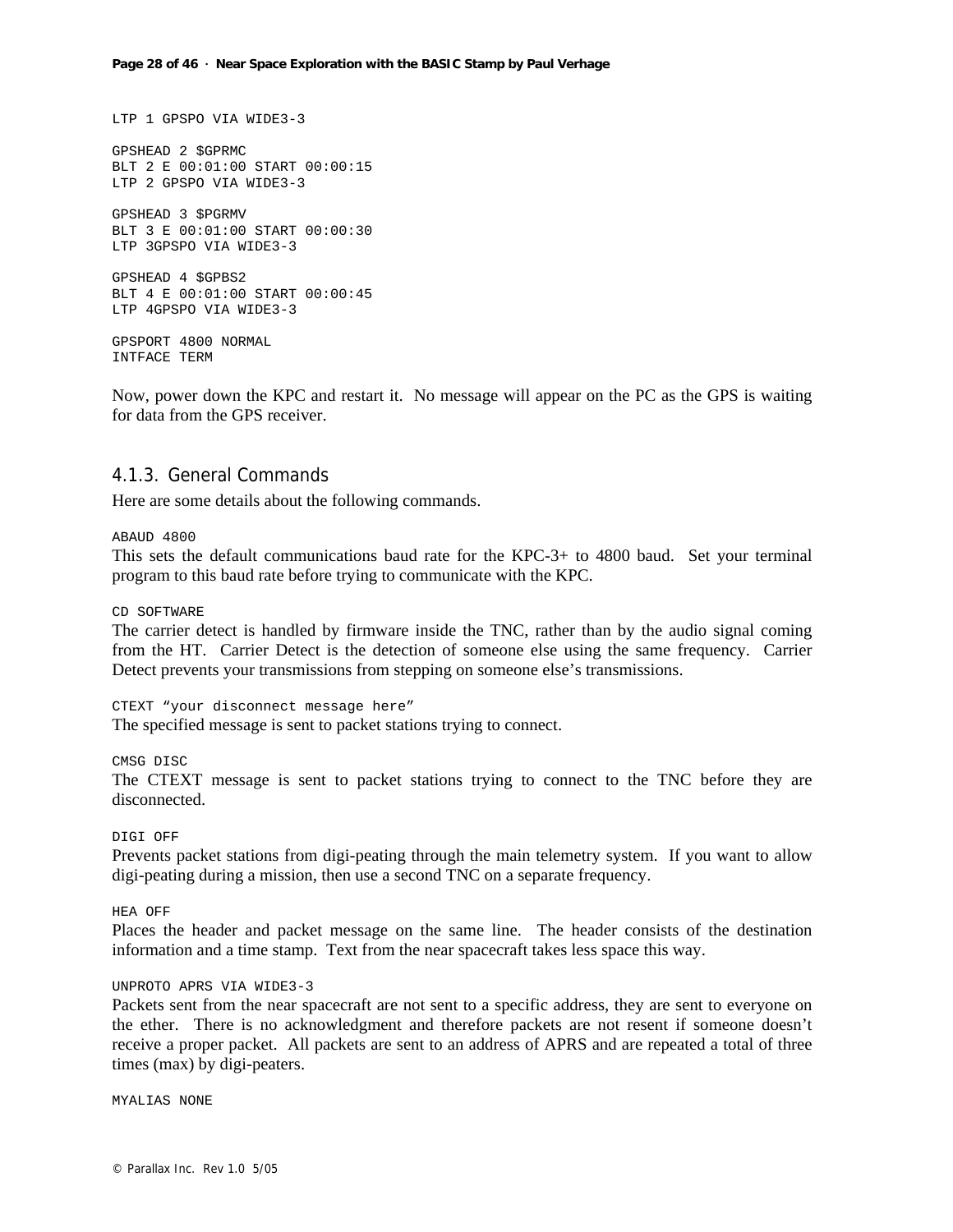Allows a station to digi-peat through the KPC-3+ if they use the call sign defined in the MAYALIAS command. Since we don't want digi-peating through the TNC, there is no alias defined.

#### BEACON E 5

Send the beacon every five minutes. Beacons are used to identify the station, in this case the near spacecraft, transmitting the packets.

#### BTEXT "Your near spacecraft's Name"

The beacon text is the name of the near spacecraft. Other messages can be placed here, for instance, your near space program name or a message for this particular flight. A total of 128 characters can be used in the text message.

#### TELEMETRY 12

Send the analog and digital values of the TNC every 120 seconds (or two minutes). The values of most concern are the AN0 and AN1 values, which are the most easily accessed analog channels. The other digital and analog values are more difficult to access from outside the TNC and are not covered above. Note that telemetry has the following format:

T#nnnn,AN0,AN1,AN2,AN3,AN5,D1D2D3D4D5D6D7D8

Where:

T#nnnn is the number of the telemetry transmission and is incremented after each transmission. Example: T#0132

ANO to AN5 (there is no AN4) are the digitized values of the analog voltages on the KPC-3+'s microcontroller.

Example: 123,375,523,078,496

D1D2D3D4D5D6D7D8 are the eight digital values on the KPC's microcontroller. Example: 11011001

#### LT Buffer Commands

The following three commands are set up for each LT (location text) buffer. Each LT buffer is programmed to collect a single GPS sentence and transmit it at a specified time and to a specified station. Use the next three commands for every LT buffer (up to a maximum of four) you want to set up in the KPC. LT buffers can be for data from a GPS receiver or the flight computer, if you have enough ports available on the KPC.

GPSHEAD 1 \$GPGGA Store the \$GPGGA sentence in LT buffer 1.

GPSHEAD 2 \$GPRMA Store the \$GPRMA sentence in LT buffer 2.

GPSHEAD 3 \$PGRMV Store Garmin's 3-D velocity sentence in LT buffer 3.

GPSHEAD 2 \$GPBS2 Reserve LT buffer 4 for flight computer messages.

BLT 1 E 00:01:00 START 00:00:00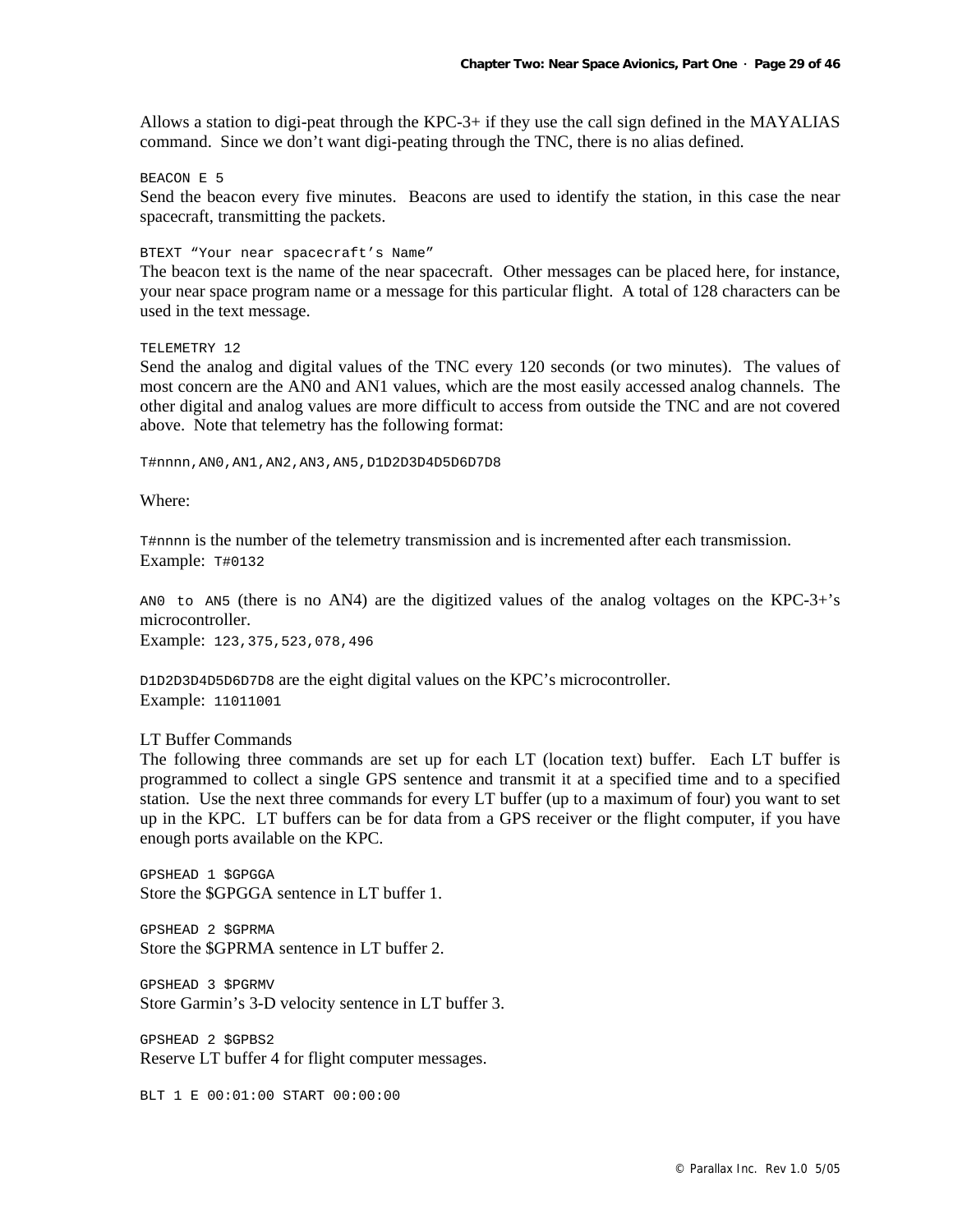Beacon the contents of LT buffer 1 every 60 seconds, starting at the beginning of the minute. The APRS map shows data from the last received GPS sentence. New data overwrites old data. Giving the beacons different start times lets you see text on the APRS map before it is over written. Do not use the clear command with BLT. With the clear command, data in the LT buffer is erased after each transmission. Without the clear command, the last known location of the near spacecraft is transmitted. This may be useful should the GPS fail during descent.

BLT 2 E 00:01:00 START 00:00:15 Same for LT buffer 2, except LT buffer 2 packets are transmitted at 15 seconds after the minute.

BLT 3 E 00:01:00 START 00:00:30 Same for LT buffer 2, except LT buffer 2 packets are transmitted at 30 seconds after the minute.

BLT 4 E 00:01:00 START 00:00:45 Same for LT buffer 2, except LT buffer 2 packets are transmitted at 45 seconds after the minute.

LTP 1 GPSPO VIA WIDE3-3

Specifies that the contents of the LT buffer #1 are to be sent with a maximum of three hops through digi-peaters. GPSPO indicates that the Balloon Icon is to be displayed in APRS.

GPSPORT 4800 NORMAL Tells the KPC-3+ that data from the GPS receiver follows the NMEA standard (4800 baud, N81).

INTFACE TERMINAL

Sets the KPC3 into command mode upon power up. When in command mode, a flight computer can send data through the Computer Port. This does not affect the GPS on the Radio Port.

This completes the modifications and programming for the KPC-3+. It's ready to be installed into an airframe at a later time.

Next we'll take a look at another tracker – the MIM.

## 4.2. APRS Micro Interface Module (MIM) Flight Computer



**Micro Interface Module (MIM)** – Photo provided by Dr. Bob Twiggs.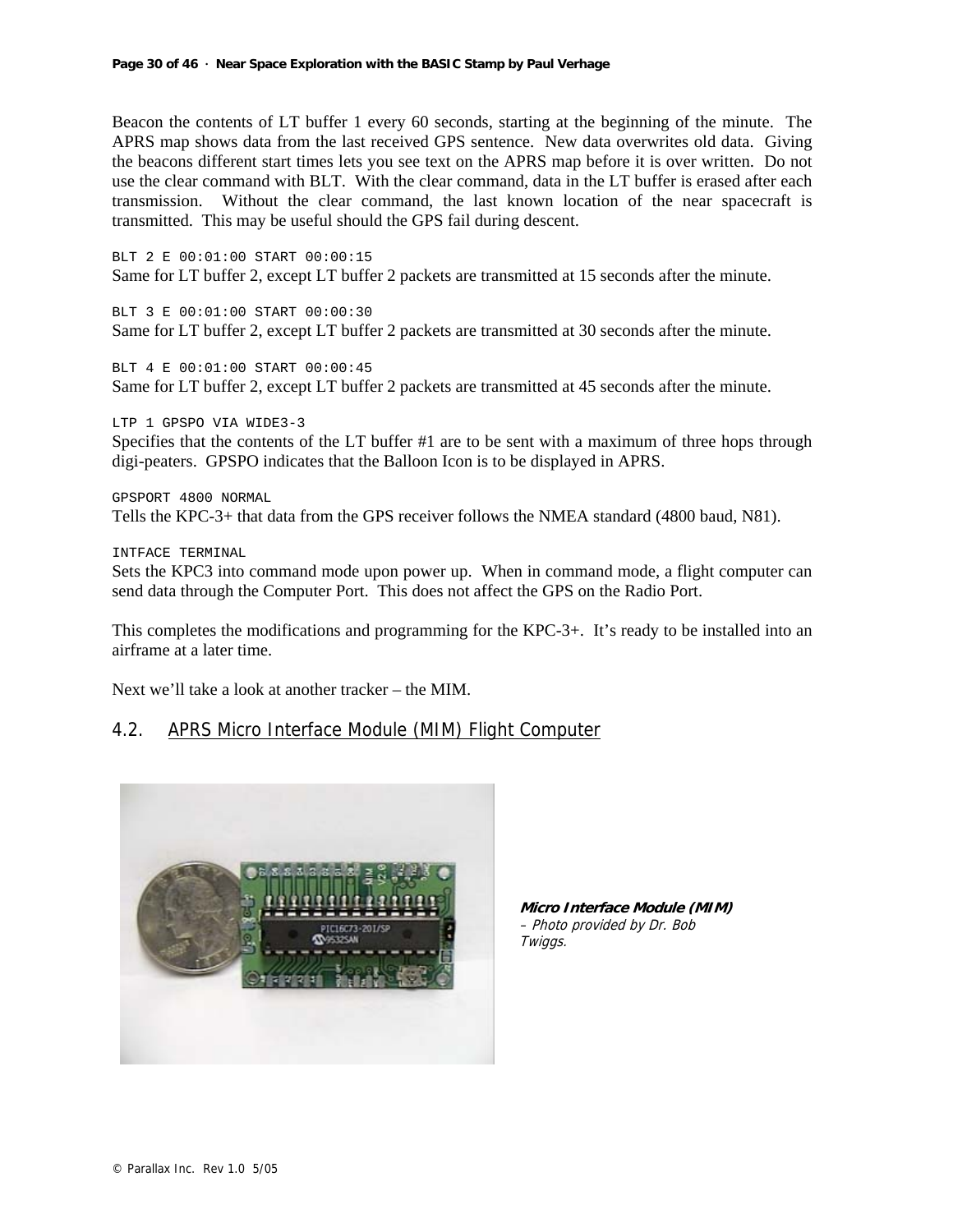The MIM is a 1" by 2" PCB built around a PIC microcontroller. The PIC is programmed to accept text data, break it into packets, generate CRCs for the packets, key the HT, and convert the text into audio tones. Not bad for a day's work. The MIM is not assembled by the user, but is instead purchased as a complete module. The only hardware change to make to the MIM is connecting it to the outside world. The firmware changes involve programming the MIM as to when and what to transmit. Unlike the Tiny Trak, the MIM transmits the complete GPS sentence programmed into it. The MIM can even be fooled into transmitting data looking like a GPS sentence.

## 4.2.1. Theory of Operation

The MIM has the following connections:

| Pad Function             | Location on PCB      |
|--------------------------|----------------------|
| Power and ground         | Top of the MIM       |
| Five ADC inputs          | Top left of the MIM  |
| Eight digital inputs     | Top right of the MIM |
| Four HT connections      | Left middle of MIM   |
| Three serial connections | Bottom right of MIM  |

The MIM is programmed through its serial port, the same serial port used to connect the GPS receiver. In addition to sending GPS sentences, the MIM also digitizes five voltage sources, up to five volts each, at a resolution of eight bits, and the status of eight digital switches.

Connections to the MIM are soldered to the pads on the PCB. If these wires do not have a base to act as a strain relief, they eventually pull loose from the MIM's solder pads. The MIM Flight Computer is designed to prevent this. The MIM is mechanically and electrically mounted to the PCB with bolts and short lengths of wire. Then all connections to the MIM are made through ports on the PCB instead of the MIM solder pads. There are holes drilled into the corners of the PCB for attachment to a sheet of Coroplast™ (forming the avionics pallet).

## 4.2.2. Mounting the MIM to the Flight Computer PCB

There are two steps to mounting the MIM to the PCB, mounting it mechanically and connecting it electrically. Each step is covered in a separate section below.



**MIM Based Tracker** – Parts placement.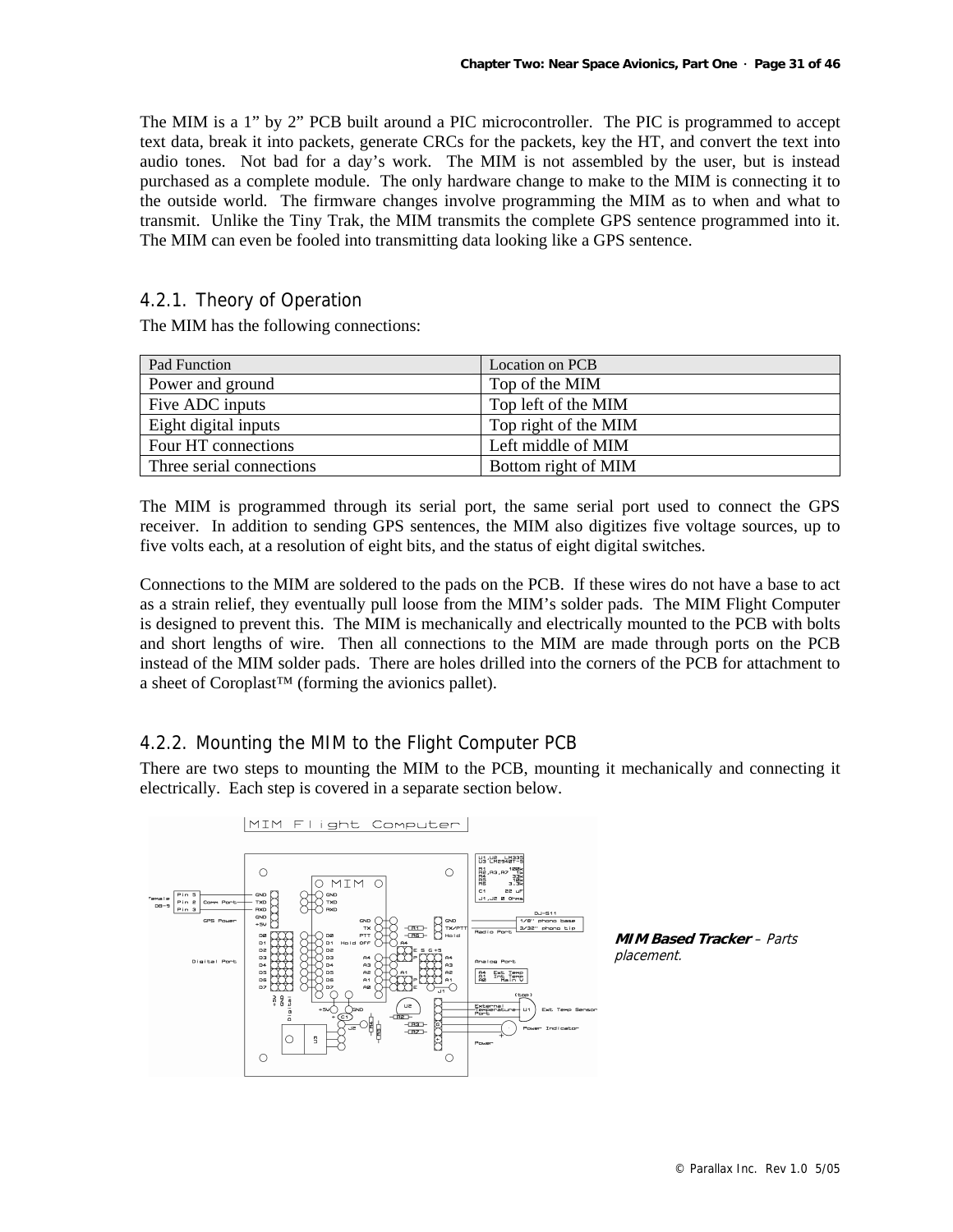Mechanically Mounting the MIM to the PCB

There are four holes in the corners of the MIM for mounting it to a base. Usually stand-offs are used to raise the MIM above its mounting base. I have always found it nerve wracking to use small standoffs. So in place of standoffs, I recommend using a sheet of foamed neoprene rubber. Using it place of standoffs is less expensive and easier for my 42-year old fingers. However, you can use stand-offs in place of the foam if you desire.

Materials Needed to Mechanically Mount the MIM to the PCB

- 3mm neoprene foam rubber\*
- Nylon zip ties
- Four mounting bolts and nuts  $\frac{1}{2}$ " long (use #1 hardware) \*\*

\* Foamies® brand neoprene foam manufactured by Darice Inc. is available at crafts stores.

\*\* I have found that two bolts, if mounted in diagonal corners, works well enough. The wires used to electrically connect the MIM to the PCB along with two bolts are sufficient to secure the MIM to the PCB.

Procedure to Mechanically Mount the MIM to the PCB

- √ Measure and cut a rectangle of neoprene foam to fit the MIM.
- √ Press the foam against the underside of the MIM, creating an impression of the MIM's crystal.
- √ Trim out a rectangle of foam where the crystal housing is located.
- √ Replace the foam and, with a sharp point, punch small holes into the foam where the MIM's mounting holes are located.
- $\sqrt{\phantom{a}}$  Position the MIM on the PCB, with the foam between the MIM and the PCB.
- √ Bolt at least two diagonal corners of the MIM to the PCB.

Electrically Connecting the MIM to the MIM PCB

At this stage, the solder pads on the MIM are electrically connected to the PCB.

Components Needed to Electrically Mount the MIM to the MIM PCB

- Tweezers
- Wire

Wire Notes: The MIM PCB has solder pads matching those of the MIM. The MIM is mounted to the MIM PCB with "L-shaped" wires soldered between the MIM's pads and the pads of the MIM PCB. Use either components leads, if you have a lot of them lying around, or cut leads from thin gauge solid, smaller than #24 AWG, wire stripped of insulation. After selecting a source of wire, follow the steps below.

Procedure to Electrically Mount the MIM

- $\sqrt{\phantom{a}}$  Cut the leads to a length of 3/4" long.
- √ Bend a right angle in the leads ½" from the end.
- √ Tin the solder pads of the MIM.
- √ One at a time, place a wire "L" onto a solder pad and through the corresponding PCB pad. Note: remember to use just a tiny amount of solder to the MIM pads and apply the solder quickly. Too much heat can make the copper pads lift from the MIM.
- √ Solder each wire "L" to the MIM.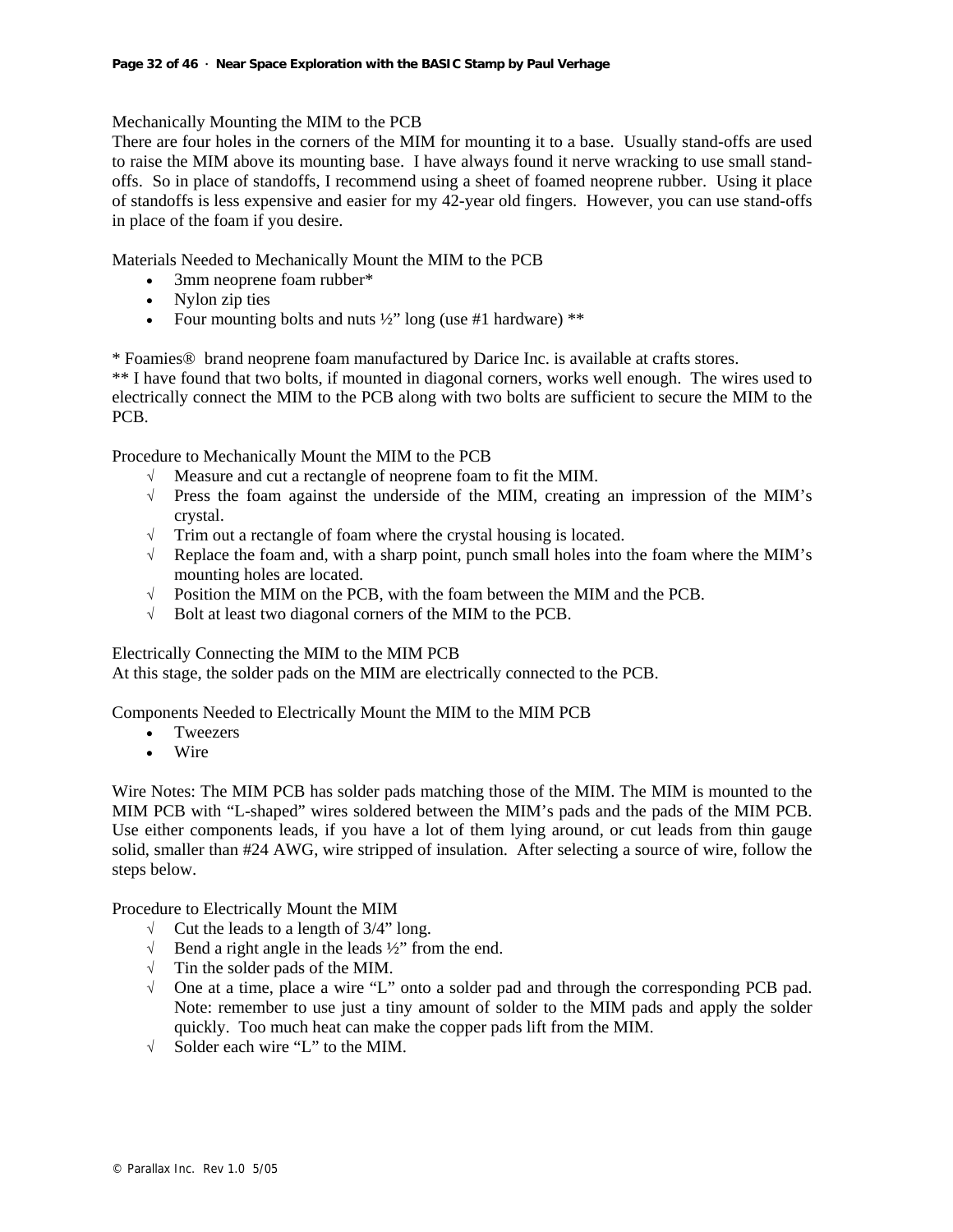

**"L" Leads Close-up** - Leads are made from bare copper wire.

Note: This will drive you crazy, so be sure to have lots of spare time. And please, don't come looking for me if this step drives you over the edge.

Note: There are three solder pads related to power on the MIM. One solder pad is for ground and must be used. The other two are for positive power and only one of these is used. Since five volts will be made available for the MIM, the PCB only uses the pad marked  $+5V$ .

After the "L"s have been soldered to the MIM, flip the PCB over and solder the other ends of the leads to the PCB. Trim the excess leads.

## 4.2.3. Procedure for Assembling the MIM PCB

After having mechanically and electrically mounted the MIM, solder the following components to the PCB:

Materials to Complete the PCB

- Double row female receptacles,  $1/10$ " between centers (12 holes total)
- Single row female receptacles,  $1/10$ " between centers (12 holes total)
- Double row of male headers, 1/10" between centers
- Two shorting blocks
- Two LM335 temperature controlled zener diodes
- One LM 2940T-5 low dropout voltage regulator
- 22 uF tantalum capacitor
- One 2.2k resistor
- Two 1k resistors
- One 10k resistor
- One 33k resistor
- One 100k resistor
- One 3.3k resistor
- Two zero ohm resistors or jumper wires
- One SPST or SPDT toggle switch
- Two Powerpole® connector kits
- 9-Position Male, D-Subminiature Connector, Solder-type (RS# 276-1537)
- DB-9 jacket kit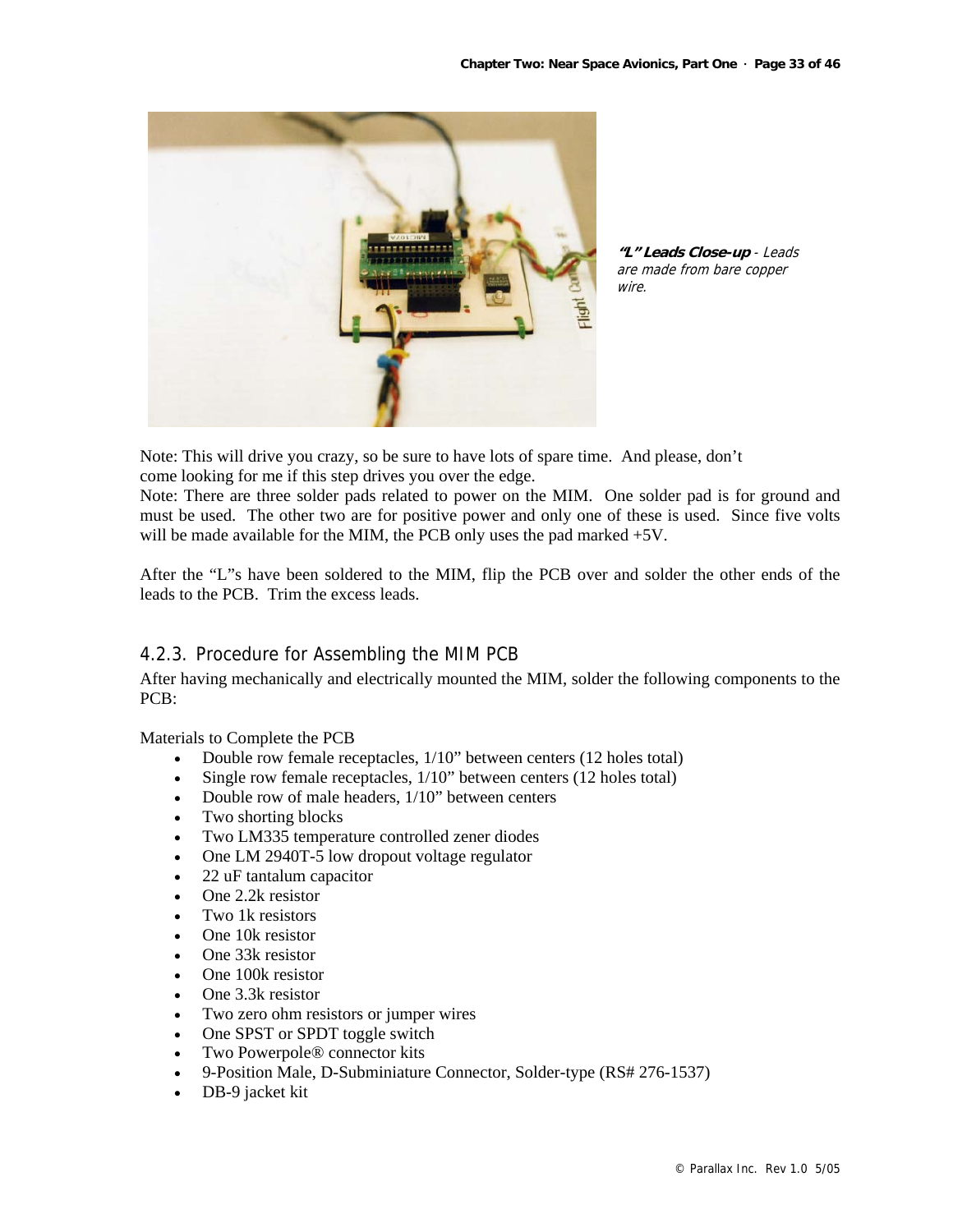- Wire, #22 or #24 gauge stranded
- Heat shrink tubing for the above wires
- One Two-conductor,  $3/32$ " phone plugs (RS# 274-290B)
- One Two-conductor, 1/8" phone plugs (RS# 274-286A)
- Two 0.02" thick polystyrene plastic pieces measuring 0.75 inches by 1.25 inches
- $1\frac{1}{2}$ " diameter clear heat shrink tubing,  $\frac{1}{2}$ " long
- Coax-style DC Power Plug 4.0mm X 1.7mm
- Subminiature toggle switch

Procedure for Completing the PCB

## Resistors and Jumpers

Bend resistor leads to a length of 0.4" with a lead bender. After soldering the resistors, clip the extra leads. Use either 0 ohm resistors or short lengths of insulated wires for the jumpers. For extra security against shorts, keep the jumper wires insulated for as much of their length as possible.

- $\bullet$  R1
- $\cdot$  R<sub>2</sub>
- $\cdot$  R<sub>3</sub>
- $\bullet$  R4
- $\cdot$  R<sub>5</sub>
- J1
- $-I2$

## **Capacitors**

The capacitor has a 0.1" spacing between leads. Use a tantalum capacitor for C1 and note its polarity. After soldering the capacitor, clip the extra leads.

 $\bullet$  C1

## Semiconductors

U1 is soldered to a 12" long cable while U2 and U3 are both soldered to the PCB. Note the proper orientation of U1 and U2. Bend the leads of U3 (voltage regulator) back before soldering it to the PCB. Bend the leads where they get thicker. The voltage regulator is bent so that its heat sink is flush against the PCB. After soldering U3, bolt its heat sink to the PCB. After soldering the semiconductors, clip the extra leads.

- U2
- U3

Directions for Cabling U1 (LM335)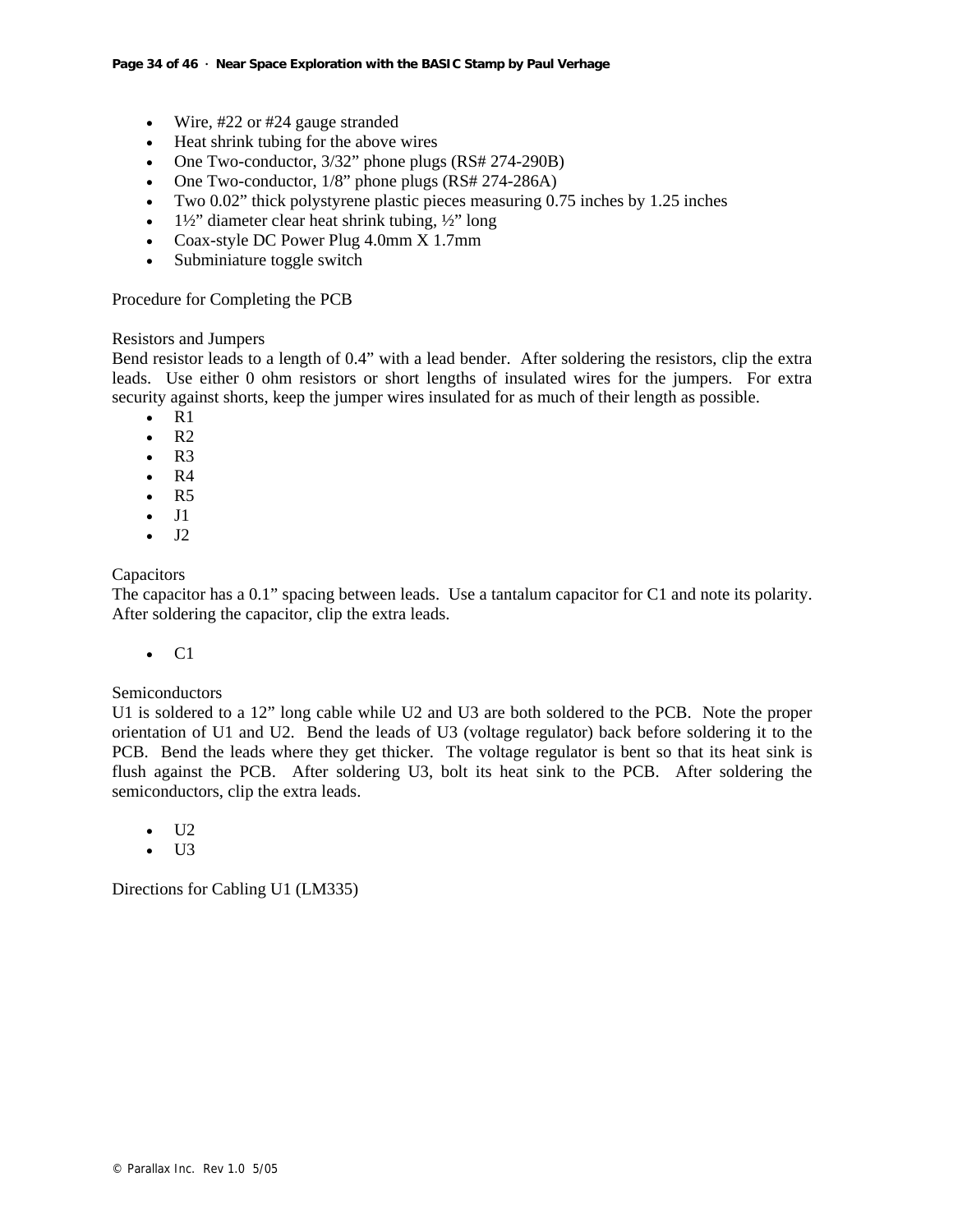

- $\sqrt{\phantom{a}}$  Cut the leads of U1 to a length of  $\frac{1}{2}$ ".
- √ Cut three lengths of 22 AWG stranded wire to a length of 12".
- √ Strip ¼" of insulation from one end of each wire and ½" of insulation from the opposite ends.
- $\sqrt{\phantom{a}}$  Tin the ½" ends of the three wires.
- $\sqrt{\phantom{a}}$  Tin the leads of U1 (LM335).
- $\sqrt{\phantom{a}}$  Lay the tin end of one wire against a tinned lead of U1 and heat the contact with a soldering iron until the solder melts and connects the lead to the wire.
- √ Repeat on the other two leads.
- $\sqrt{\phantom{a}}$  Cover the exposed leads with heat shrink tubing.
- $\sqrt{\phantom{a}}$  Solder the ¼" ends of the wires to the PCB watch the polarity of U1 (a top view of U1 is illustrated).
- √ Twist or wire tie the U1 cable.

#### Male Headers

- $\sqrt{\phantom{a}}$  Cut two pieces of two-wide male headers, with 1/10" between centers to a length of 2 pins. You will have two pieces of two by two male headers.
- √ Solder them to the PCB.
- √ Female Receptacles
- √ Cut two identical lengths of each of the single and double row female receptacles. One set is cut to a length of eight holes and the other set is cut to a length of four holes.
- √ Solder the receptacles to the PCB.

## PCB Power Connector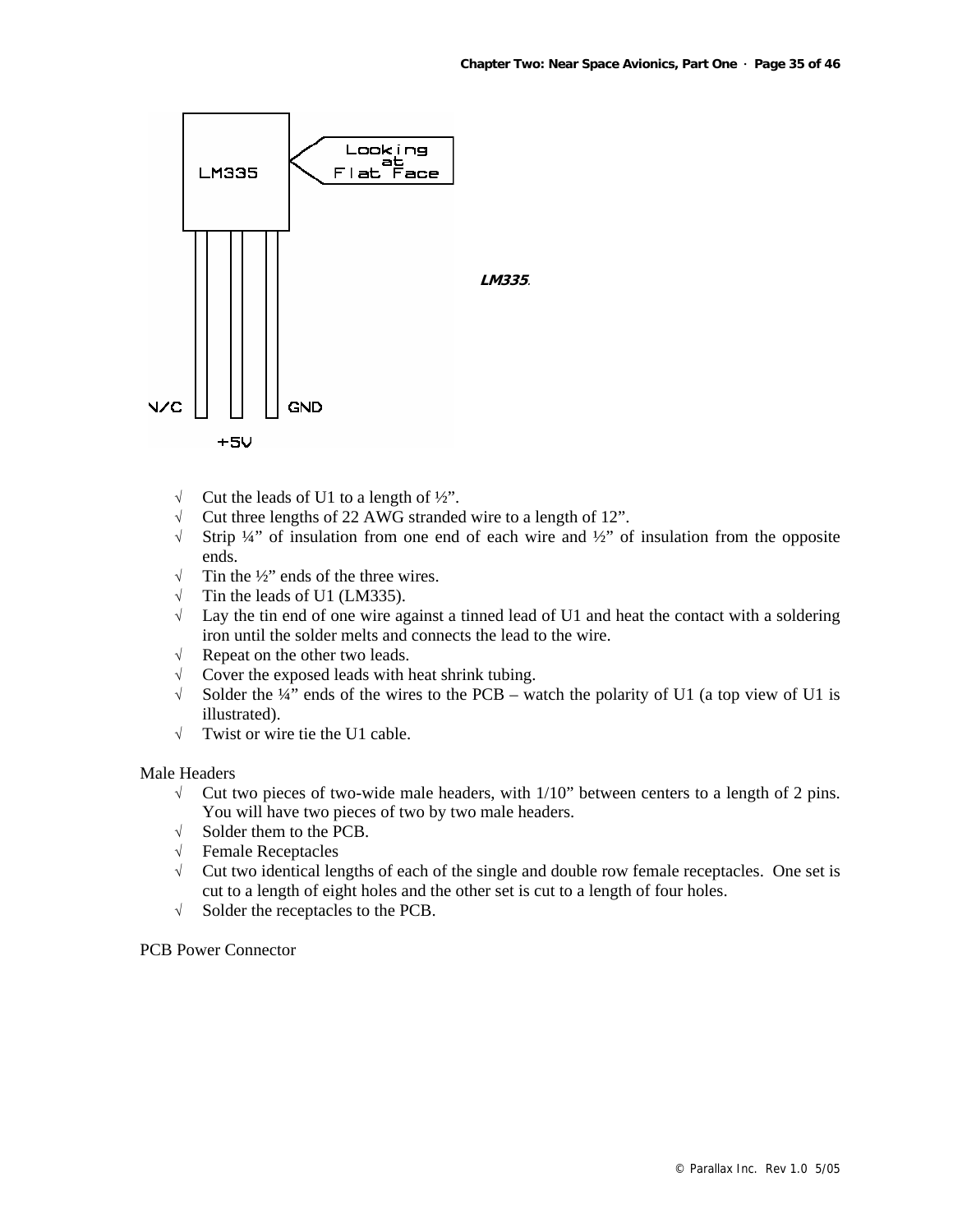

**Completed Powerpole®** - After crimping wires, they are soldered and inserted into housing. Housing is backfilled with hot glue and then labeled. Label is protected with clear heat shrink tubing.

- √ Cut about 18" of two pieces of stranded wire.
- $\sqrt{\phantom{a}}$  Solder the red wire to the pad marked + Power.
- √ Solder the black wire to the pad marked GND Power.
- √ Slide two 1" lengths of heat shrink tubing over both the red and black wire.
- √ Strip 1" of insulation from the other end of the red and black wire.
- $\sqrt{\phantom{a}}$  Fold the stripped wire over.
- √ Crimp the wires in a Powerpole® connector pin.
- $\sqrt{\ }$  Fill the crimp with solder.
- √ Snap the crimps into their Powerpole® jackets.
- $\sqrt{\phantom{a}}$  Fill the interior space with hot glue.
- √ Slide the jackets together and wrap the HT label around them.
- √ Cover the jacket with clear heat shrink tubing and heat the tubing.
- √ Backfill any remaining gaps.
- √ Cut the red wire about two-thirds of the way between the coax power connector and the Powerpole®, closer to the Powerpole®. Note: be sure there is heat shrink tubing on both sides of the cut wire.
- $\sqrt{\phantom{a}}$  Strip ¼" of insulation from both ends.
- √ Slide a 1" length of heat shrink tubing over both wire.
- √ Slide thin heat shrink tubing over each wire.
- √ Solder the wires to the pins on the back of the subminiature toggle.
- $\sqrt{\phantom{a}}$  Slide the thin heat shrink tubing over the soldered pins.
- √ Twist the wires together to form a "Y" shaped cable.
- √ Keep the "Y" together by shrinking the tubing on each arm of the "Y".

Test continuity between the +5V Powerpole® and the ground Powerpole®. If there is continuity, then you have soldered in a short. Check your connections.

LED Power Indicator

- √ Cut at least 12" of two wires (the LED cable).
- √ Strip ¼" of insulation from one end of each wire and ½" from the other end.
- √ Solder the black wire to the pad labeled G on the PCB diagram.
- √ Solder the other wire to the pad to it's right
- √ Slide a single 1" length of heat shrink tubing on both wires to cover both wires on the LED leads.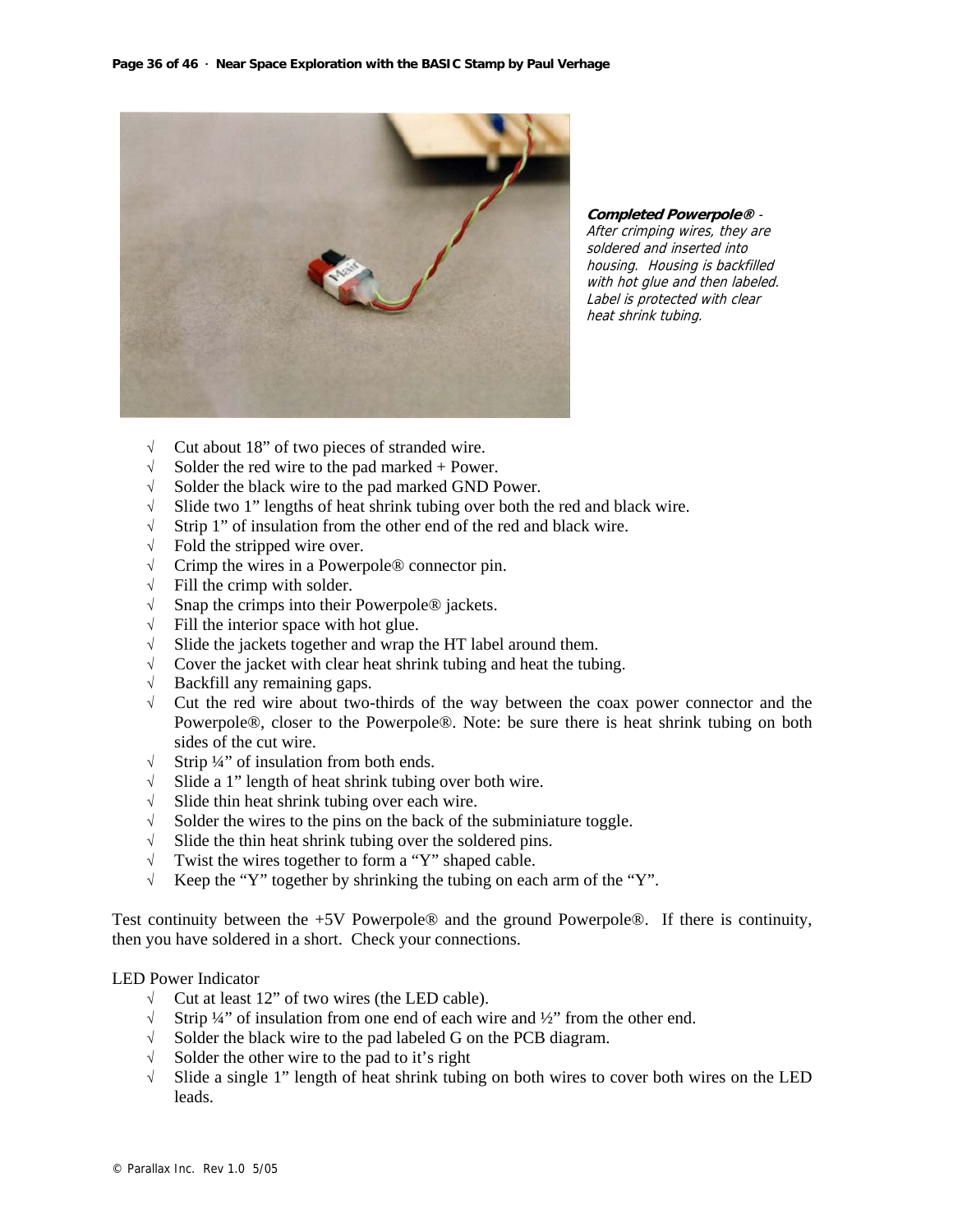- √ Slide a 1" length of narrow heat shrink tubing on each wire to cover the soldered joint.
- $\sqrt{\phantom{a}}$  Clip the LED leads to a length of  $\frac{1}{2}$ ".
- √ Tin the LED leads and wires.
- √ Solder the wires to the LED leads.
- $\sqrt{\phantom{a}}$  Cover the solder joints with the heat shrink tubing.
- √ Cover the individual wires and LED leads with the larger heat shrink tubing.
- √ Shrink all tubing down.

#### DJ-S11 MIC, Audio, and Power Connectors

The first, and easiest, connection to make is the HT cable. Since I recommend your near space capsule use an Alinco DJ-S11, I have documented the proper connections for the DJ-S11.

#### MIC and Audio

- $\sqrt{\phantom{a}}$  Strip back ¼" of insulation from one end of a black wire and a colored wire.
- √ Solder the black wire to the GND pad of the HT pads and the colored wire to the TX/PTT pad of the PCB.
- √ Solder the other end of the GND wire to the base of the 1/8" phono jack.
- √ Plug the Ground plug into the HT and stretch the wire out taut.
- √ Plug the 3/32" plug into the HT.
- √ Stretch out the colored wire to the center connector of the 3/32" plug.
- $\sqrt{\phantom{a}}$  Measure the proper length of the wire, then cut and strip its end.
- $\sqrt{\phantom{a}}$  Solder it to the tip of the 3/32" phono jack.
- $\sqrt{\phantom{a}}$  Plug the phono jacks into the DJ-S11.
- √ Squirt a little hot glue between the jacks, without getting any on the HT.
- √ Put a thin coat of hot glue on one piece of polystyrene.
- √ Press the first sheet of polystyrene onto one face of the glued connectors.
- $\sqrt{\phantom{a}}$  Put a thin coat of hot glue on the second piece of polystyrene.
- √ Flip the HT over to its other side and press the second rectangle of plastic onto the combined connectors.
- √ When the glue in the DJ-S11 plug has cooled, remove the plug from the HT.
- $\sqrt{\frac{1}{1}}$  Fill the voids in the HT plug with the warm hot glue.
- √ Let the unified connector cool.
- √ Trim the edges of the HT plug with a sharp Exacto knife.
- $\sqrt{\phantom{a}}$  Finish the housing by covering it with heat shrink tubing.

#### Power

- $\sqrt{\phantom{a}}$  Cut two wires, both 18" long (use one red and one black wire).
- √ Remove ½" of insulation from one end of both wires.
- √ Solder the red wire to the center connector of coax power plug.
- √ Solder the black wire to the ring connector.
- √ Slide a length of heat shrink tubing over the positive wire, covering the soldered connection.
- √ Squirt a drop of hot glue between the soldered connections.
- √ Screw on the plastic cap and fill the interior space with a little bit of hot glue.
- √ Strip 1" of insulation for the other ends of the wires.
- √ Double over the exposed wire.
- √ Crimp Powerpole® connectors on the wires.
- $\sqrt{\phantom{a}}$  Slide the crimps into their jackets, using the proper colored housings to indicate positive and ground.
- √ Slide the Powerpole® jackets together.
- √ Wrap the jackets with a label marked HT.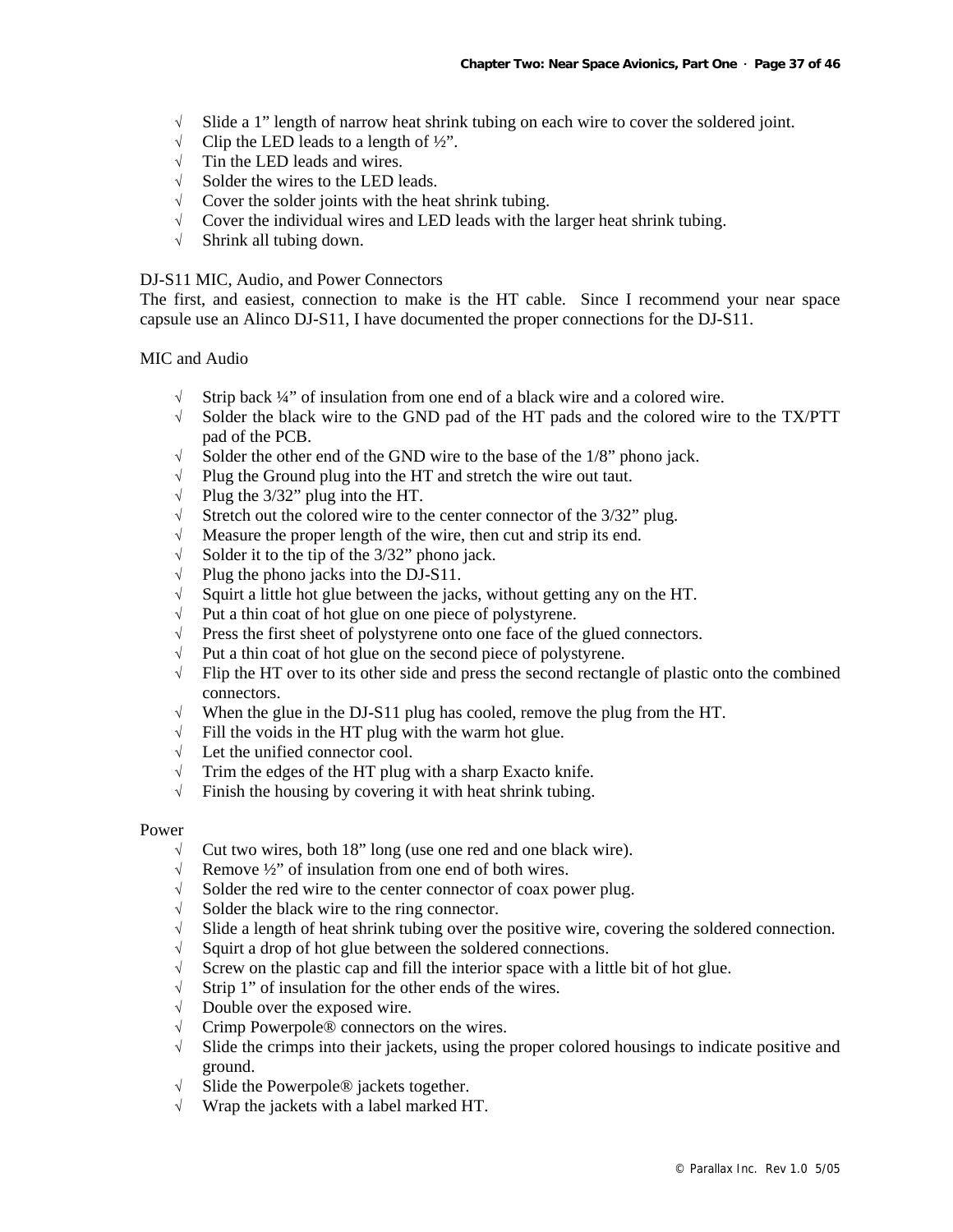- √ Cover the jacket and label with clear heat shrink tubing.
- $\sqrt{\phantom{a}}$  Cut the red wire about two-thirds of the distance away from the coax power plug.
- $\sqrt{\phantom{a}}$  Strip ¼" of insulation from the ends of the wires.
- √ Slide heat shrink tubing over the wires.
- √ Solder the wires to the pins of a toggle switch.
- √ Cover the soldered connection with heat shrink tubing.

DB-9 Connector



**DB-9 Connections** - Look carefully on DB-9 and you will find labels for each solder cup (numbers may only be on one side of DB-9).

Since the MIM will spend most of its time connected to the GPS receiver, use a male DB-9 connector on the MIM serial port. This will necessitate the use of a gender changer when programming the MIM.

- √ Strip ¼" of insulation from both ends of three wires.
- $\sqrt{\phantom{a}}$  Solder three different colored wires to the serial pads of the MIM, using a black colored wire for the GND pad.
- √ Slide on ½" lengths of heat shrink tubing.
- √ Solder the other ends of the wires to the following pins of the DB-9 connector:
- √ GND Pin 5
- √ TXA Pin 2
- √ RXA Pin 3
- √ Slide the heat shrink tubing over the exposed soldered connections and shrink the tubing.
- √ Use hot glue to further cover the wires and DB-9 pins.
- √ Cover the DB-9 with a cover kit and backfill with hot glue.

## 4.2.4. Notes on Design

The MIM based flight computer draws 31 mA of current without the GPS35 and 160 mA with the GPS35.

## A Short Note About Digital Ports

Many digital connections, those where you only report either a high or low state, require pull-up or pull-down resistors. The MIM has pull-up resistors built into the PCB. So switch closures should connect the MIM's digital ports to ground. When the switch is opened, the digital port will read a digital 1.

## A Short Note About Voltage Regulators

Many voltage regulators require an overhead of two volts. For example, if you use a LM7805 voltage regulator to provide five volts to a circuit, then you need to supply the voltage regulator with seven volts to operate. The LM7805 is ideal for a nine-volt battery if you want an inexpensive voltage regulator. The two-volt overhead I referred to is called the dropout voltage. When the supply voltage drops below the output voltage plus the dropout voltage, the voltage regulator stops supplying voltage.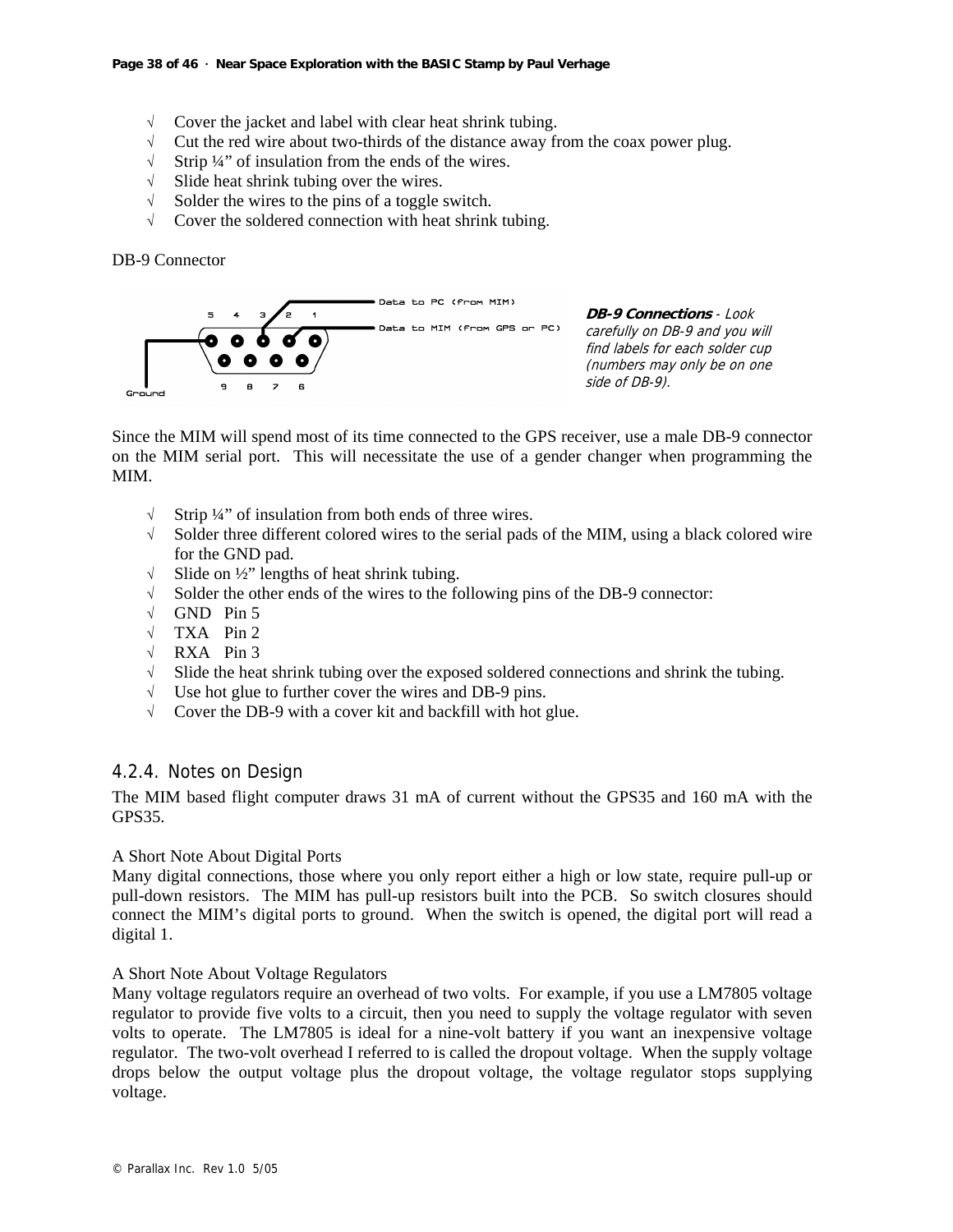There are several alternatives to the LM7805. The alternative used here is the LM23940T-5. It operates like the LM7805, but has only a 0.25 volt drop out. This makes it ideal for a six-volt supply voltage. By the way, the lower the supply voltage, the lower the volts the voltage regulator has to drop, and therefore the more efficient the regulator and the lower the amount of waste heat generated by the regulator.

Other alternatives are the switched regulator and those with a charge pump. Those are newer and more expensive voltage regulators. I've decided to save them for my next book, that is to say, after I have completed more research on them.

## 4.2.5. Procedure to Mount the PCB to the Coroplast™ Base (Avionics Pallet)

Now that all the wires are soldered to the MIM PCB, it's time to mount the PCB down to the Coroplast<sup>™</sup> base. Afterwards tie the MIM cables to the Coroplast<sup>™</sup> base as a strain relief.

Materials to Make the Avionics Pallet

- Sheet of Coroplast<sup>TM</sup>
- Neoprene foam
- Nylon wire ties
- Drill bit to punch holes

Procedure to Make the Avionics Pallet

- √ Cut a sheet of Coroplast™ to fit the airframe.
- √ Lay the foamed neoprene sheet under the PCB.
- $\sqrt{\phantom{a}}$  Mark the size of the PCB and locations of its mounting holes on the neoprene
- $\sqrt{\phantom{a}}$  Carefully cut out and punch holes in the neoprene.
- √ Lay the PCB on top of the Coroplast™ and mark the location of the mounting holes.
- √ Carefully punch the holes into the Coroplast™.
- √ Measure ½" away from the Coroplast™ holes and make a second set of holes.
- √ Lay the PCB and neoprene on top of the Coroplast™.
- √ Use nylon wire ties to tie the PCB down to the Coroplast™.
- √ Lay the cables on the Coroplast™ and mark the location of holes for nylon wire tie strain reliefs on the Coroplast™.
- √ Carefully punch holes in the Coroplast™ and tie the cables down to the Coroplast™ to provide strain relief.

## 4.2.6. Software Changes

I recommend programming the MIM with the following settings:

```
MYC your call sign-11 
VIA WIDE3-3 
PTT 0 
MYS O (see note) 
TXD 21 (default) 
PER 6 
POS 10 
STR GPGGA 
TELE 10 5 
B 20 
BT (name of your flight computer)
```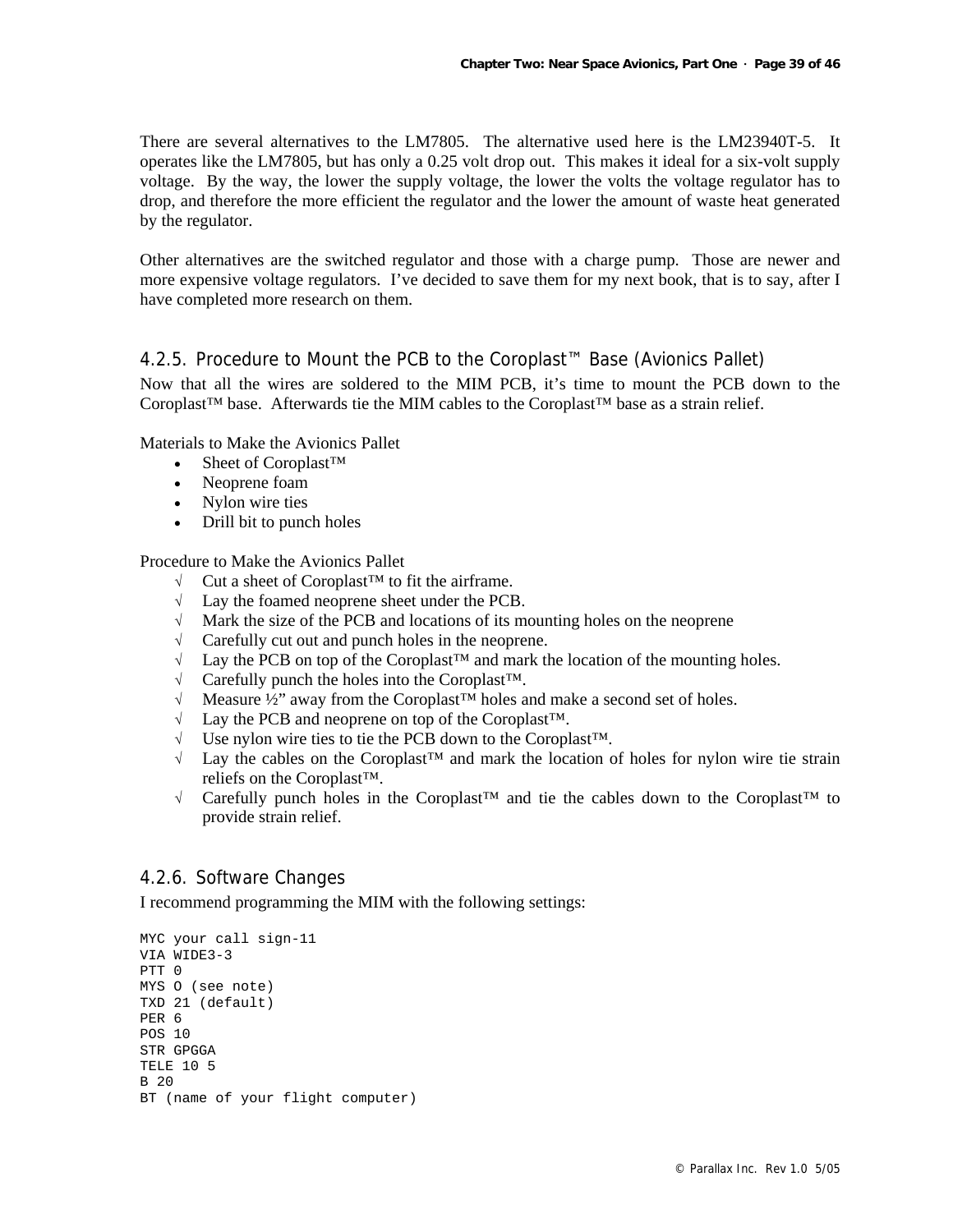CW 30 CWI your call sign-11

## 4.2.7. General Comments

#### MYC your call sign-11

This field codes the call sign the MIM transmits under. Use the 11 SSID to identify the near space tracker as a balloon (display the balloon icon).

VIA WIDE3-3

The path, WIDE3-3, limits packet transmissions to just three hops through digi-peaters. Consult with your local APRS community for guidance.

#### PTT 0

This activates the press-to-talk of the HT by bringing the PTT button to ground (active low). This is the default and appropriate for most HTs.

#### MYS O (the APRS balloon symbol)

My Symbol is a second method to indicate the appropriate symbol to display on APRS. The symbol "O" (not zero) is the balloon icon. This field is not required if the SSID of 11 is used, but does take precedence over the symbol coded in the SSID. Other symbols available include the following

- MYC Icon
- E Eveball
- K School
- R RV
- U Bus
- **Jogger**
- b Bicycle
- **Weather Station**

Not that I'm encouraging it, but wouldn't catch someone's attention to see a jogger icon at an altitude of 100,000 feet? Consult the APRS Protocol Reference for more information on symbols.

#### TXD 21 (default)

This field specifies the delay between keying the HT and sending the audio tones in tens of milliseconds. So, the default of 21 means to delay sending tones for 0.21 seconds after keying the HT. Increase this value if the first part of the packet is clipped.

PER 6

PERIOD sets the time base for all other telemetry functions. As such, it acts as a multiplier for times settings for the following functions:

- Position
- Telemetry
- Beacon
- CW
- Auto (valid only if the MIM is used as a MIC-E, which it isn't on the near space tracker)

POS 10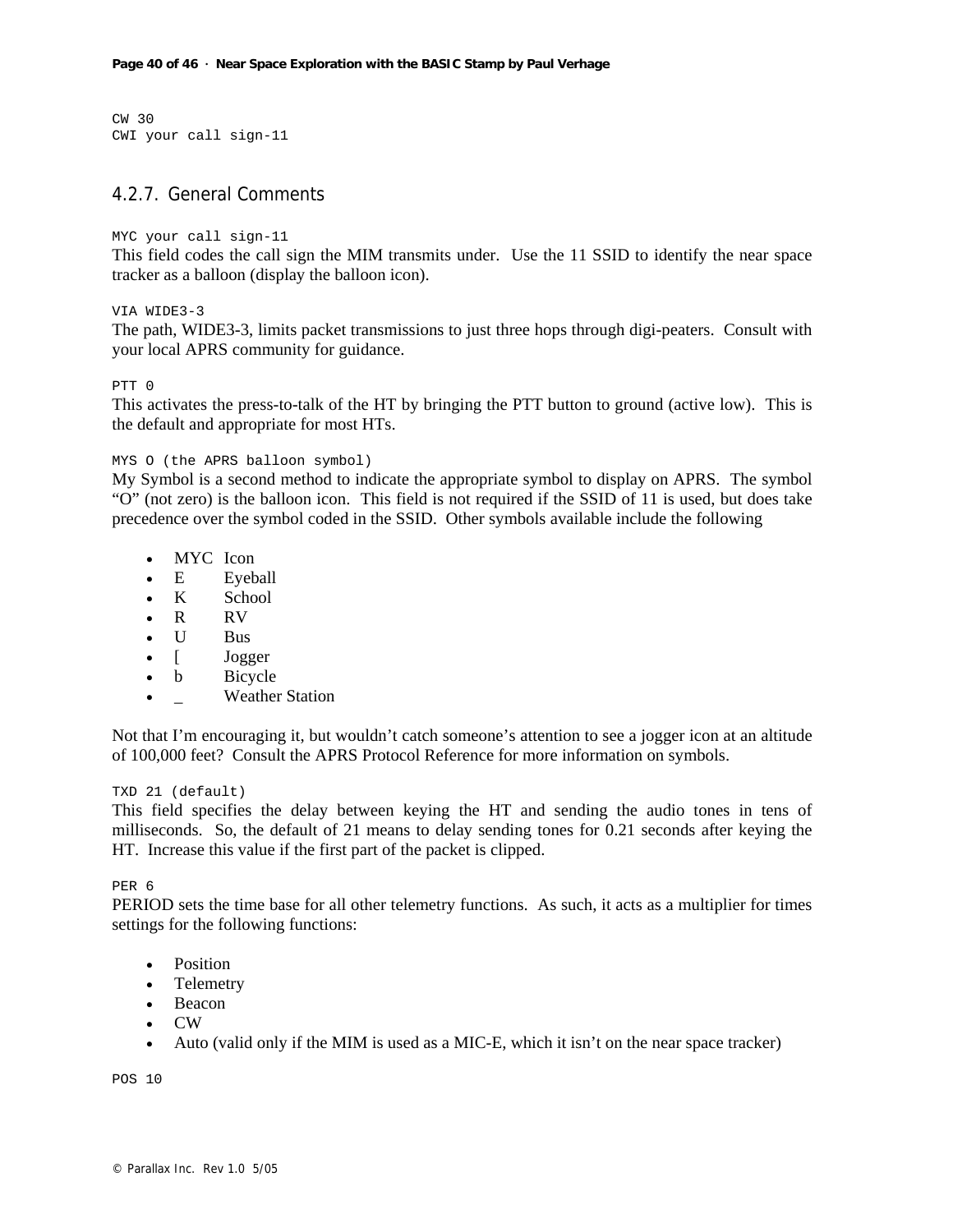Indicates how often position reports are transmitted in seconds and multiplied by PER. By setting PER to six and POS to 10, position reports are transmitted every six times 10 seconds, or once a minute.

#### STR GPGGA

STR determines which GPS sentence (string) is to be transmitted. If the MIM is connected to a BASIC Stamp 2 microcontroller, STR can be set to an invalid GPS sentence type, like GPBS2, and the MIM will transmit data sent to it by the microcontroller if the data is prefixed with GPBS2. The issue of applying this is that the sentence really needs to be a valid APRS field. The author has experimented with sending \$GPGGL, CR, /"data" as a means of accomplishing this. Look for more notes in the sequel to this book.

## TELE 10 5

This field indicates how often telemetry is transmitted and how many analog channels to include. The first number is the number of seconds between telemetry transmissions in seconds, and multiplied by PER. In the recommended commands, telemetry is transmitted every 10 times six seconds. The second digit indicates how many of the analog channels are to be transmitted with each telemetry report. Only a 2 or 5 can be used in this field.

#### B 20

This field determines the time between beacon transmissions in seconds when multiplied with the PER setting. In this example, beacons are sent every six times 20 seconds, or every two minutes.

#### BT (name of your flight computer)

The text for the beacon (Beacon Text) is set in this field. Up to eighty characters can be specified for the beacon. Use a meaningful name for this text. Since the avionics pallet can be moved between several different airframes, I do not recommend programming the name of the near spacecraft into BT, unless you want to reprogram the MIM every time it moves to a new airframe.

#### CW 30

This field determines how frequently the CW ID is transmitted. The number specified is the time in seconds between transmissions multiplied by the PER setting. In this example, the call sign is transmitted every 300 seconds, or every 5 minutes. The CW call sign is useful for DFing a lost near spacecraft.

CWI your call sign-11 This field indicates the text to be transmitted with each CW ID. Up to twelve characters can be specified, enough for a call sign and SSID.

## 4.2.8. Example of Telemetry

The following is an example of the telemetry transmitted by a MIM. This example is from a TVNSP near space mission at GPSL 2001 at Manhattan, Kansas.

```
KD4STH-11>APRS, WIDE, 3-3: $GPGGA, 135020, 4329.3433, N, 11624.2788, W, 1, 11, 1.1, 819.7, M, -
18.3,M,,/GPS FIX
```
This one is a "standard" APRS packet that gives the complete GPS sentence. After KD4STH-11, which is my balloon's call sign, is the destination for the packet (APRS). As I understand, this means I'm sending the packets to anyone who wants to receive them. At the very end is the /GPS FIX. This is a message from the MIM saying that it is getting GPS updates. If the GPS had died, the messages would be /LAST FIX (which is something you don't want to see occur at 100,000 feet).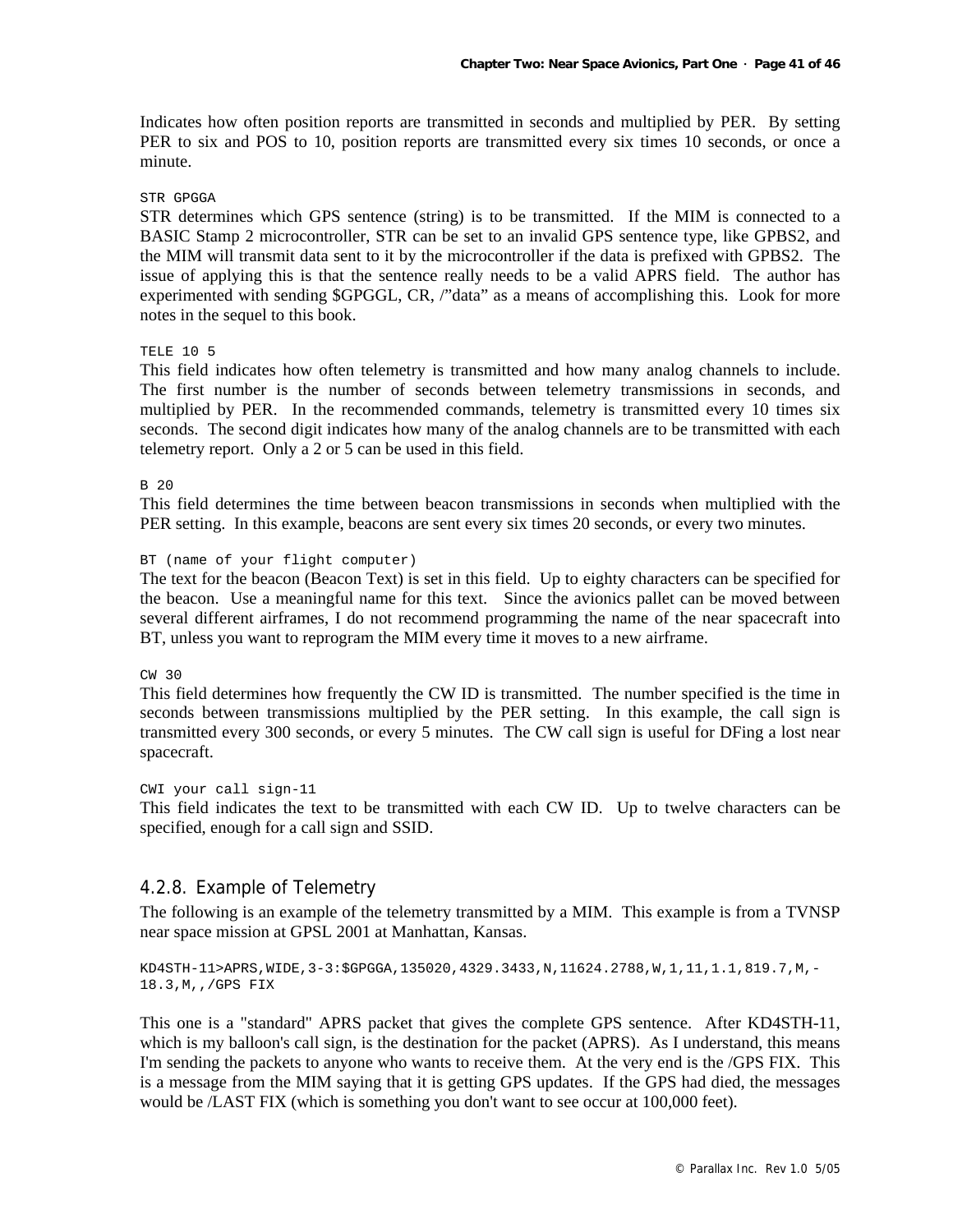

**Good To Know: Upper-air Soundings with Radiosondes** 

**Up and Away** - A radiosonde is released in front of the filling building.

Twice a day, the National Weather Service (NWS) launches radiosondes that measure the temperature, pressure, humidity, and wind profiles of the atmosphere. NWS Radiosonde launches are a part of our country's participation to the World Meteorological Organization's (WMO) World Weather Watch program. Under WMO's WWW, upper-air stations spread throughout the world determine the upper-air profile of the Earth at twelve-hour intervals. NWS launches take place at 102 radiosonde stations across North America, some Pacific islands, and in the Caribbean. The total of 102 launches every twelve hours means the NWS launches over 74,000 radiosondes each year. Currently radiosonde launches are the only tool capable of measuring the temperature, pressure, humidity, wind speed, and wind direction of the atmosphere from sea level to over 100,000 feet.

The earliest upper-air soundings in the US began in 1749 and were based on observing tethered kites. As radio technology became available, radiosondes replaced kite observations, tethered balloons, and airplane based observations. Radiosonde launches began in 1937-1938 by the then Weather Bureau. Initially, radiosonde launches and observations were a laborious by-hand process. By the 1980's, with the advent of desk top PCs, the automated radiosonde program of today was born.

The device sent up on the balloon is called the radiosonde, and its observation of temperature, pressure and humidity is called a radiosonde observation. When adding the calculated wind speed and direction, the data becomes a rawinsonde observation.

In the upper-air sounding system are as following elements:

- Flight Subsystem
- Surface Subsystem

#### Flight Subsystem

The flight subsystem closely matches our near spacecraft, with the only major difference being the nature of the payload. The parts of the Flight Subsystem are: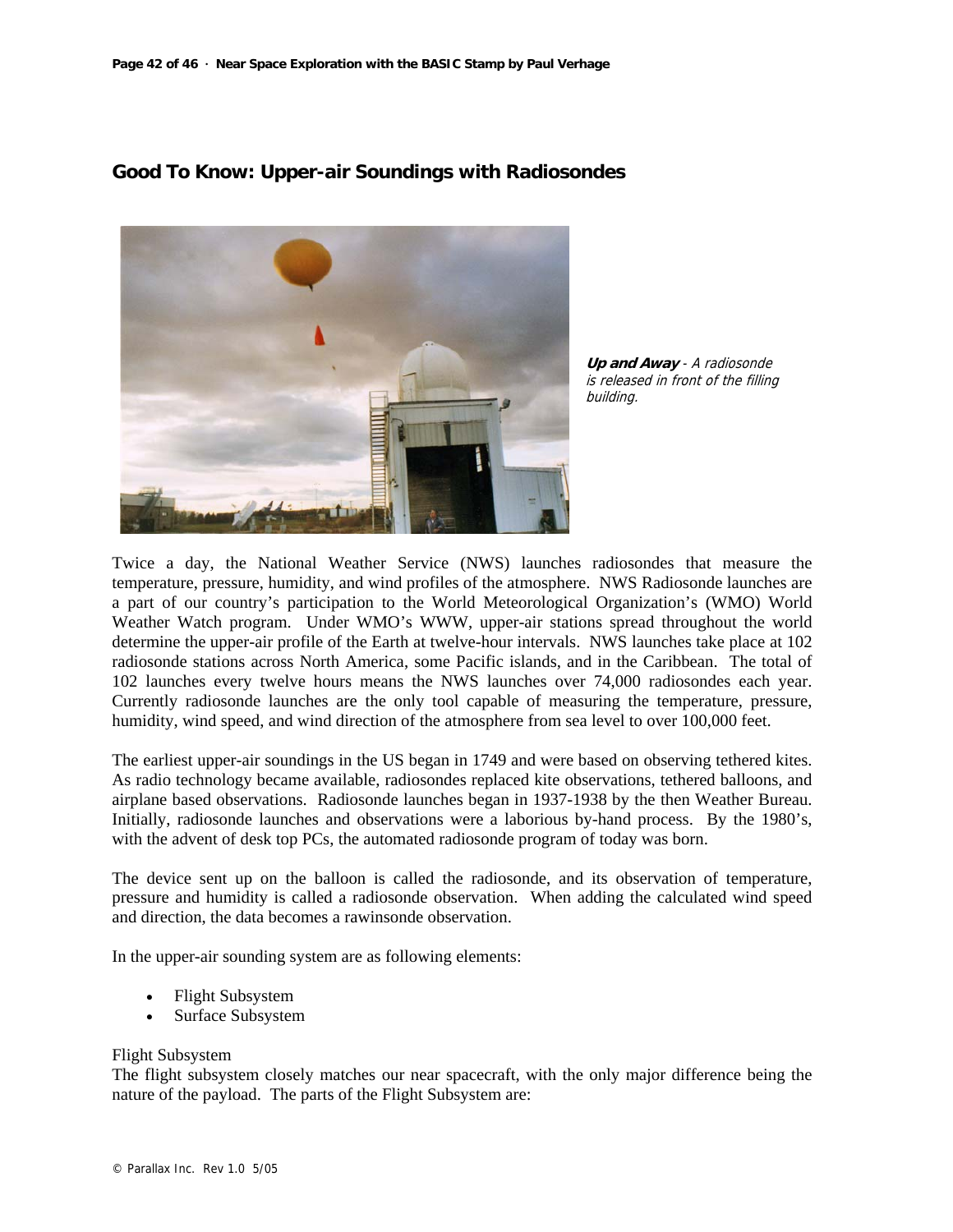- Balloon
- Flight Train
- Radiosonde

#### Balloon





Our near spacecraft uses the same balloons as the NWS. We even order them from the same supplier (but the Federal government orders in bulk and must get a heck of a discount). On my visits to the Boise NWS office, I have observed them using 1000-gram balloons. The lifting gas of choice at the NSW is hydrogen. Launching over 74,000 radiosondes a day means you have to economize. While potentially explosive, hydrogen is much less expensive than helium. Hydrogen can be manufactured from water as needed, while helium is a limited resource, like oil and natural gas. In Antarctica, natural gas is used as a lifting gas because it is less expensive than hydrogen in that part of the world. The downside of using natural gas is its lower buoyancy.

#### Flight Train

The flight train of a radiosonde consists of a string (the load line), train regulator, light system (for night launches), and parachute. Flight trains are between 70 and 120 feet long (with 85 feet the recommended length) so that the radiosondes do not swing too greatly but are still far enough away from the balloon where it can't interfere with the radiosonde's measurements. The train regulator is a ratcheting let-down device that increases the distance between the balloon and the radiosonde. Letdowns are used in high wind conditions where a long flight train may let the radiosonde become damaged during the initial ascent. Over several minutes, the let-down unreels string from a spool. When launched at night, small light sticks are attached to radiosondes to help meteorologists track the radiosonde for the first few minutes of the ascent. This becomes necessary if the radio tracking equipment needs help locking onto the ascending radiosonde. A plastic parachute, often bright orange in color, is attached to the flight train to slow the descent of the radiosonde after balloon burst. Radiosondes launched where they will recover over the ocean are not required to carry a parachute, as their descent is over unoccupied locations.

#### Radiosonde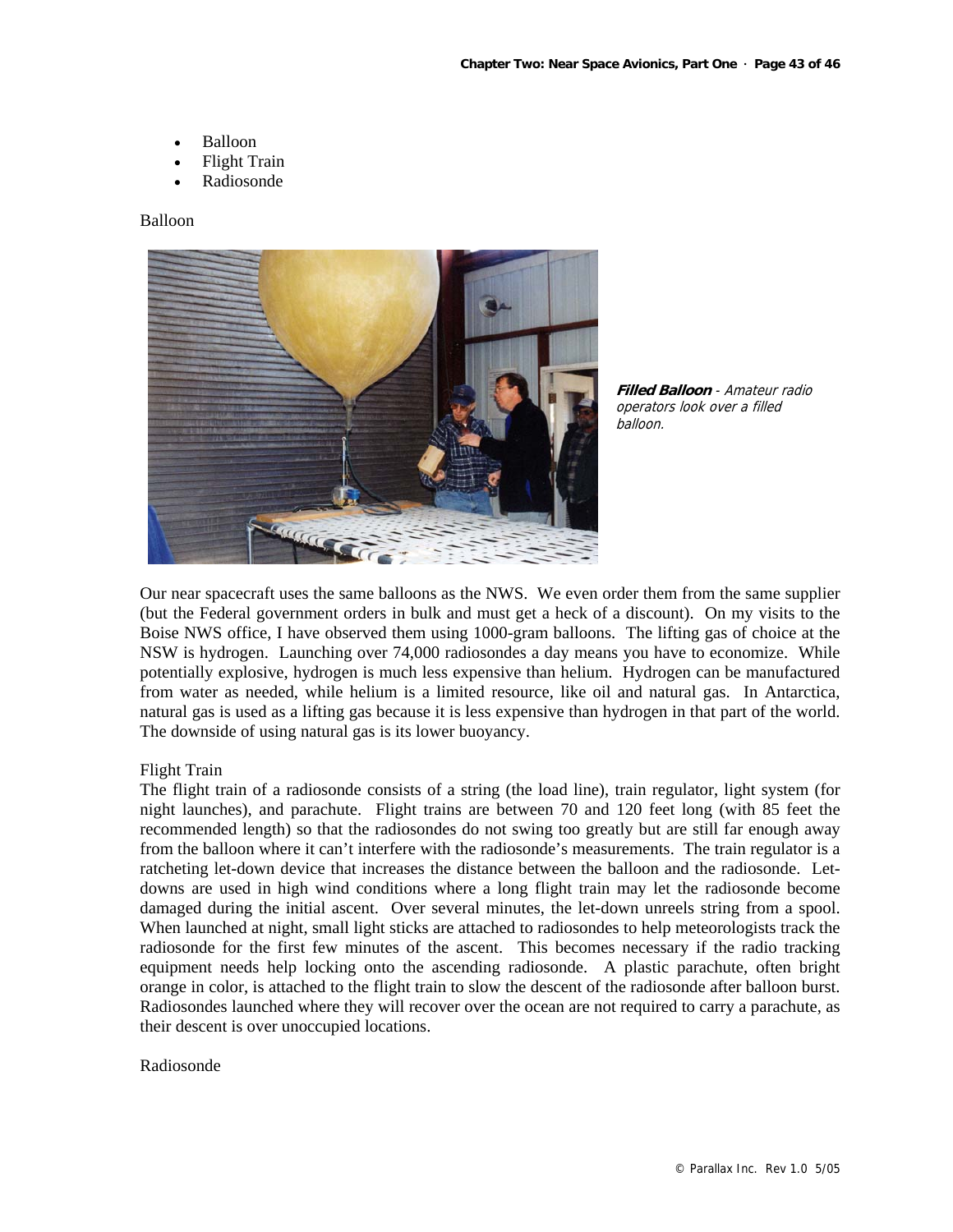

**Sonde on Desk** - The Vaisala Radiosonde being prepped for launch. The battery is on the notebook.

The most used radiosonde today is Viasala's RS-80 radiosonde. This radiosonde fits on the palm of your hand and runs from a water-activated battery. The meteorological sensors of the RS-80 are a temperature sensor, humidity sensor, and pressure sensor. The temperature sensor is mounted outside the radiosonde body on a small plastic boom. The humidity and pressure sensor are mounted inside the radiosonde body where they cannot be affected by precipitation during the ascent. Data from these three sensors is collected and encoded on a radio carrier for transmission to the Ground Subsystem. Radiosondes transmit at 100 mW power and at a frequency of 1680 MHz. A frequency of 1680 MHz is in the middle of higher of the two primary Meteorological aids bands of 400.15 to 406.00 MHz and 1675 to 1700 MHz.

Surface Subsystem The Ground Subsystem consists of the following parts:

RDF Wind-finding Antenna Receiver and Sensor Processing Unit

#### RDF Wind-finding Antenna

Also called a Radiotheodolite, it is housed inside a dome on top of the inflation building. The antenna is motor driven on two axes and automatically tracks the radiosonde by keeping the antenna pointed at the strongest signal. The positions of the two axes are sent to the Receiver and Sensor Processing Unit where they are used to calculate the position of the radiosonde as function of time, and hence, the wind speed and direction at altitude.

#### Receiver and Sensor Processing Unit

Consisting of a rack of electronics and software on a PC, the receiver and sensor processing unit filters noise out of the radiosonde telemetry and decodes it like a modem or TNC to determine the radiosonde's current temperature, humidity and pressure. The data created becomes three text files that are sent to the NWS for further dissemination to the WMO.

A Radiosonde Launch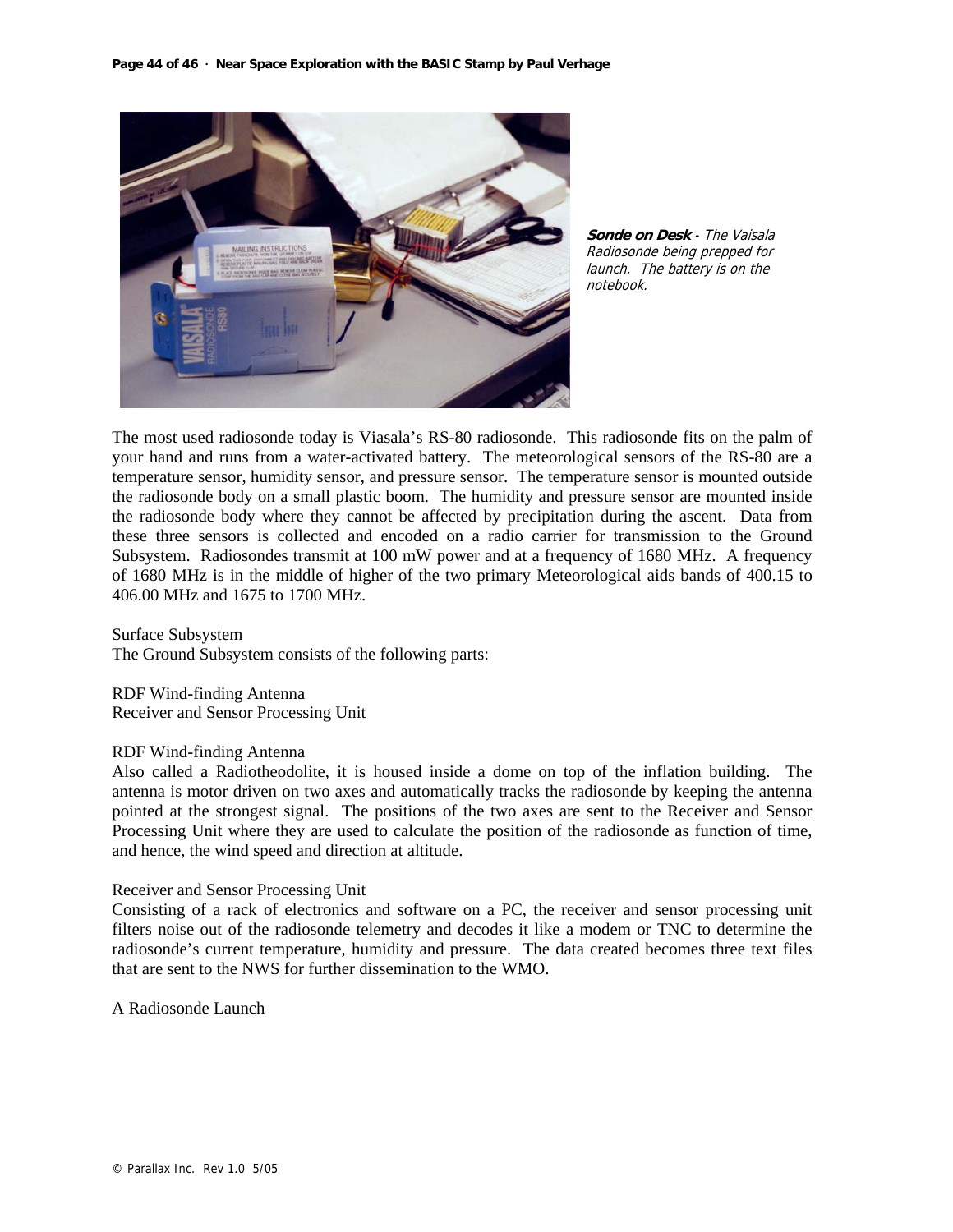

**Out to Launch** - A meteorologist from the N.W.S. getting ready to release a radiosonde.

Contact your local radiosonde station for a tour of their facility. During your visit you will see the balloon filled with hydrogen gas inside the inflation building where wind and precipitation can't interfere. The gas delivery system has a balloon lift based cutoff system that is adjustable with weights and fills the balloon to the lift desired without human intervention. Strict control of balloon lift is necessary to set the radiosonde's ascent rate to the value expected by the sensor-processing unit. After filling the balloon, the radiosonde's battery is unwrapped from the package that it and the RS-80 are shipped in, and the battery is soaked in water to start its chemical reaction. The radiosonde is checked for proper radio function and the flight train is assembled. At the appointed time (either 0000 hours or 1200 hours UTC) the flight subsystem is released. Because of its lightweight nature, the meteorologist in charge of the radiosonde launch literally throws the flight subsystem into the air.

Only 20% of the radiosondes launched are ever recovered and sent back to the NWS for refurbishment. Currently the NWS is in the process of transitioning to a new radiosonde system.

The NWS' Upper-air Observations Program maintains a website at http://ua.nws.noaa.gov/ where you can get more information and download a copy of their manual, the Federal Meteorological Handbook No. 3, Rawinsonde and Piball Observations.

## **Near Space Humor**

Fourteen Near Space Bumper Stickers

- 1. Have APRS, Will Travel
- 2. Got Helium?
- 3. 100,000 Feet? Been There, Done That
- 4. Conquering Near Space, One Syntax Error At A Time
- 5. Will Chase Balloons For Food
- 6. Amateur Near Space: Not Just Amateur Science, It's An Adventure!
- 7. If I Were A Weather Balloon, I'd Be At 100,000 Feet By Now
- 8. 100,000 Feet and Bust!
- 9. 0 to 100,000 Feet in 120 Minutes
- 10. Near Space Recovery, The Ultimate Road Rally
- 11. Eat, Sleep, Chase Balloons
- 12. I'd Rather Be Near Space Chasing